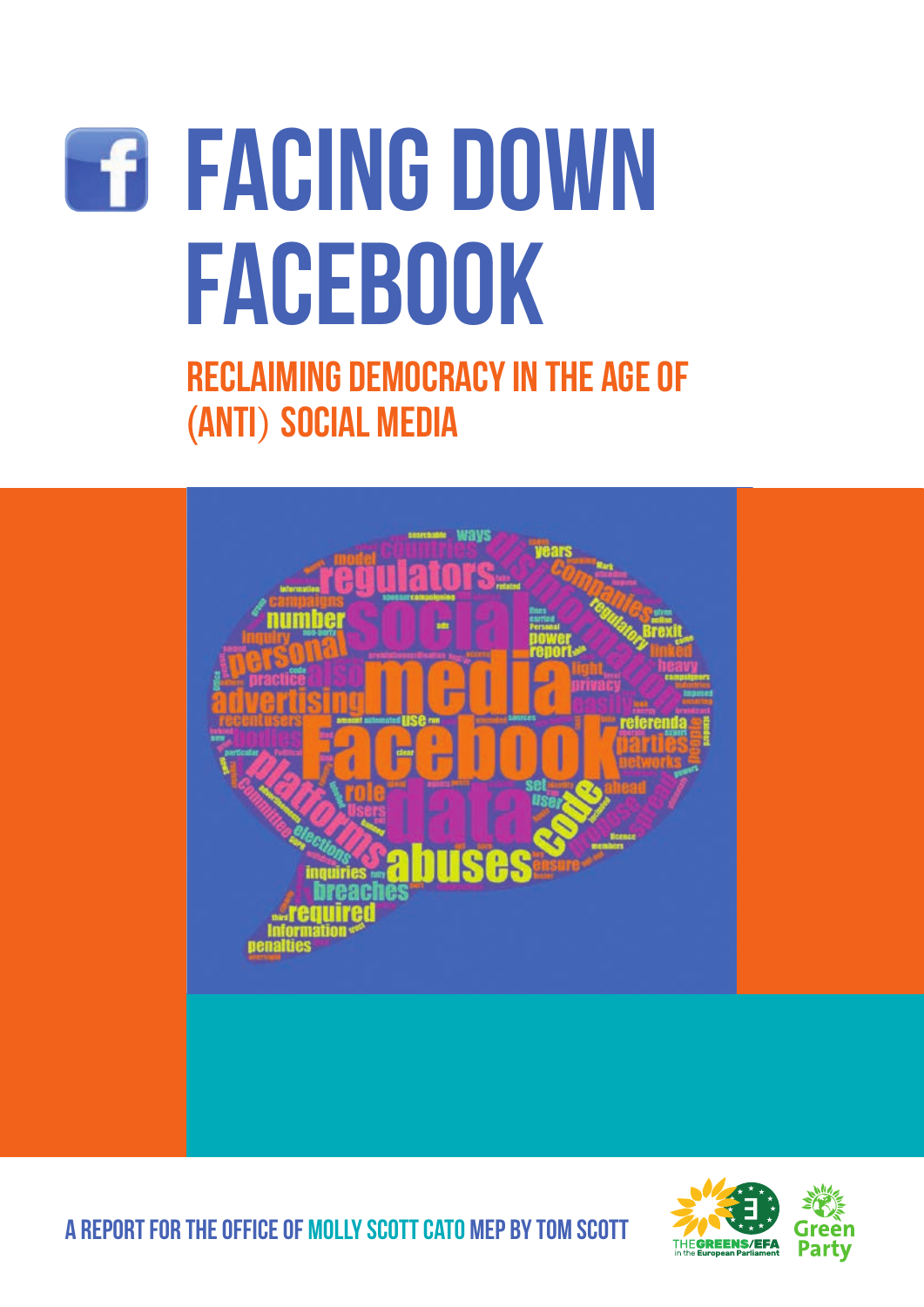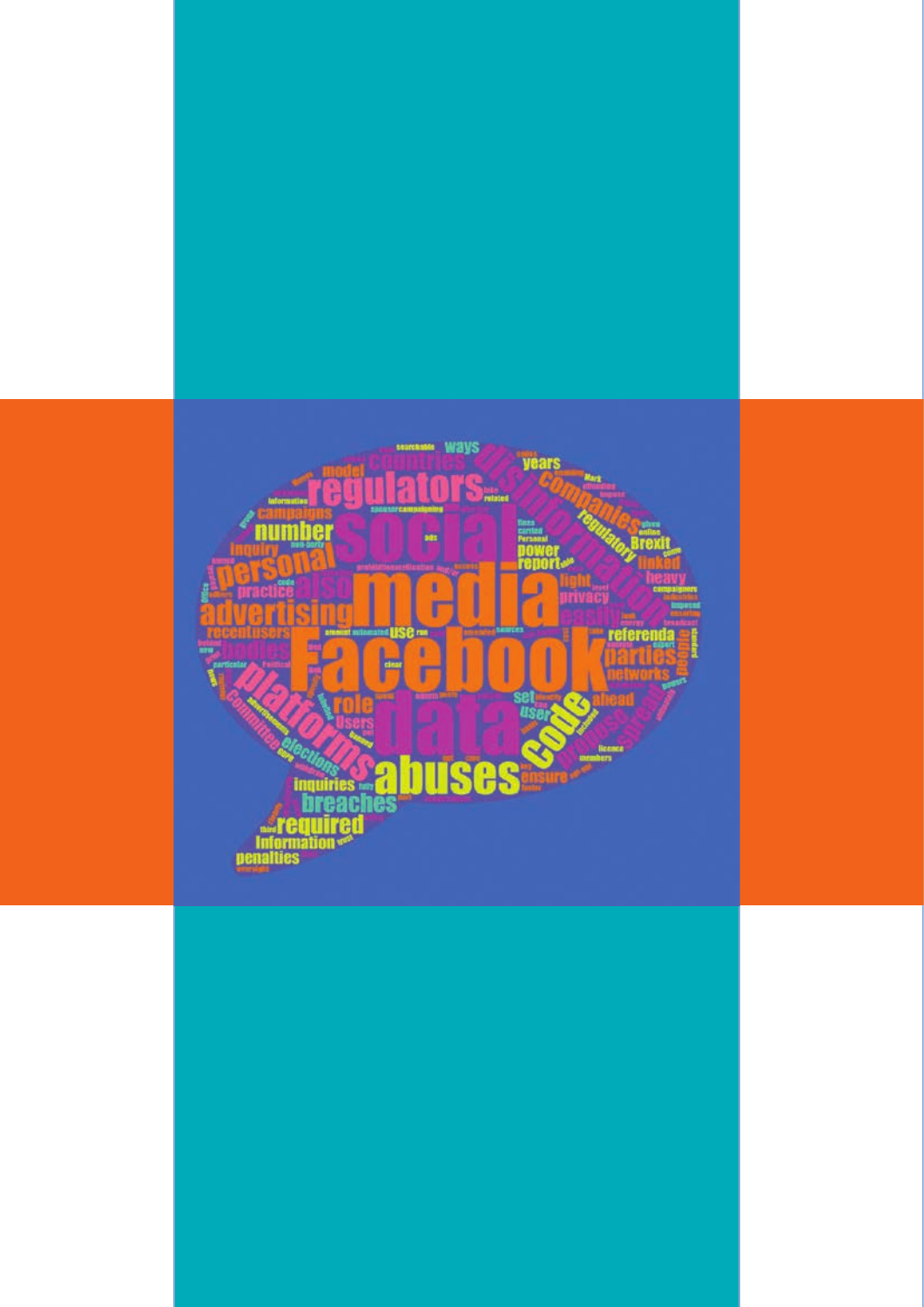| <b>CONTENTS</b><br><b>EXECUTIVE SUMMARY</b><br>1.0<br><b>INTRODUCTION</b><br><b>FACEBOOK'S RISE TO GLOBAL</b><br>2.0<br><b>DOMINANCE</b><br>2.1<br><b>MOVE FAST AND BREAK THINGS'</b><br>2.2<br><b>RHETORIC OF OPENNESS AND</b><br><b>INCLUSIVITY</b><br>2.3<br><b>MONETISING PERSONAL DATA</b><br><b>THE SOCIAL GRAPH: TURNING</b><br>2.4<br><b>PEOPLE INTO 'INVENTORY'</b><br>2.5<br><b>PRIVACY ISSUES PROLIFERATE</b><br><b>TRUST US, WE'VE CHANGED</b><br>2.6<br>2.7<br>THE 'OPEN GRAPH' AND THE<br><b>GROWING BACKLASH</b><br>2.8<br>THE 'INSIDER PIG PILE': FACEBOOK<br><b>GOES PUBLIC</b><br>2.9<br><b>INSATIABLE DEMAND FOR GROWTH</b><br>2.10<br>TRUST US, THIS TIME WE'VE REALLY<br><b>CHANGED</b><br>2.11<br><b>TRADING DATA FOR REVENUE</b><br>2.12<br><b>BIGGER THAN ANY RELIGION</b><br>3.0<br>THE ATTACK ON DEMOCRACY:<br><b>RECENT FINDINGS</b><br><b>DISINFORMATION AND 'FAKE NEWS'</b><br>3.1. | 3<br>5<br>8<br>8<br>9<br>10<br>10<br>12 |
|------------------------------------------------------------------------------------------------------------------------------------------------------------------------------------------------------------------------------------------------------------------------------------------------------------------------------------------------------------------------------------------------------------------------------------------------------------------------------------------------------------------------------------------------------------------------------------------------------------------------------------------------------------------------------------------------------------------------------------------------------------------------------------------------------------------------------------------------------------------------------------------------------------------|-----------------------------------------|
|                                                                                                                                                                                                                                                                                                                                                                                                                                                                                                                                                                                                                                                                                                                                                                                                                                                                                                                  |                                         |
|                                                                                                                                                                                                                                                                                                                                                                                                                                                                                                                                                                                                                                                                                                                                                                                                                                                                                                                  |                                         |
|                                                                                                                                                                                                                                                                                                                                                                                                                                                                                                                                                                                                                                                                                                                                                                                                                                                                                                                  |                                         |
|                                                                                                                                                                                                                                                                                                                                                                                                                                                                                                                                                                                                                                                                                                                                                                                                                                                                                                                  |                                         |
|                                                                                                                                                                                                                                                                                                                                                                                                                                                                                                                                                                                                                                                                                                                                                                                                                                                                                                                  |                                         |
|                                                                                                                                                                                                                                                                                                                                                                                                                                                                                                                                                                                                                                                                                                                                                                                                                                                                                                                  |                                         |
|                                                                                                                                                                                                                                                                                                                                                                                                                                                                                                                                                                                                                                                                                                                                                                                                                                                                                                                  |                                         |
|                                                                                                                                                                                                                                                                                                                                                                                                                                                                                                                                                                                                                                                                                                                                                                                                                                                                                                                  |                                         |
|                                                                                                                                                                                                                                                                                                                                                                                                                                                                                                                                                                                                                                                                                                                                                                                                                                                                                                                  | 13                                      |
|                                                                                                                                                                                                                                                                                                                                                                                                                                                                                                                                                                                                                                                                                                                                                                                                                                                                                                                  | 14                                      |
|                                                                                                                                                                                                                                                                                                                                                                                                                                                                                                                                                                                                                                                                                                                                                                                                                                                                                                                  | 16                                      |
|                                                                                                                                                                                                                                                                                                                                                                                                                                                                                                                                                                                                                                                                                                                                                                                                                                                                                                                  | 17                                      |
|                                                                                                                                                                                                                                                                                                                                                                                                                                                                                                                                                                                                                                                                                                                                                                                                                                                                                                                  | 19                                      |
|                                                                                                                                                                                                                                                                                                                                                                                                                                                                                                                                                                                                                                                                                                                                                                                                                                                                                                                  | 19                                      |
|                                                                                                                                                                                                                                                                                                                                                                                                                                                                                                                                                                                                                                                                                                                                                                                                                                                                                                                  | 20                                      |
|                                                                                                                                                                                                                                                                                                                                                                                                                                                                                                                                                                                                                                                                                                                                                                                                                                                                                                                  | 22                                      |
| <b>INQUIRY BY THE UK HOUSE OF</b><br><b>COMMONS DIGITAL, CULTURE,</b><br><b>MEDIA AND SPORT COMMITTEE</b>                                                                                                                                                                                                                                                                                                                                                                                                                                                                                                                                                                                                                                                                                                                                                                                                        | 22                                      |
| <b>BACKGROUND</b><br>3.1.1                                                                                                                                                                                                                                                                                                                                                                                                                                                                                                                                                                                                                                                                                                                                                                                                                                                                                       | 22                                      |
| 3.1.2<br><b>CAMBRIDGE ANALYTICA/SCL</b>                                                                                                                                                                                                                                                                                                                                                                                                                                                                                                                                                                                                                                                                                                                                                                                                                                                                          | 22                                      |
| 3.1.3<br><b>AGGREGATEIO (AIO)</b>                                                                                                                                                                                                                                                                                                                                                                                                                                                                                                                                                                                                                                                                                                                                                                                                                                                                                | 23                                      |
| 3.1.4<br><b>DATA ABUSES</b>                                                                                                                                                                                                                                                                                                                                                                                                                                                                                                                                                                                                                                                                                                                                                                                                                                                                                      | 24                                      |
| 3.1.5<br><b>MONOPOLISTIC BUSINESS MODEL</b>                                                                                                                                                                                                                                                                                                                                                                                                                                                                                                                                                                                                                                                                                                                                                                                                                                                                      | 24                                      |
| 3.1.6. PLATFORM OR PUBLISHER?                                                                                                                                                                                                                                                                                                                                                                                                                                                                                                                                                                                                                                                                                                                                                                                                                                                                                    | 25                                      |
| <b>RUSSIAN USE OF FACEBOOK FOR POLITICAL</b><br>3.1.7<br><b>INTERFERENCE</b>                                                                                                                                                                                                                                                                                                                                                                                                                                                                                                                                                                                                                                                                                                                                                                                                                                     | 26                                      |
| 3.1.8<br><b>'DARK ADS'</b>                                                                                                                                                                                                                                                                                                                                                                                                                                                                                                                                                                                                                                                                                                                                                                                                                                                                                       | 26                                      |
| <b>INADEQUACY OF SELF-REGULATION</b><br>3.1.9                                                                                                                                                                                                                                                                                                                                                                                                                                                                                                                                                                                                                                                                                                                                                                                                                                                                    | 27                                      |
| <b>3.1.10 LACK OF TRANSPARENCY AND REFUSAL</b><br><b>TO TAKE RESPONSIBILITY</b><br>28                                                                                                                                                                                                                                                                                                                                                                                                                                                                                                                                                                                                                                                                                                                                                                                                                            |                                         |

| 3.2   | INVESTIGATION INTO THE USE OF DATA<br><b>ANALYTICS IN POLITICAL CAMPAIGNS BY</b><br>THE UK INFORMATION COMMISSIONER'S                                                                                                                              |    |
|-------|----------------------------------------------------------------------------------------------------------------------------------------------------------------------------------------------------------------------------------------------------|----|
|       | <b>OFFICE</b>                                                                                                                                                                                                                                      | 29 |
| 3.2.1 | <b>BACKGROUND</b>                                                                                                                                                                                                                                  | 29 |
| 3.2.2 | <b>TRANSPARENCY</b>                                                                                                                                                                                                                                | 29 |
| 323   | USES OF DATA FOR POLITICAL ADVERTISING                                                                                                                                                                                                             | 30 |
| 3.2.4 | <b>OUTCOMES AND CONCLUSIONS</b>                                                                                                                                                                                                                    | 30 |
| 3.3   | <b>DEMOCRACY UNDER THREAT: RISKS AND</b><br>SOLUTIONS IN THE ERA OF DISINFORMATION<br>AND DATA MONOPOLY, REPORT OF THE<br><b>STANDING COMMITTEE ON ACCESS</b><br>TO INFORMATION, PRIVACY AND<br><b>ETHICS OF THE CANADIAN</b><br><b>PARLIAMENT</b> | 31 |
| 3.3.1 | <b><i>RACKGROUND</i></b>                                                                                                                                                                                                                           | 31 |
| 3.3.2 | <b>AGGREGATEIO AND FACEBOOK DATA</b>                                                                                                                                                                                                               | 32 |
| 3.3.3 | <b>STRUCTURAL PROBLEMS IN THE</b><br><b>'INFORMATION ECOSYSTEM'</b>                                                                                                                                                                                | 32 |
| 3.3.4 | <b>TRANSPARENCY IN ONLINE</b><br><b>ADVERTISING</b>                                                                                                                                                                                                | 33 |
| 3.3.5 | ALGORITHMIC TRANSPARENCY AND<br><b>RESPONSIBILITY FOR CONTENT</b>                                                                                                                                                                                  | 33 |
| 3.3.6 | <b>REGULATION OF MONOPOLY POWER</b>                                                                                                                                                                                                                | 34 |
| 3.3.7 | <b>INADEQUACY OF SELF-REGULATION</b>                                                                                                                                                                                                               | 34 |
| 3.4   | <b>FACEBOOK SCRUTINISED BY EU</b><br><b><i>PARLIAMENTARIANS</i></b>                                                                                                                                                                                | 36 |
| 3.4.1 | <b>BACKGROUND</b>                                                                                                                                                                                                                                  | 36 |
| 3.4.2 | <b>ZUCKERBERG VAGUE AND EVASIVE</b>                                                                                                                                                                                                                | 36 |
| 3.4.3 | <b>FXPERT WITNESSES SHED LIGHT ON</b><br><b>MISINFORMATION AND DATA</b>                                                                                                                                                                            |    |
|       | <b>PROTECTION ISSUES</b>                                                                                                                                                                                                                           | 37 |
| 4.0   | <b>POLICY RECOMMENDATIONS</b>                                                                                                                                                                                                                      | 43 |
| 4.1   | <b>USER CONTROL OVER DATA</b>                                                                                                                                                                                                                      | 43 |
| 4.2   | <b>DISINFORMATION AND POLITICAL</b><br><b>ADVERTISING</b>                                                                                                                                                                                          | 44 |
| 43    | <b>CURBING MONOPOLY POWER AND</b><br><b>FOSTERING A HEALTHIER SOCIAL</b><br><b>MEDIA ECOSYSTEM</b>                                                                                                                                                 | 46 |
|       |                                                                                                                                                                                                                                                    |    |
| 5.0   | <b>CONCLUSION</b>                                                                                                                                                                                                                                  | 49 |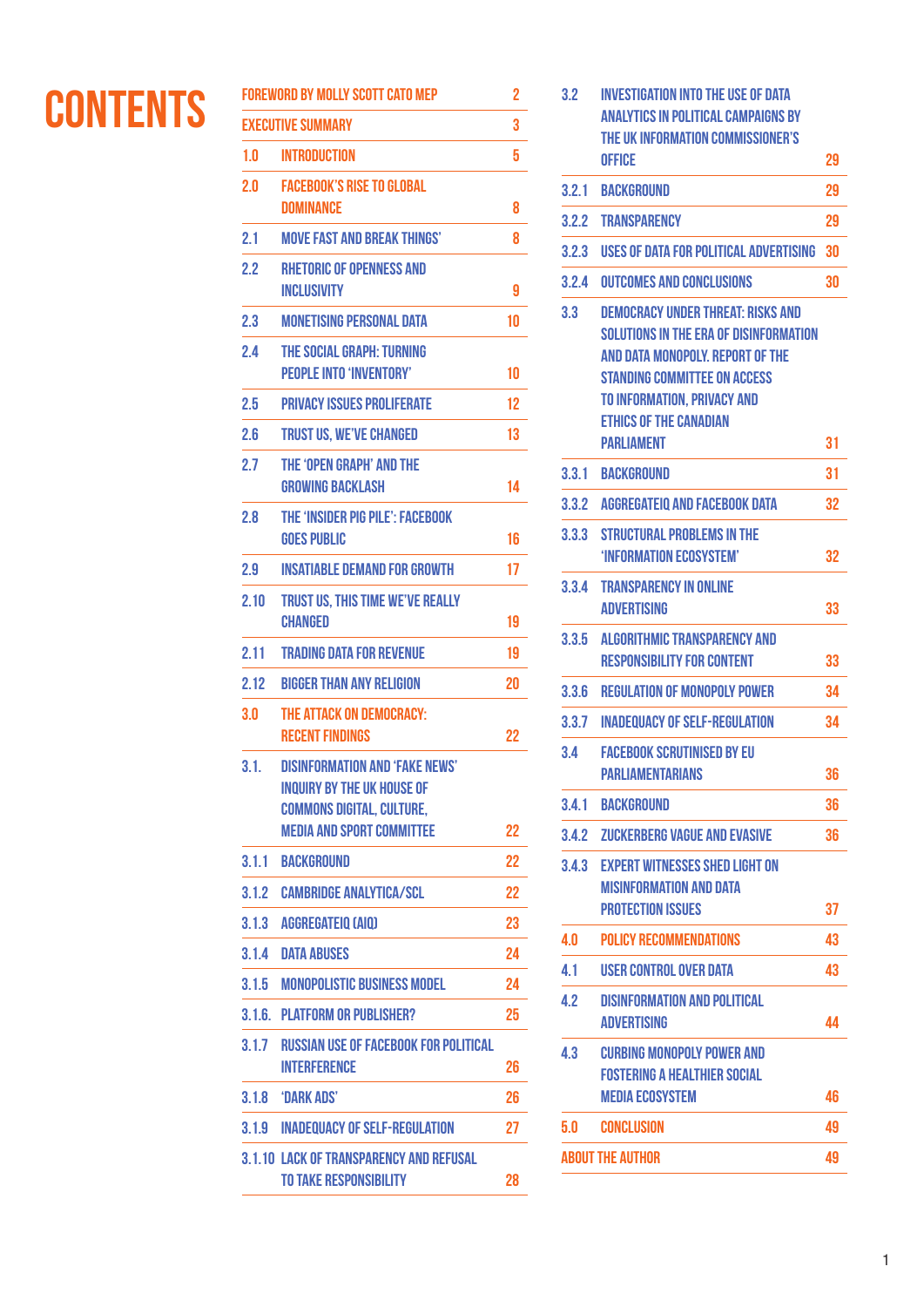### Foreword by Molly Scott Cato MEP



Facebook is the social network turned antisocial network. It was supposed to bring us closer together but now stands accused of stealing our imaginations, fostering social divisions, inciting self-harm and failing to control hate speech, extremism and pornography. Facebook has found a way to monetise humanity, extracting monetary value from our creativity. Far from being shared fairly for social good, this creativity has been enclosed, privatised and its value funnelled into the pockets of a small number of shareholders.

These are all serious accusations, but from the perspective of a parliamentarian, the most destructive singular impact of Facebook is its impact on democracy.

Mark Zuckerberg, the founder of this global information behemoth, famously used the mission statement 'Move fast and break things' to drive his company's expansion. Unfortunately, one of the things that seems to have been broken is democracy itself. From voter suppression ads used during the 2016 US Presidential election, to the deceitful propaganda used to persuade British people to vote for Brexit, and on to the WhatsApp lies that enabled Bolsonaro to become president of Brazil, Facebook is being used to undermine democratic standards across the world. And, while actors on both the right and the left could be using Facebook for propaganda purposes, evidence is growing that this anti-social network has now become a major tool of the far right.

I was able to question Richard Allan, Facebook's Vice President of Public Policy, when he gave evidence at the European Parliament inquiry into Facebook and Cambridge Analytica. Like Nick Clegg, who has since joined the company to brush up its image, Allan is a PR man, not a technical expert. He observed that 'one person's fake news is another person's political speech'. This throwaway line demonstrates the dangerous level of complacency we are dealing with. As an information business, Facebook must understand that there is the world of difference between evidence-based policy-making and political propaganda. Perhaps we should not be surprised that Allan, as a PR man, cannot distinguish between the two.

In spite of repeated pleas that it can be trusted, it is clear that Facebook has neither the will nor the humility to reform itself. Regulation is overdue, and urgently so, in view of the fact that the UK may soon hold a People's Vote and the whole of the EU will soon be holding elections to the European Parliament.

There is a vast array of evidence on the appalling and destructive behaviour of Facebook, but I am delighted that in this report Tom Scott has been able to summarise this information and make it accessible. The report also includes suggestions about how regulation might work. It is vital that policy-makers act swiftly on this issue. It is no exaggeration to say that the survival of our democracies depends on it.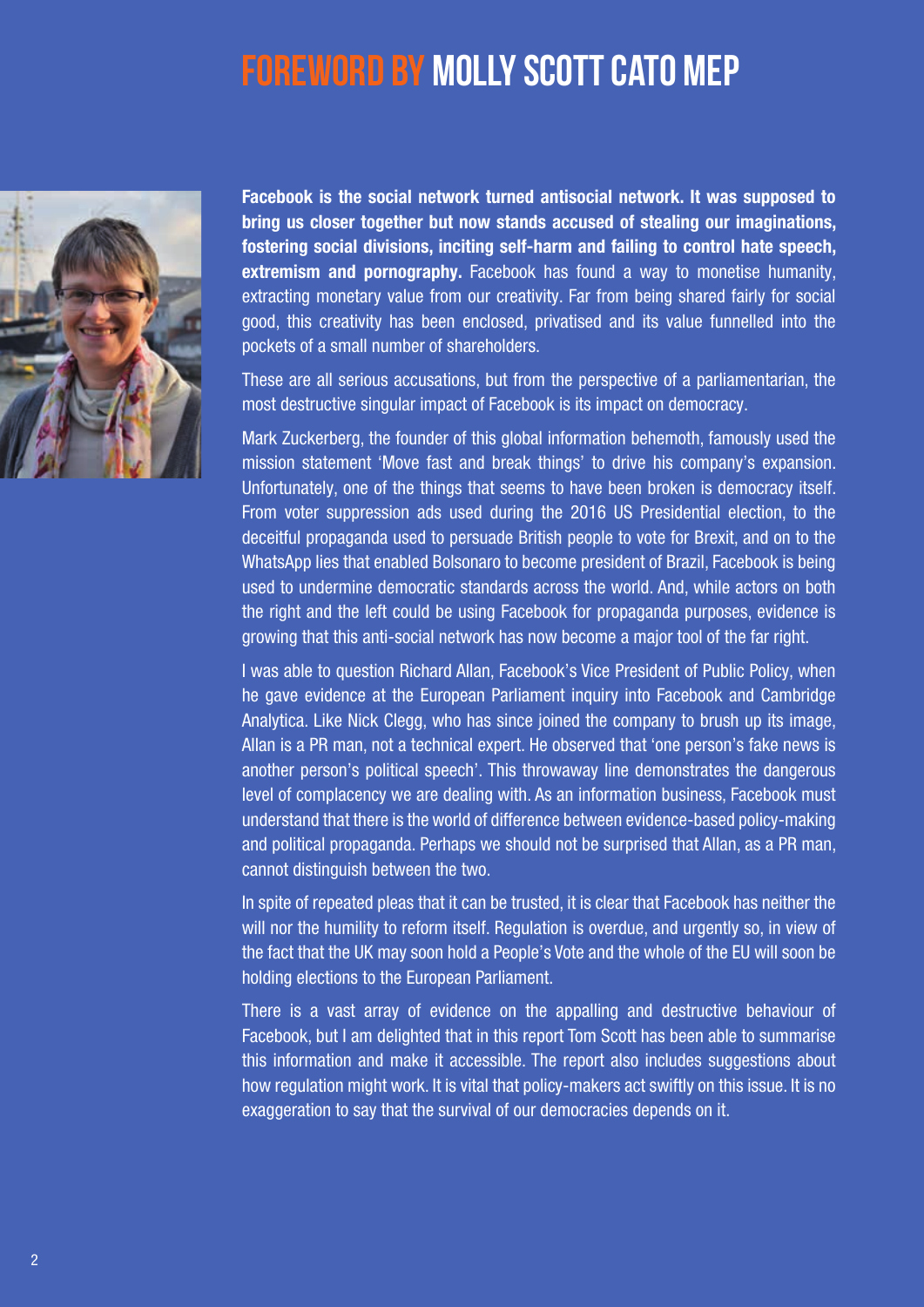### Executive summary

#### This report examines the role of Facebook in abuses of personal data for political purposes and the spread of disinformation in recent years – and particularly during the Brexit referendum campaign in 2016.

It describes how the company has, from its earliest years, abused the trust placed in it by users of its platform and based its business model on the sharing of their personal data with third parties, with scant regard for the uses to which this data has been put. It also details the ways in which Facebook has consistently lied to the public and to regulators in order to conceal or misrepresent the ongoing abuses to which it has been party.

After giving a history of Facebook that describes how the company has come to occupy a massively dominant role in the social media landscape globally, the report summarises three recent inquiries that have shed light on such abuses: the inquiry into disinformation and fake news by the UK parliament's Digital, Culture, Media and Sport Committee; the investigation into the use of data analytics in political campaigns by the UK Information Commissioner's Office; and the inquiry into abuses of personal data involving Facebook and Cambridge Analytica by the Canadian parliament's Standing Committee on Access to Information, Privacy and Ethics. We also look at the testimony given by Mark Zuckerberg and other Facebook executives to EU parliamentarians in the summer of 2018, along with that of a number of expert witnesses.

Each of these inquiries has shone a light on the ways in which Facebook has enabled shadowy political actors to micro-target voters with disinformation ahead of key votes, not least the UK's Brexit referendum. They have also revealed the extent of Facebook's dissembling about its role in these abuses, and the company's determined efforts to resist transparency and accountability.

We conclude that Facebook cannot be trusted to regulate itself. To ensure that such abuses are curtailed in future, we offer a number of policy recommendations.

To ensure user data is better protected we propose:

- Coordination of data protection regulation across different national jurisdictions, using the EU's General Data Protection Regulation (GDPR) as a model framework and with sanctions that represent much more than the mere 'cost of business' for Facebook and other such companies;
- Framing of regulations so that companies basing any part of their data operations in countries not covered by equivalent legislation are deemed to be automatically in breach.
- Specification by regulators of standard, simple and easily understandable privacy settings set by default to 'no sharing of personal data with other organisations'.

To address the spread of disinformation and dishonest/covert political advertising, we propose that:

- The EU make adherence to its new Code of Practice on Disinformation a legal requirement for social media firms, with heavy penalties for any breaches and for concealment of such breaches;
- The Code itself be tightened up to define more precisely what is required of its signatories.
- All signatories to the Code be required to place all political advertisements that run on their platforms in easily searchable databases to which both regulators and members of the public have access, including information on the sponsor of each ad, the amount spent on it and the basis on which any targeting was carried out.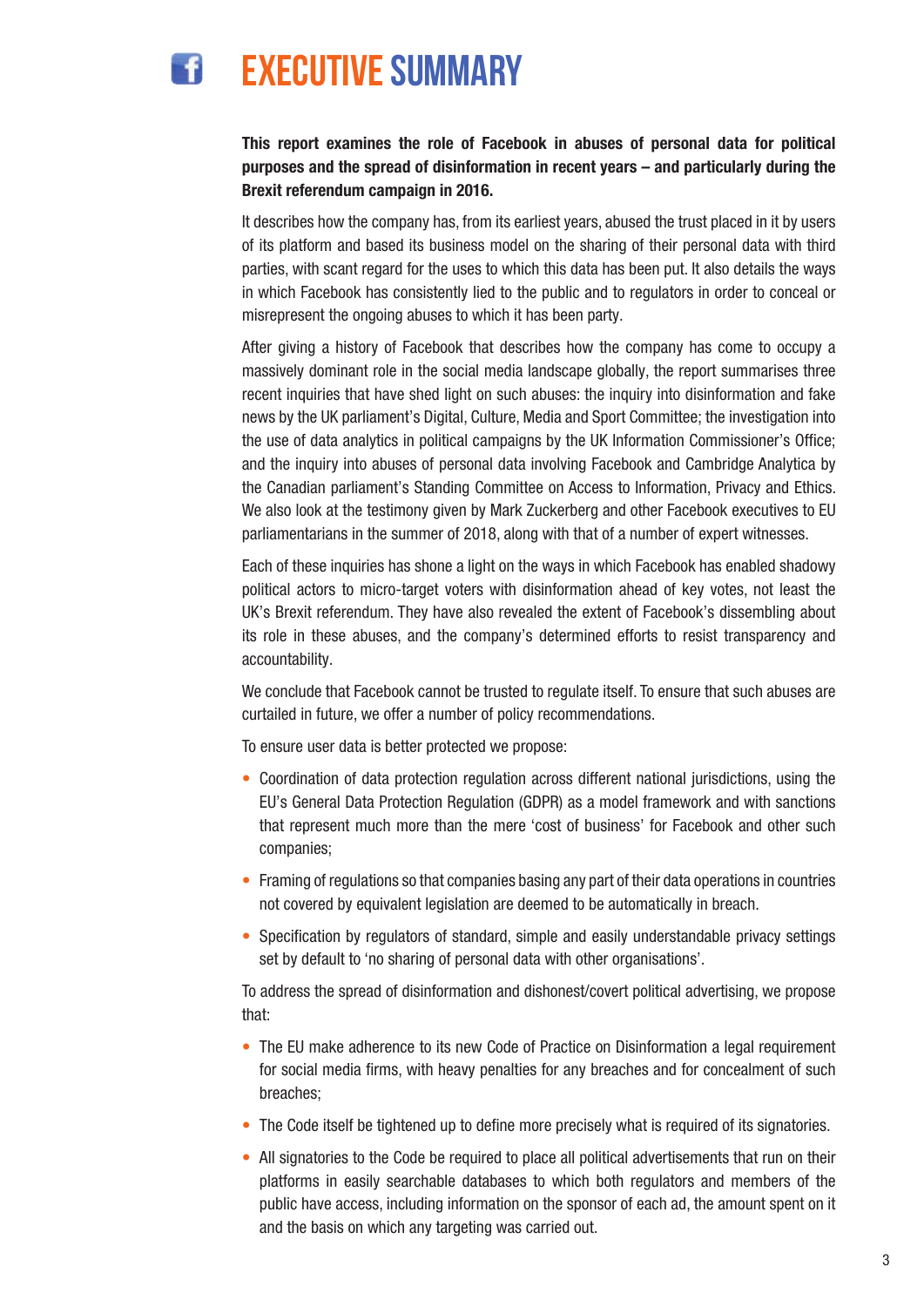

- During political campaigns ahead of elections or referenda, all political advertising whether from parties or non-party campaigning organisations – should be labelled as such and all such parties and campaigners should be required to register with Facebook and other social media platforms that they use.
- Users of social media platforms should be easily able to opt out of all political advertising and an opt-out link enabling them to do this should be included prominently with all political ads.
- Political advertising related to elections and referenda in particular countries but that originates from and/or is paid for by sources from outside these countries should be banned under the Code.
- The Code be amended to specify clear requirements on identity verification and the prohibition of automated posts by non-human agents.
- Personal social media accounts should always be clearly linked to accountable people, who should be limited in the number of such accounts they can hold. Organisational and group pages should be linked to legally founded organisations or associations with responsible (named) people behind them.

To curb Facebook's monopoly power and foster a healthier social media ecosystem, we propose that:

- Users of social media networks be treated as core stakeholders who should be meaningfully represented both in the ownership of the network and at board level. This could also potentially be a requirement of an internationally applied code of practice
- National governments, including that of the UK, set up dedicated regulatory bodies equivalent to existing regulators that oversee the behaviour of the print and broadcast media and the energy utility industries. Such bodies should be responsible for ensuring that platforms adhere to regulations and codes of practice, with powers to impose heavy fines for breaches and, ultimately, the power to withdraw an offending company's licence to operate.
- Money raised from penalties imposed by regulators on companies such as Facebook should be earmarked for:

1) fhe funding of organisations developing social media networks that take a transparent and responsible attitude to user data, and that are under the control of fully accountable trusts operated in the interests of users and employees, and

2) funding for regulatory bodies specifically tasked with the oversight of social media platforms, focusing on transparency, privacy and combating the spread of disinformation online.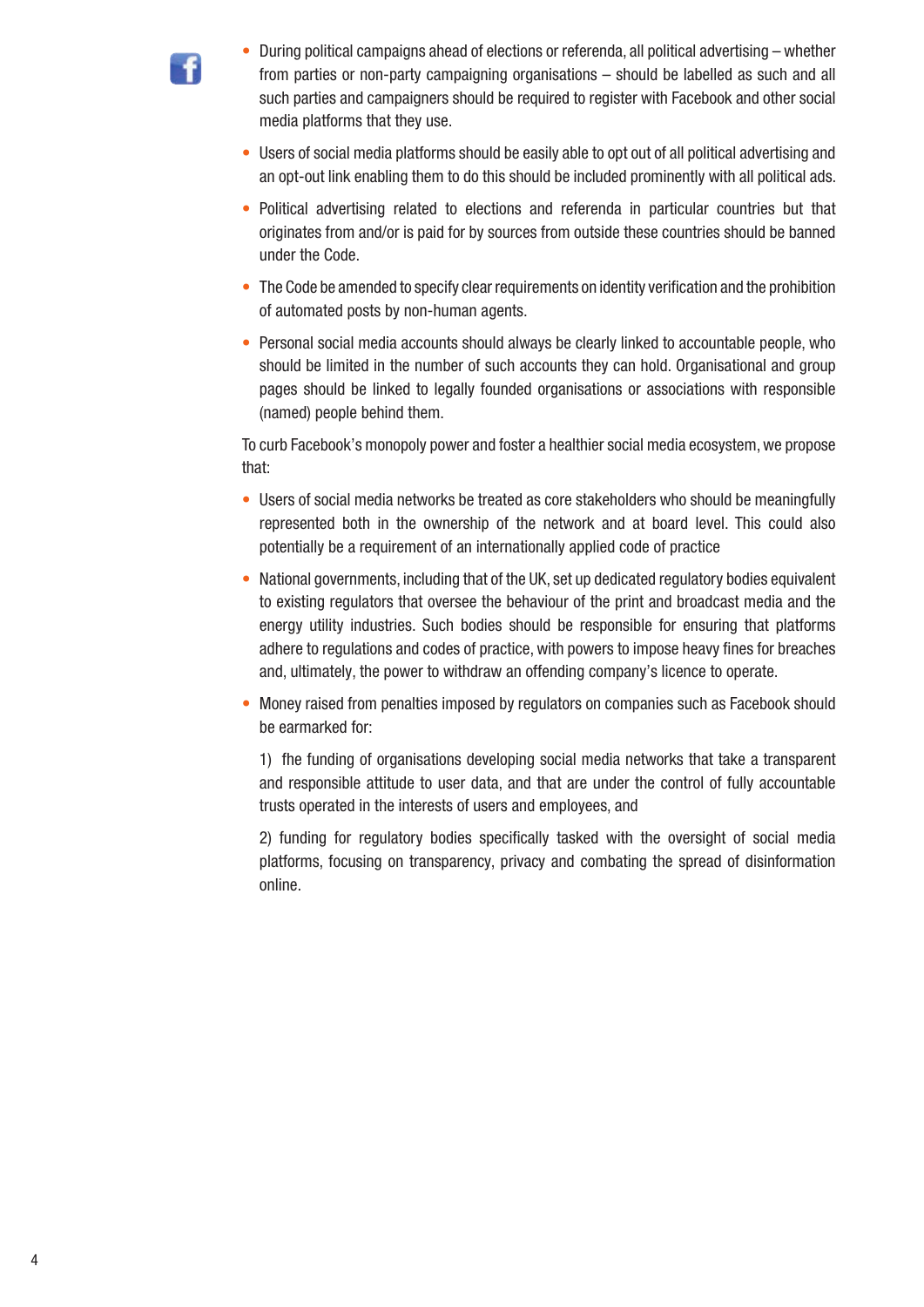### 1.0 Introduction

*'With great power comes great responsibility.'* The first recorded instance of this phrase, or a close variant of it, was in 1817, when the British parliamentarian William Lamb reminded the press of:

*'… their duty to apply to themselves a maxim which they never neglected to urge on the consideration of government – "that the possession of great power necessarily implies great responsibility". They stood in a high situation, and ought to consider justice and truth the great objects of their labours.'* <sup>1</sup>

Anxiety at what has been seen as the grossly irresponsible behaviour from some elements of the media is not new, and has often been amply justified. Racism, sexism and distortion of the truth for the purposes of political propaganda has been evident in the tabloid press for years and – more recently – this tone and style has infected some of the mass broadcast media, where we have seen a decline in concern for truth and justice. The excesses of networks such as Fox News in the US and British newspapers such as The Daily Mail, The Daily Telegraph and The Sun (not least during and after the Brexit referendum campaign) show that people have had good reason to distrust the long-established mass media and to regard much of its output with scepticism if not outright contempt.<sup>2</sup> 'Fake news' may be a recent coinage, but it is not a recent invention.

But as distrust of the 'mainstream media' has grown, so too has the power of a new and highly pervasive form of communication: so-called 'social' media.

The start of the new millennium saw a wave of optimism that these new media could be a powerfully democratising force, and that by bypassing the entrenched power structures of the established media they could help open up space for voices that would otherwise go unheard. This optimism was tied up with the emerging notion of a 'sharing economy'. In an influential article of 2006, Yochai Benkler and Helen Nissenbaum framed this as 'commons-based peer production', in which large numbers of people would use the Internet cooperatively 'to provide information, knowledge or cultural goods without relying on either market pricing or managerial hierarchies to coordinate their common enterprise.'3 Social media, which enabled anyone to create content and to share it online with others in their networks for free, seemed to many to provide a wonderful set of tools with which to build this utopian vision.

Fast forward to November 2018, when parliamentarians from around the world convened in London to form an International Grand Committee on Disinformation and Fake News. On 27 November the committee's members, which included representatives from Argentina, Belgium, Brazil, Canada, France, Ireland, Latvia, Singapore and the UK, signed a Declaration on the Principles of the Law Governing the Internet. Its preamble noted that:

*'…it is an urgent and critical priority for legislatures and governments to ensure that the fundamental rights and safeguards of their citizens are not violated or undermined by the unchecked march of technology; the democratic world order is suffering a crisis of trust from the growth of disinformation, the proliferation of online aggression and hate speech, concerted attacks on our common democratic values of tolerance and respect for the views of others, and the widespread misuse of data belonging to citizens to enable these attempts to sabotage open and democratic processes, including elections*.'4

The declaration clearly spelled out the threat to democracy from 'aggressive campaigns of disinformation launched from one country against citizens in another, and the coordinated activity of fake accounts using data-targeting methods to try manipulate the information that

- 1 The Parliamentary Debates from the Year 1803 to the Present Time, Hansard, London, 1817
- 2 In December 2017, a survey by Pew Research Center found that only 32% of people in the UK placed trust in the news media; the average for the Western European countries surveyed was 41%. See: 'Trust in the military exceeds trust in other institutions in Western Europe and U.S.', Courtney Johnson, Pew Research Center, 4 September 2018.
- 3 Yochai Benckler and Helen Nissenbaum, 'Commons-based Peer Production and Virtue', The Journal of Political Philosophy: Volume 14, Number 4, 2006.
- 4 'Parliamentarians from across the world sign declaration on the Principles of the Law Governing the Internet', UK Parliament website, 27 November 2018.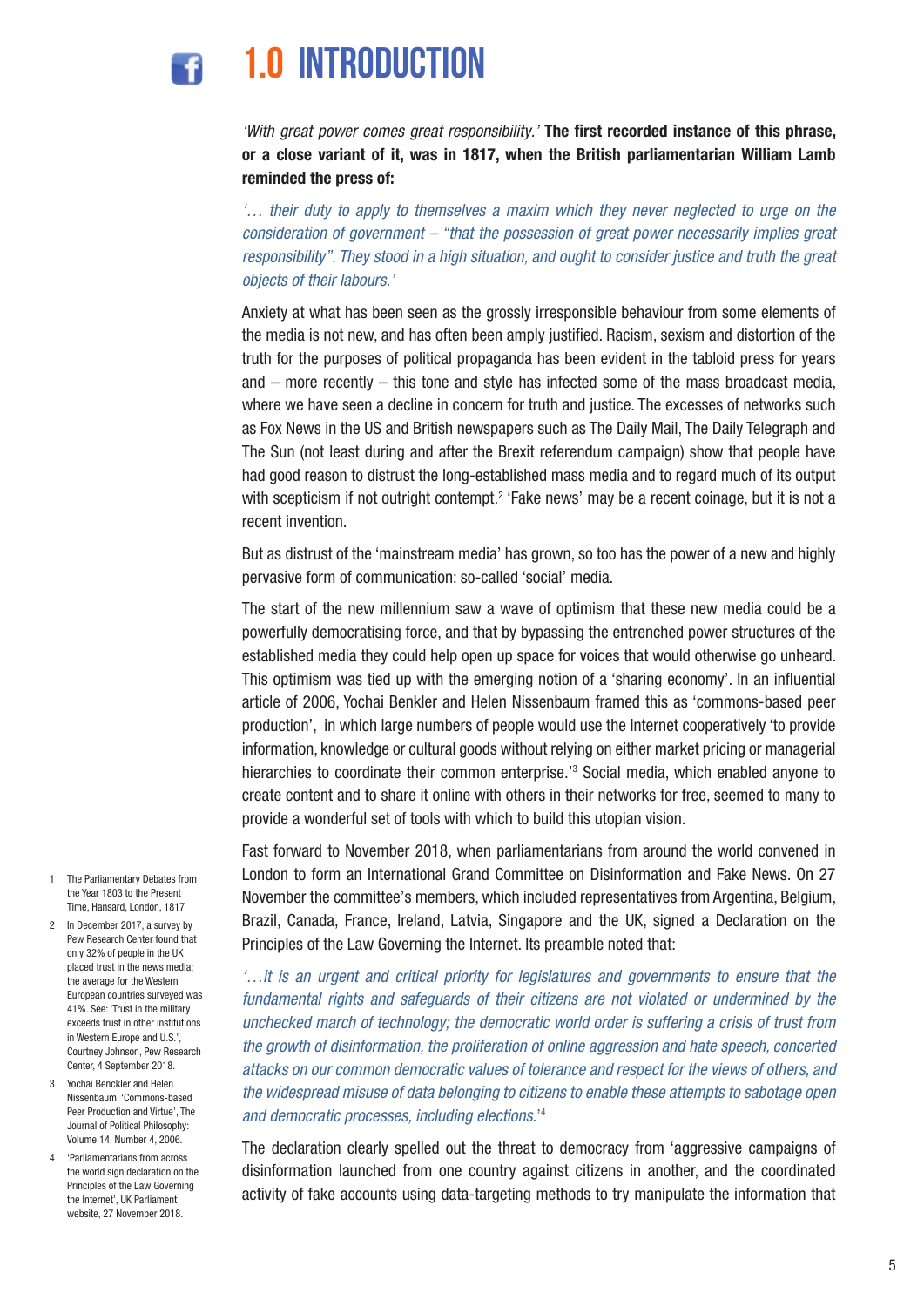

people see on social media'. It called for the creation of a 'system of global internet governance that can serve to protect the fundamental rights and freedoms of generations to come, based on established codes of conduct for agencies working for nation states, and govern the major international tech platforms which have created the systems that serve online content to billions of users around the world'.

Even as the Grand Committee was deliberating, the destructive power of fake news spread by social media was dramatically illustrated once again when the so-called Gilets Jaunes (Yellow Jackets) unleashed a wave of mob violence on the streets of Paris and other French cities. Their actions had been organised almost entirely via Facebook pages, and the inchoate anger that fuelled them had been stoked in large part via fake news in the form of memes and viral videos.<sup>5</sup>



A protestor of the 'Gele Vestjes'(Yellow jackets) denouncing the NOS news broadcasting channel as 'Fake news' in the city of Groningen. *Wikimedia Commons/Donald Trung*

As noted above, 'fake news' and propaganda are in themselves nothing new. What is new, and extraordinarily dangerous, is the way in which weaponised lies and disinformation can be disseminated at tremendous speed and targeted with great precision on groups and individuals who are most likely to be susceptible to them. What's more, this sort of activity is much less visible than propaganda disseminated via more traditional media channels, because of the way in which it is distributed at an individual level, out of public view and often by actors who are not what they claim to be.

As this report will show, one social media company has played a central role in the rise of this insidious threat to democracy, while greatly enriching its owners and investors in the process: Facebook, Inc.

On the same day the Grand Committee issued its declaration, its members had an opportunity to address questions about Facebook's role to the company's Vice President of Policy Solutions, Richard Allan. His answers ranged from the anodyne and uninformative to the evasive and

misleading. But perhaps more significant than anything Allan had to say was an empty place at the table in the committee's meeting room  $-$  a place labelled with the name of Facebook's co-founder and CEO, Mark Zuckerberg.

Despite repeated requests from the UK parliament's Digital, Culture, Media and Sport (DCMS) Committee, which had convened the international gathering of parliamentarians, Zuckerberg had refused to appear in person to answer questions on the abuses his platform had facilitated.

As Canadian lawmaker Charlie Angus observed: *'We've never seen anything quite like Facebook, where, while we were playing on our phones and apps, our democratic institutions ... seem to have been upended by frat-boy billionaires from California. So Mr Zuckerberg's decision not to appear here at Westminster (Britain's parliament) to me speaks volumes'.*<sup>6</sup>

What had happened to turn the utopian vision of social media as a force for positive collaboration and democratic empowerment into a dystopian nightmare of industrialised hate-speech and

- 'The 'Yellow Jackets' Riots In France Are What Happens When Facebook Gets Involved With Local News', Ryan Broderick, Buzzfeed News, 5 December 2018.
- 6 'Upended by frat boys: International lawmakers slam Facebook's effect on politics', Alistair Smout, Reuters, 27 November 2018.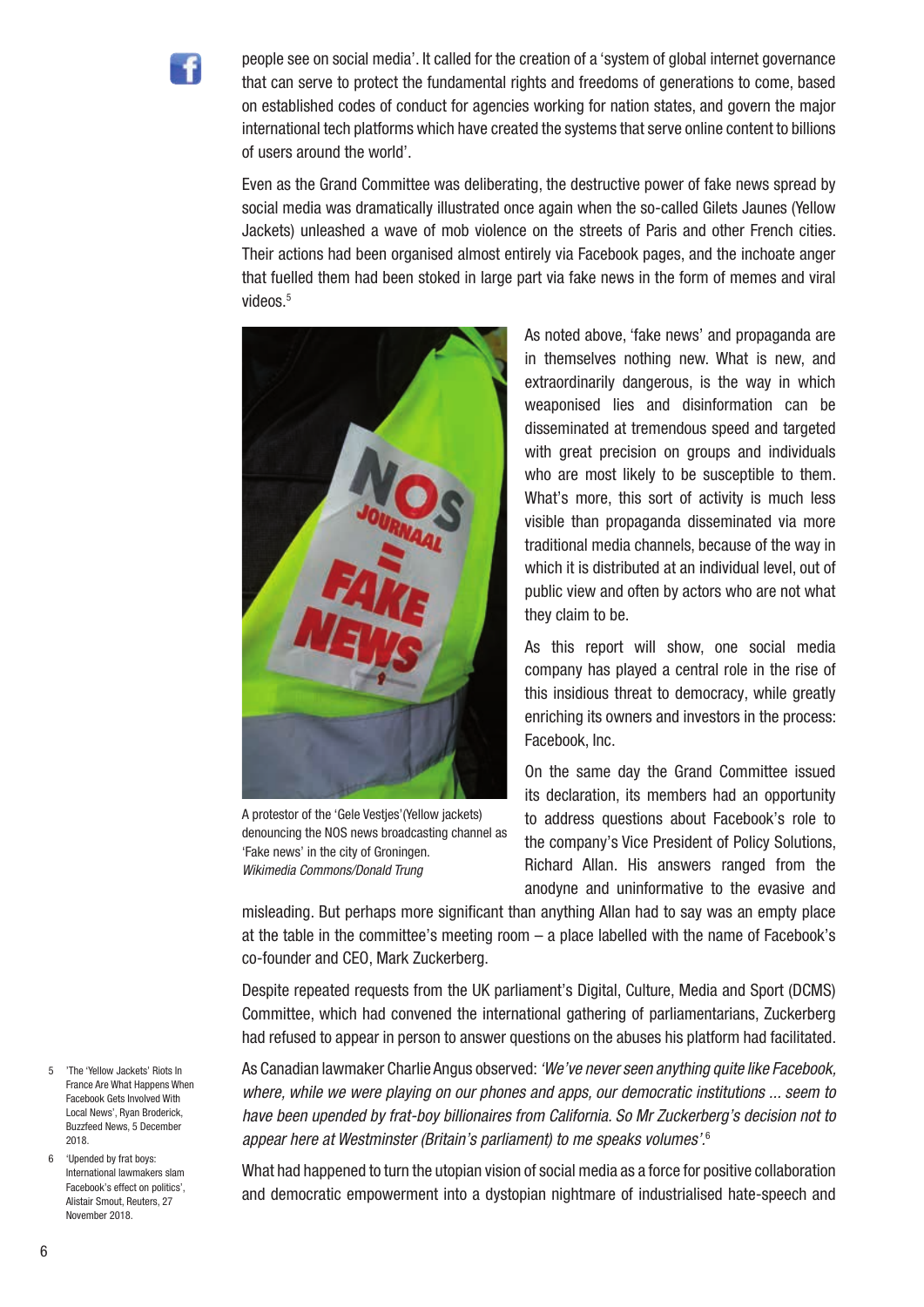

divisive propaganda? And what can be done to hold to account the corporation that more than any other has enabled this, and to prevent further damage to our democratic processes and institutions? These are the questions examined in this report.

It starts by describing Facebook's rise to global dominance in the social media sphere, showing how decisions made with a view to maximising the company's market share and the monetisation of personal data can be directly linked to the abuses that have come to light recently.

The next section of the report summarises a large body of evidence gathered by three inquiries that have looked into Facebook's role in recent political events around the world: the inquiry into disinformation and fake news by the UK parliament's Digital, Culture, Media and Sport Committee; the investigation into the use of data analytics in political campaigns by the UK Information Commissioner's Office (ICO); and the inquiry into abuses of personal data involving Facebook and Cambridge Analytica by the Canadian parliament's Standing Committee on Access to Information, Privacy and Ethics. This section also covers the testimony given by Mark Zuckerberg and other Facebook executives to EU parliamentarians in the summer of 2018, along with that of a number of expert witnesses.

We conclude by proposing some recommendations aimed at making companies such as Facebook more accountable, at fostering more democratic models of ownership and control in the social media sphere, and at reviving some of the more positive possibilities that, just a few years ago, this had seemed to hold out. Given the possibility that we may be engaged in a second EU referendum within months, it is essential that proposals for legal changes as well as changes of corporate policy at Facebook are implemented swiftly and decisively.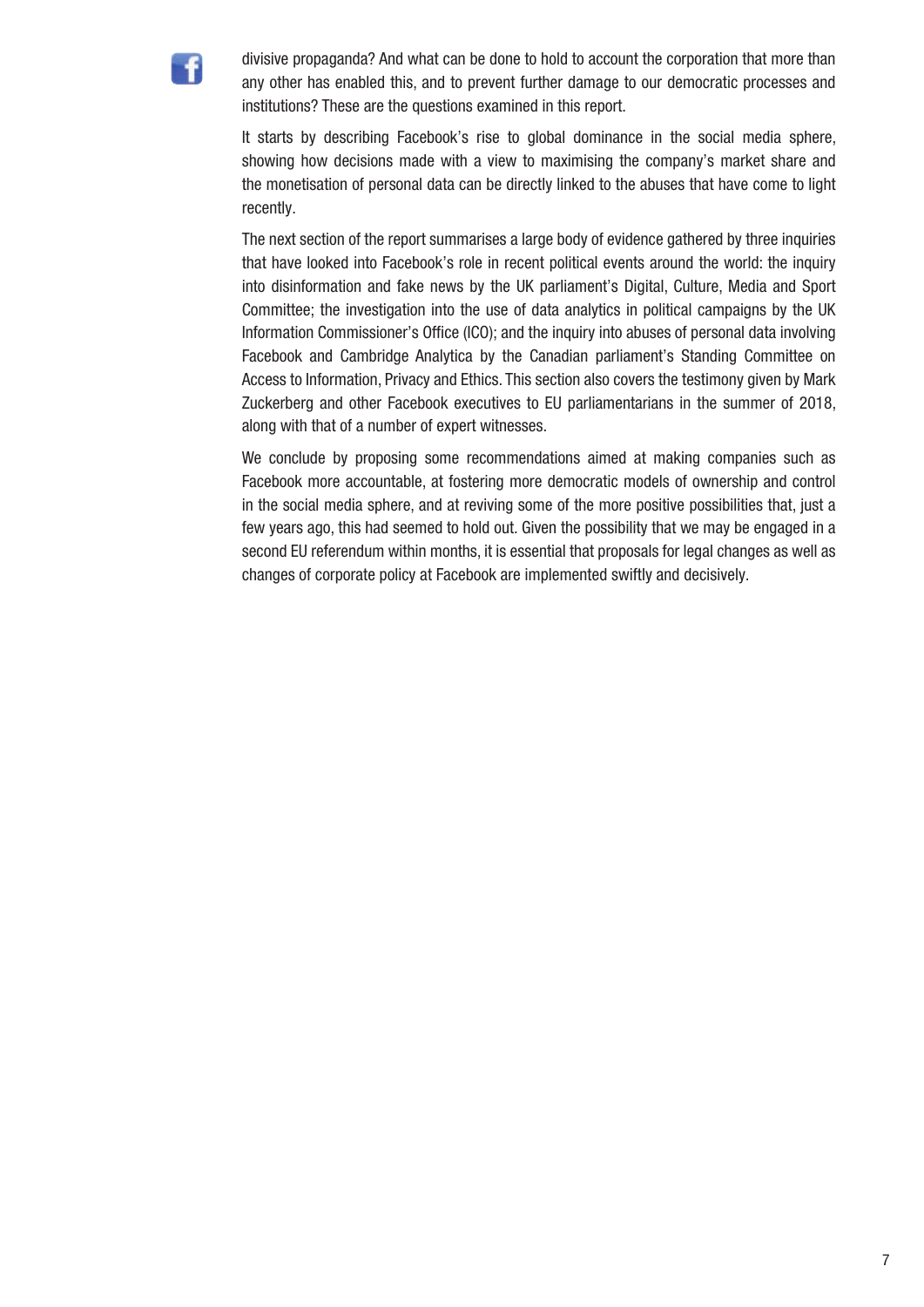## 2.0 Facebook's rise to global dominance

#### 2.1 'Move fast and break things'

At the same time as Harvard Professor Yochai Benkler was gestating his thoughts on commons-based peer production, a student at the same university was developing a very different take on social media – and one that was to make him, over the next decade, one of the world's richest men.

In 2003, Mark Zuckerberg, a second-year Harvard student, wrote a programme he called 'Facemash', which compiled photos of female Harvard students and invited users to choose which of these was 'hotter'. It proved a hit with many male students but not with the university authorities, who charged Zuckerberg with offences including violation of individual privacy and copyright infringement.

Zuckerberg, true to his later form, was undeterred. In 2004 he and three male collaborators launched 'TheFacebook', a website that functioned as a directory of students at Harvard and allowed them easily to contact each other. Within a month, more than half the undergraduates at Harvard had registered, and soon after the site was opened to students at other universities. More controversy followed the site's launch, however, with Zuckerberg accused of having misappropriated the ideas of other Harvard students and put them to his own use (a case that was eventually settled out of court for \$9.5 million in 2008).

Zuckerberg was not slow to grasp the commercial possibilities of the site, and in 2004 he and entrepreneur Sean Parker (now president of the nascent corporation) moved to Palo Alto, California. They rapidly secured an infusion of venture capital from PayPal co-founder and right-wing libertarian, Peter Thiel.7

#### A TELLING EXCHANGE

Shortly after launching TheFacebook, Mark Zuckerberg had an instant messenger exchange with a college friend which showed an attitude to privacy that was to characterise Facebook's approach to personal data over the next decade and a half.

Zuck: Yeah so if you ever need info about anyone at Harvard Zuck: Just ask. Zuck: I have over 4,000 emails, pictures, addresses, SNS [Redacted Friend's Name]: What? How'd you manage that one? Zuck: People just submitted it. Zuck: I don't know why. Zuck: They 'trust me'

Zuck: Dumb fucks.8

In 2004, the company unveiled a new feature that would become one of the defining characteristics of its platform: the Facebook Wall, which offered users a place to post messages to their friends. By December of that year there were over one million active users of the site. After further injections of venture capital, in 2005 Facebook launched a version of the site

7 Thiel, who is still on Facebook's board, was a major donor to Donald Trump's election campaign and is reported to have assembled a Silicon Valley 'brains trust' to supply ideas to the Trump presidency. His company Palantir Technologies supplies big-data services to corporations, intelligence and law enforcement agencies, and Palantir staff are said by whistleblower Christopher Wylie to have been frequent visitors to Cambridge Analytica's London headquarters. Thiel is on record expressing the view that democracy and freedom (by which he means unfettered capitalism) are incompatible; see 'Donald Trump, Peter Thiel and the death of democracy', Ben Tarnoff, The Guardian, 21 July 2016.

8 'Well, These New Zuckerberg IMs Won't Help Facebook's Privacy Problems', Nicholas Carlson, Business Insider, 13 May 2010.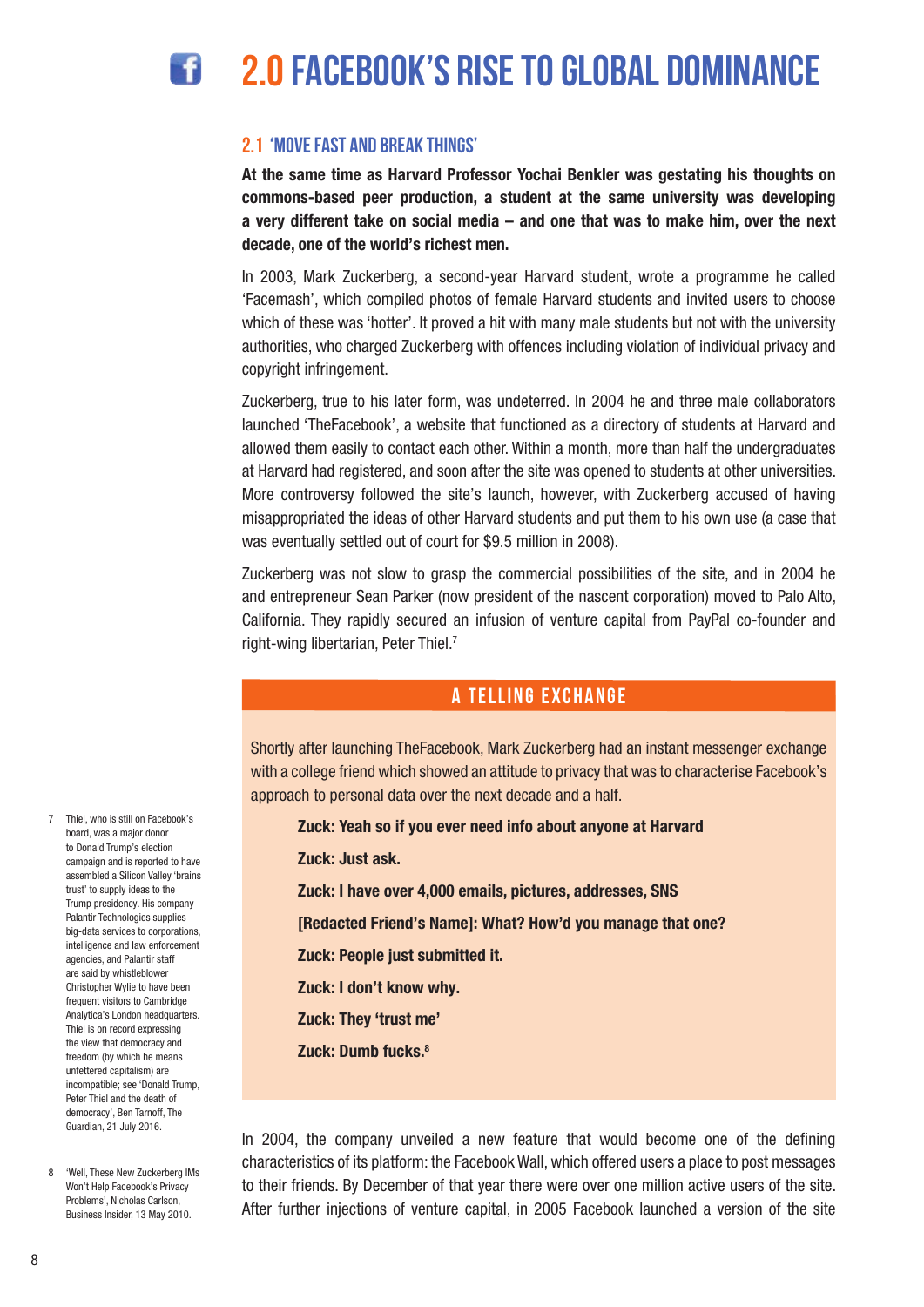

aimed at high-school students and by the end of the year its user base had grown to six million.

The following year, Facebook was opened to anyone over the age of 13 and began promoting itself as a vehicle for business advertising. By October 2007 it had around 50 million users and had overtaken MySpace as the most widely used social media site in world. This was no doubt one reason why Microsoft bought a 1.6% stake in the company that same month for \$240 million, implying a market value of around \$15 billion.

Two other developments in 2007 were critical to the company's exponential growth – and to the abuses of personal data for which it was to become notorious. One was the launch of Facebook's application programming interface (API); the other was a move towards forming data-sharing partnerships with device manufacturers, eventually including Apple, Amazon, BlackBerry, Microsoft and Samsung (the true nature of these partnerships was not publicly reported till 2018).<sup>9</sup>



'Move fast and break things' was Facebook's motto for developers working on its platform until 2014. *(Image: Facebook)*

#### 2.2 Rhetoric of openness and inclusivity

In May 2007 at Facebook's inaugural developers' conference in San Francisco, Zuckerberg's keynote address described, in messianic terms, how Facebook intended to transform the social media landscape:

*'Right now, social networks are closed platforms. And today, we're going to end that. With this evolution of Facebook Platform, any developer worldwide is going to be able to build full applications on top of the social graph, inside the Facebook framework.*' 10

The rhetoric was of openness and inclusivity. The reality that emerged over the next few years was very different, as observers soon began to point out. One such was Tim Berners-Lee, often credited as the inventor of the World Wide Web, who in 2010 wrote11 in Scientific American:

*'The Web evolved into a powerful, ubiquitous tool because it was built on egalitarian principles and because thousands of individuals, universities and companies have worked, both independently and together as part of the World Wide Web Consortium, to expand its capabilities based on those principles. The Web as we know it, however, is being threatened in different ways. Some of its most successful inhabitants have begun to chip away at its principles. Large social networking sites are walling off information posted by their users from the rest of the Web.'*

Berners-Lee was also concerned by the growing threat from online surveillance technologies used to profile Web users:

- 9 'Facebook Gave Device Makers Deep Access to Data on Users and Friends', Gabriel Dance, Nicholas Confessore and Michael LaForcia, The New York Times, 3 June 2018
- 10 'Did Facebook miss a massive opportunity by building a walled garden instead of a truly open platform?', Mathew Ingram, GigaOM, 24 July 2013.
- 11 'Long Live the Web: A Call for Continued Open Standards and Neutrality', Tim Berners-Lee Scientific American, December 2010.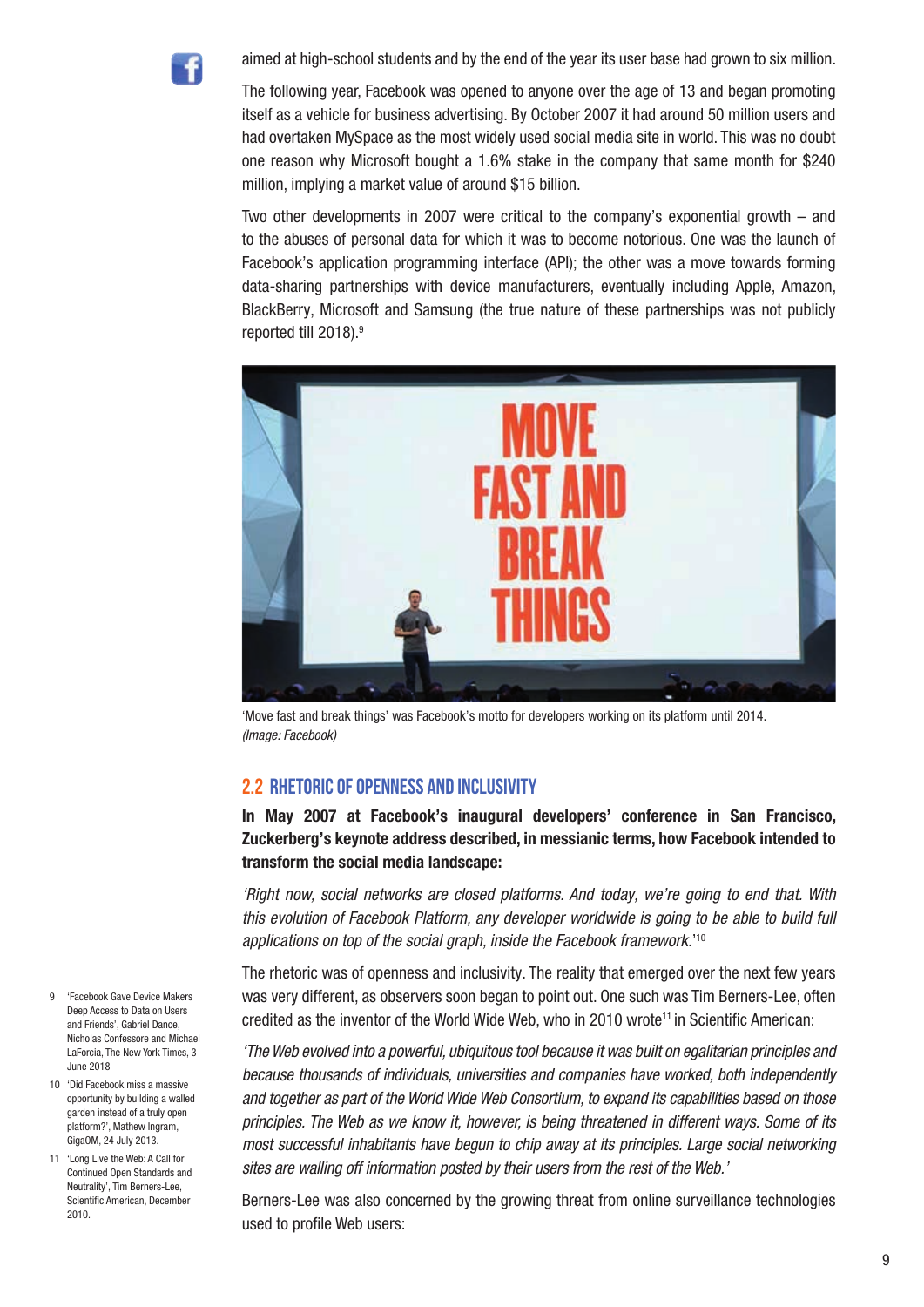

*'Other threats to the web result from meddling with the Internet, including snooping […] The*  URIs that people use reveal a good deal about them. A company that bought URI profiles of *job applicants could use them to discriminate in hiring people with certain political views, for example. Life insurance companies could discriminate against people who have looked up cardiac symptoms on the Web. Predators could use the profiles to stalk individuals. We would all use the Web very differently if we knew that our clicks can be monitored and the data shared with third parties.'* 

Berners-Lee had correctly identified the main factors that have fed into the attacks on democracy that Facebook's platform was to facilitate a few years down the line. What he could not have predicted at the time is quite how these factors would come together to cause havoc around the world.

#### 2.3 Monetising personal data

The key to this was that at the same time as 'walling off' data collected from its users through their use of its own and other sites, Facebook was also devising ways in which this data could be monetised by making it available to third parties.

The principal way in which Facebook does this is not to sell data directly to advertisers, but to use its own wealth of data harvested from users to place targeted ads on its users' feeds. Zuckerberg explained this succinctly in testimony to a hearing of the joint Senate Judiciary and Commerce Committees in April 2018:

*'What we allow is for advertisers to tell us who they want to reach, and then we do the placement. So, if an advertiser comes to us and says, 'All right, I am a ski shop and I want to sell skis to women,' then we might have some sense, because people shared skiing-related content, or said they were interested in that, they shared whether they're a woman, and then we can show the ads to the right people without that data ever changing hands and going to the advertiser.'*<sup>12</sup>

But there is another way in which Facebook has exploited user data, and it was this that was to prove central to the Cambridge Analytica affair and other data breaches: by making it available to third-party app developers. This was not done to raise revenue directly – developers were not paying for access to the data – but rather to increase Facebook's own market share by making itself an environment rich in platform-specific apps that could be used both by regular Facebook subscribers and by businesses as vectors for delivering ads.

As the tech-industry news website TechCrunch reported in 2007 when the Facebook API was launched, the new technology gave enormous scope to third parties to exploit not just the Facebook platform but also the personal data of its users:

*'Facebook is giving an unprecedented amount of access to developers […] Applications can serve their own ads and/or conduct transactions with users […] The payoff is two way. Not only do developers get deep access to Facebook's twenty million users, Facebook also becomes a rich platform for third party applications.'*<sup>13</sup>

Within six months of the API being introduced, more than 10,000 apps had launched on the Facebook platform.

- 12 Zuckerberg Senate Transcript 2018, Wikisource.org, 2018.
- 13 'Facebook Launches Facebook Platform; They are the Anti-MySpace', Michael Arrington, TechCrunch, 24 May 2007.
- 14 'Facebook: One Social Graph to Rule Them All?', CBS News, 21 April 2010.

#### 2.4 The social graph: turning people into 'inventory'

For both app designers and device manufacturers, what Facebook offered above all else was access to what the company calls its 'social graph'. This is essentially a model of the social network that maps the interconnections and activities of all its users, and has been described as 'the global mapping of everybody and how they're related'.14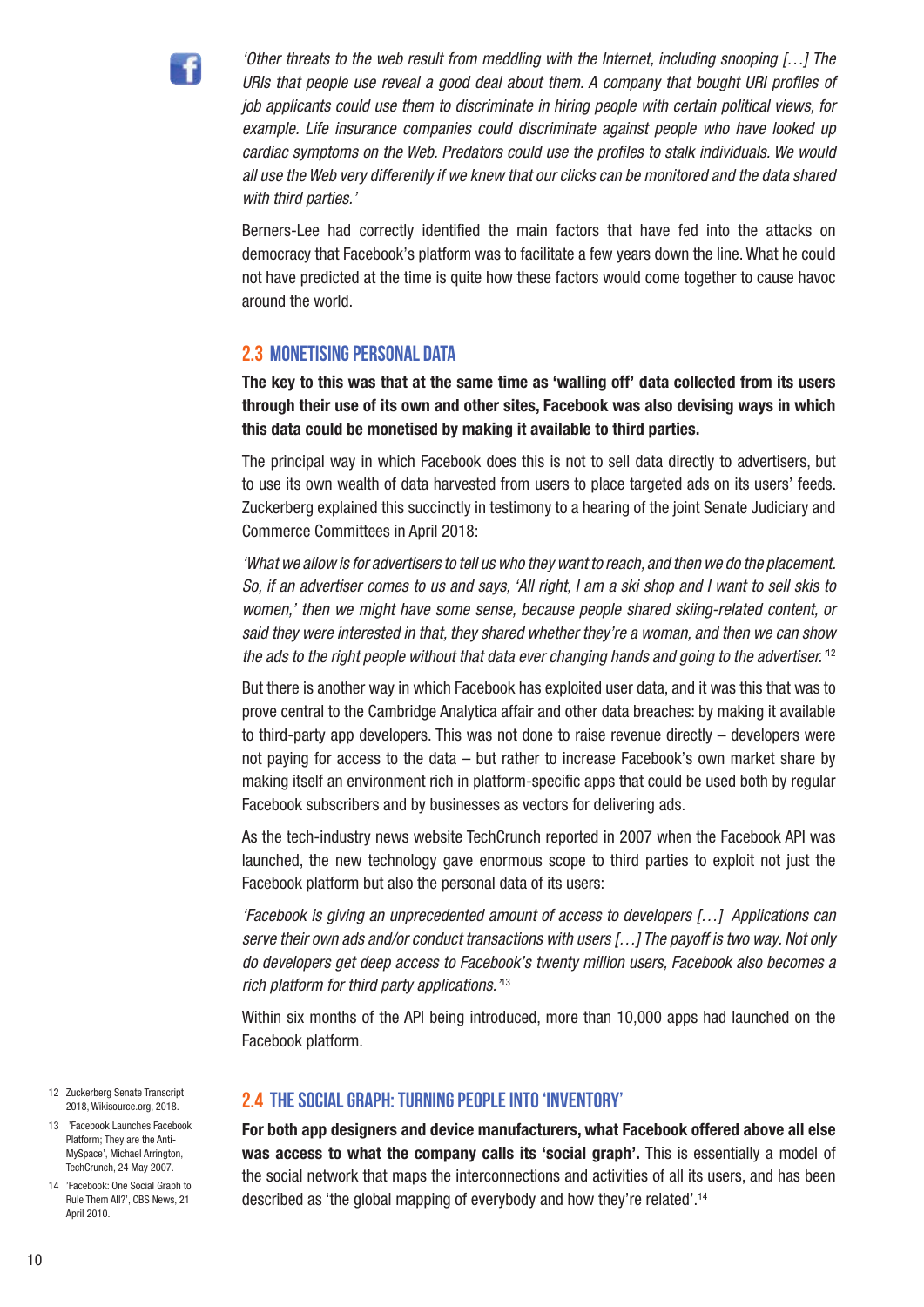

The social graph was and is an extraordinarily powerful tool for the targeting of personalised advertising. Advertising industry magazine AdAge reported in 2007: 'While Google knows what millions of people are searching for, Facebook has something the search giant hasn't been able to grow: a network of connections between people that creates a viral distribution platform unrivalled by any portal or search engine.'15

As Facebook's then Chief Operating Officer, Owen Van Natta, explained to the magazine:

*'A visit to Amazon.com will uncover all the product recommendations one might want but the value can be limited in the anonymity of the people posting the reviews. On the other hand, if you take your online activities and put them through the filter of the people you know well, those actions take on greater meaning.'*

In terms that now seem heavily laden with historical irony, Van Natta stressed that it was the authenticity of these social connections that gave them such value:

There's not a lot of utility for it outside of using it to connect with real friends. If you put up a fake profile on Facebook, people won't connect to it.

In its drive to become an app-rich platform that could dominate the social media space, Facebook allowed and indeed encouraged app developers to monetise their apps through subscription services, e-commerce and advertising. As its Senior VP Sales helpfully explained in 2007:

*'In order to get great applications built, we needed to make sure developers could be rewarded and have a business model around it.' He said with 29 million users, there's plenty of inventory*  for him to sell and that he envisions the better the applications are, the more time people will *spend on the site and the more he can sell to marketers.'*<sup>16</sup>

The description of people who use Facebook as 'inventory' could hardly be a clearer indication of the way in which Facebook has based its entire business model on the commodification of users and their personal data, bearing out with a vengeance the old ad industry maxim: 'If you're not paying for the product, you are the product.'

For app developers, the social graph that underpinned the Facebook API offered easy access to user data that allowed them to personalise these users' experience – and to target them with ads for their own products and those of others. Facebook did require developers using its API to sign an agreement not to sell user data and to delete it if requested, but as one developer who made extensive use of the API has explained, for years it was extremely easy to obtain not just the personal data of app users but also those of their Facebook friends, and the agreement to use this data responsibly was all but impossible to enforce, even if Facebook had wanted to:

It was all an agreement, there's no way they could have policed that. Thousands will have retrieved data that consumers had allowed, but their friends had not knowingly [allowed]. Thousands will have broken the agreements they had with Facebook, and used data or derived data in ways contrary to the intent and interpretation of that developer agreement.<sup>17</sup>

App companies were often unscrupulous in the way that they used the Facebook platform to maximise their revenues, for instance by spamming an app users' friends with posts in the name of the user. The hugely successful (and highly addictive) Farmville app, a game from developer Zynga that encouraged users to spend real money on in-game currency to buy virtual items, was notorious for this. *'I did every horrible thing in the book,'* admitted Marc Pincus, Zynga's co-founder and an early Facebook investor, in 2009.18 By the end of that year, Facebook's user base was well on the way to half a billion users.

- 15 '23-year-old Mark Zuckerberg has Google Sweating', Abbey Klaasen, AdAge, 9 July 2007.
- 16 AdAge, ibid.
- 17 'A developer built a Facebook app as a 'thought experiment' to see how much data people would give up – and got almost 1 million users', Shona Gosh, Business Insider, 20 March 2018.
- 18 'How Facebook's platform made it worth billions – and set it up for a fall', Owen Thomas, The San Francisco Chronicle, 21 March 2018.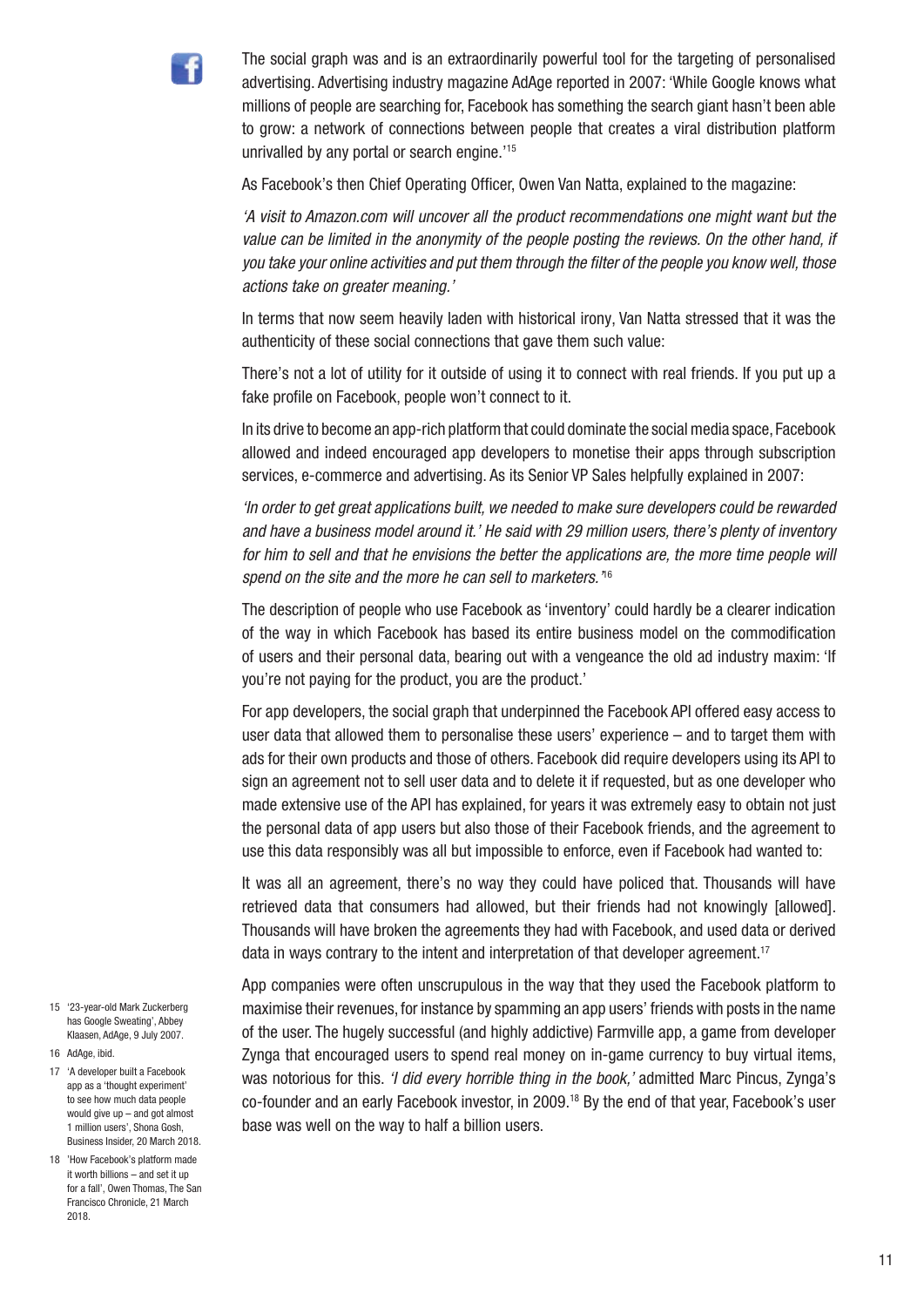

#### MONTHLY USERS OF FACEBOOK (MILLION), 2004-17 19



#### 2.5 Privacy issues proliferate

Concerns over the uses made of personal data collected by Facebook had emerged even before its new platform was launched in 2007 but began to proliferate rapidly thereafter. Many users were disturbed by a tracking system known as Beacon, launched by Facebook in November of that year. This allowed third-party websites to send data about user behaviour on their sites to Facebook, which in turn used it to display information about purchases, games played, etc. on the user's news feed. Facebook introduced an opt-out of this system for users, but there were well-sourced allegations that the company continued to collect such data even when Facebook users had opted out, and even when they were not logged into Facebook.<sup>20</sup>

Facebook, following a pattern that was by now becoming familiar, simply brushed off such concerns. Asked by a New York Times reporter whether it was collecting data on their purchases from users who had opted out of the system, the company's VP Marketing and Operations replied: 'Absolutely not. One of the things we are still trying to do is dispel a lot of misinformation that is being propagated unnecessarily.'21

After a successful class action lawsuit in the US, however, Facebook announced in 2009 that it was withdrawing the Beacon tool. A spokesperson for the company claimed at the time: 'We learned a great deal from the Beacon experience. For one, it was underscored how critical it is to provide extensive user control over how information is shared.' The fact that Facebook had 'learned' from this experience was not borne out by subsequent developments.22

In 2008, as criticism of Beacon intensified, Facebook launched a new data-sharing tool, Facebook Connect, which supposedly aimed to correct Beacon's mistakes by requiring Facebook users to take deliberate action before they shared their activities from other websites. However, there was another purpose to Facebook Connect, which was to enable Facebook to more easily partner with major branded content providers. The idea was that Facebook users would be able to log into these providers' sites by using their Facebook IDs; the corollary, of course, was that Facebook would receive data on precisely what content its users were engaging with on partner sites, which soon included many high-profile brands such as CNN and TripAdvisor.

Concerns quickly arose when users who connected with various online services via their Facebook IDs found that they had unwittingly installed apps that linked to Facebook and started posting content, without their knowledge, on their timelines. Many Facebook users were unhappy with their data being used to spam them and their friends in this way.

This was among the factors that led to a major investigation by the Office of the Privacy Commissioner of Canada in 2009. The investigation was launched after a group of law students at the University of Ottawa's Internet Policy and Public Interest Clinic filed a 35-page complaint

- 19 Wikipedia, 17 December 2018 (based on Facebook data).
- 20 'Facebook's Beacon More Intrusive Than Previously Thought', Juan Carlos Perez, PC World, 30 November 2007.
- 21 'Facebook Executive Discusses Beacon Brouhaha', Brad Stone, The New York Times, 29 November 2007.
- 22 'Facebook to end Beacon tracking tool in settlement', Barbara Ortutay, USA Today, 21 September 2009.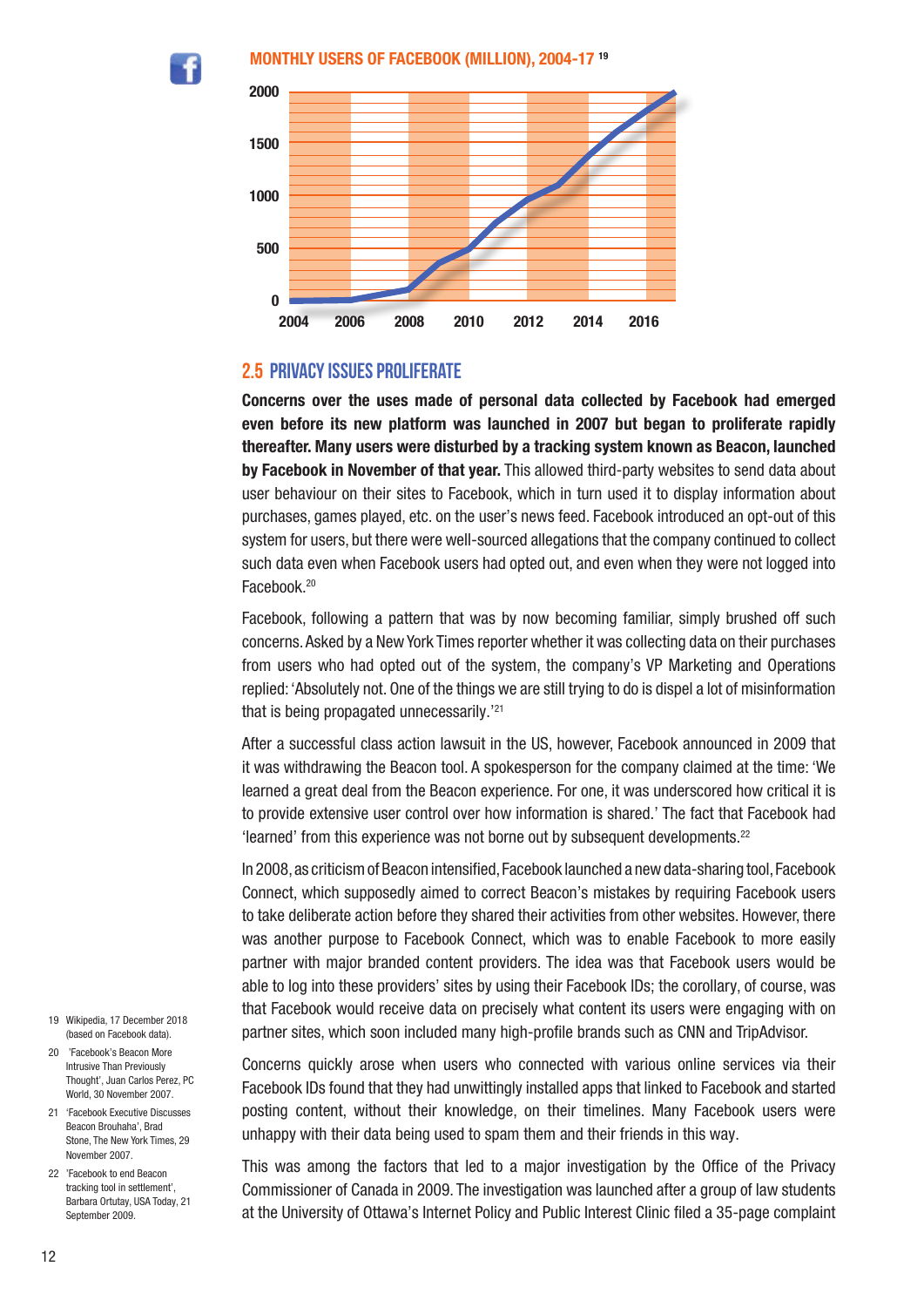

with the Commissioner alleging 22 separate violations of Canadian privacy laws. As one of the students explained:

*'To boil it down simply, it's an issue of honesty and an issue of consent. Facebook isn't being completely honest with its users. It presents itself as a social utility site . . . but they are actually involved in a lot of commercial activities.'* <sup>23</sup>

The complainants pointed out that Facebook's privacy settings and terms of use were so hard to access and understand that they were likely to be missed by many users (Facebook at the time had some seven million of these in Canada). They also noted that even if users opted for the highest privacy settings, their personal data could still be shared by friends with lower privacy settings, and that Facebook subscribers using third-party apps on the site were – often unwittingly – sharing their data by default with the app developers.  $24$ 

Canada's Privacy Commission published its findings in July 2009. Its report concluded that the allegations were well-founded in four areas: default privacy settings, collection and use of users' personal information for advertising purposes, disclosure of users' personal information to third-party application developers, and collection and use of non-users' personal information. The report's author, Assistant Privacy Commissioner Elizabeth Denham, stressed that the Commission was particularly concerned by the issue of data-sharing with third parties:

Most notably, regarding third-party applications, the Assistant Commissioner determined that Facebook did not have adequate safeguards in place to prevent unauthorised access by application developers to users' personal information, and furthermore was not doing enough to ensure that meaningful consent was obtained from individuals for the disclosure of their personal information to application developers.25

#### 2.6 Trust us, we've changed

In response to these findings, in August 2009 Facebook announced what appeared to be its intention to introduce major new privacy safeguards, including:

*'… a new permissions model that will require applications to specify the categories of information they wish to access and obtain express consent from the user before any data is shared. In addition, the user will also have to specifically approve any access to their friends'*  information, which would still be subject to the friend's privacy and application settings.<sup>'26</sup>

Assistant Privacy Commissioner Elizabeth Denham expressed herself satisfied with Facebook's commitment to meaningful change.<sup>27</sup> Not everyone was convinced, however. David Fewer of the Canadian Internet Policy and Public Interest Clinic, whose complaints against Facebook had led to the original investigation, later commented:

*'The privacy commissioner at the time kind of gave the green light to Facebook, and from our perspective that was really problematic, especially the access to third-party content through the API. They reached a resolution which did away with our complaint, and basically gave the green light to Facebook to keep on doing what they do.'* <sup>28</sup>

Many, including Elizabeth Denham herself, have also since had reason to reflect on whether Facebook's assurances in 2009 were given far too much credence.

Indications that this might be the case were not long in coming. In 2010, the Wall Street Journal reported that many of the most popular third-party Facebook apps 'have been transmitting identifying information – in effect, providing access to people's names and, in some cases, their friends' names – to dozens of advertising and Internet tracking companies'. The WSJ also noted that despite Facebook's supposed improvements to user privacy controls, the recently launched control panel did not 'detail what information friends' applications have accessed

- 23 'Ottawa law students file complaint over Facebook', CCTV News Ottawa, 31 May 2009.
- 24 'Privacy Complaint Filed Against Facebook', Grant Gross, CSO Online, 2 June 2009.
- 25 'Report of Findings into the Complaint Filed by the Canadian Internet Policy and Public Interest Clinic (CIPPIC) against Facebook Inc. under the Personal Information Protection and Electronic Documents Act', Office of the Privacy Commissioner of Canada, 16 July 2009.
- 26 'Facebook Announces Privacy Improvements in Response to Recommendations by Canadian Privacy Commissioner', Facebook Newsroom, 27 August 2009.
- 27 'Remarks at a Press Conference on the Facebook Investigation', Elizabeth Denham, Office of the Privacy Commissioner of Canada, 27 August 2009.
- 28 'Canada flagged Facebook's third-party app privacy problem way back in 2009', Patrick Cain, Global News, 5 April 2018.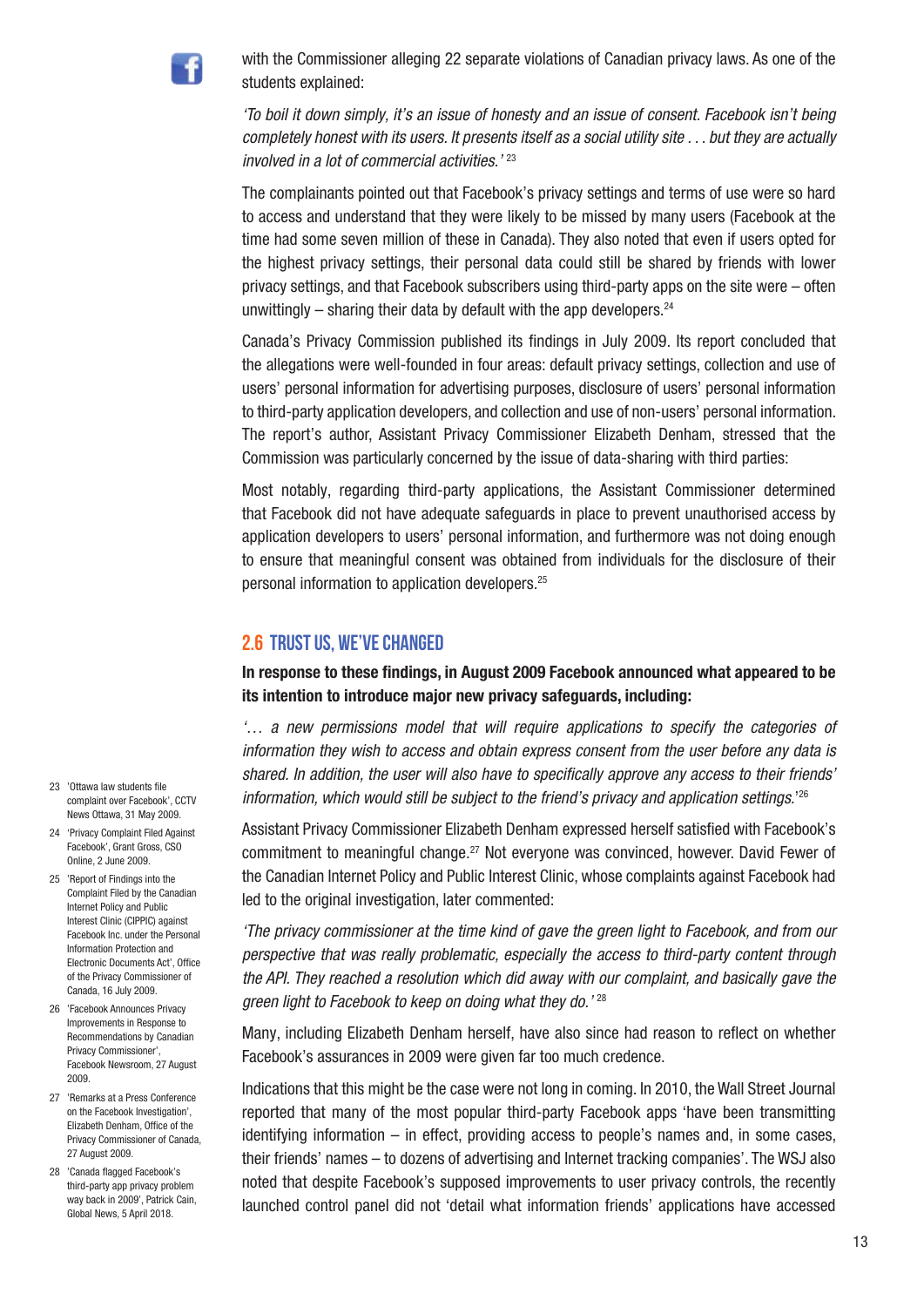

about a user'. This was later to prove a crucial point in the Cambridge Analytica data scandal.<sup>29</sup>

Writing in The Financial Times in May 2010, John Gapper was also highly critical of Facebook's attitude to protecting its users' privacy and personal data, which he described as 'displaying a disregard bordering on disdain'. Gapper noted that 'Facebook's privacy controls are now so complex and hard to understand that many have been nudged into 'sharing' a lot, just as Mr Zuckerberg wishes.' He also described how the 'improvements' to privacy controls heralded by Facebook had actually involved making a great deal more personal data publicly available by default, including gender, location and users' friends lists.<sup>30</sup>

Gapper observed that Zuckerberg's open letter assuring Facebook users that their privacy would now be better protected contrasted with the approach he outlined at the Facebook developers' conference just a few months later, in which he had proclaimed 'we are building towards a web where the default is social,' and with the 'Orwellian' warning now given to the site's users: 'When you connect with an application or website, it will have access to General Information about you.' The phrase 'General Information' was indeed to prove a remarkable piece of obfuscatory Newspeak.

#### 2.7 The 'open graph' and the growing backlash

The 2009 developers' conference that Gapper described had been used by Facebook to announce a major new development, the so called 'open graph'. Zuckerberg's keynote described this as 'one of the most transformative things for the Web we've ever done.' As industry magazine TechCrunch reported:

'Facebook has redesigned its Graph API for developers so that not only can they see the social connections between people, but they can also see and create the connections people have with their interests—things, places, brands, and other sites […] Facebook wants it to be defined by social connections, likes and dislikes, interests that are coded and machine-readable. 'Our goal is to use the open graph so people can have instantly social experiences wherever they go,' he [Zuckerberg] says.'31

Who could object to having 'social experiences wherever they go'? Growing numbers of people, it turned out, were none too happy about the level of surveillance tracking that Facebook's 'open graph' was subjecting them to. This was reflected on Facebook itself, where several groups sprang up to demand better privacy controls under titles such as 'Millions Against Facebook's Privacy Policies and Layout Redesigns' and 'Protest: Restoring The Age Of Privacy To Facebook'.

Others concluded that the best way to protest was simply to leave the network: 31 May 2010 saw the first 'Quit Facebook Day'. The campaign had been initiated by two software developers under the slogan: 'Sick of Facebook's lack of respect for your data? Add you name to commit and quit!'

More than 33,000 people renounced their use of the network on that single day, but as commentators pointed out this was a mere pinprick in the company's subscriber base, which had by then grown to some 500 million globally. The Guardian observed, percipiently if optimistically: 'Ultimately, it won't be an unofficial rabble of protesters that bothers Facebook or forces more coherent improvement; it will be US regulators.'32

Facebook was indeed supremely unbothered by the protests. But nor was it greatly troubled by further, tentative moves by lawmakers. In May 2010, the Chairman of the US House Judiciary Committee asked Facebook, along with Google, to cooperate with inquiries into privacy practices at the two companies. Facebook's Director of Public Policy, Tim Sparapani, responded with a letter that, in its breezy disregard for the truth, can be seen to epitomise Facebook's trademark approach to such inquiries:

- 29 'Facebook in Privacy Breach', Emily Steel and Geoffrey Fowler, The Wall Street Journal, 18 October 2010.
- 30 'Facebook's open disdain for privacy', John Gapper, The Financial Times, 12 May 2010.
- 31 'Zuckerberg: 'We Are Building A Web Where The Default Is Social'', Erick Schonfeld, TechCrunch, April 2010.
- 32 'Facebook: Did anyone really quit?', The Guardian, 1 June 2010.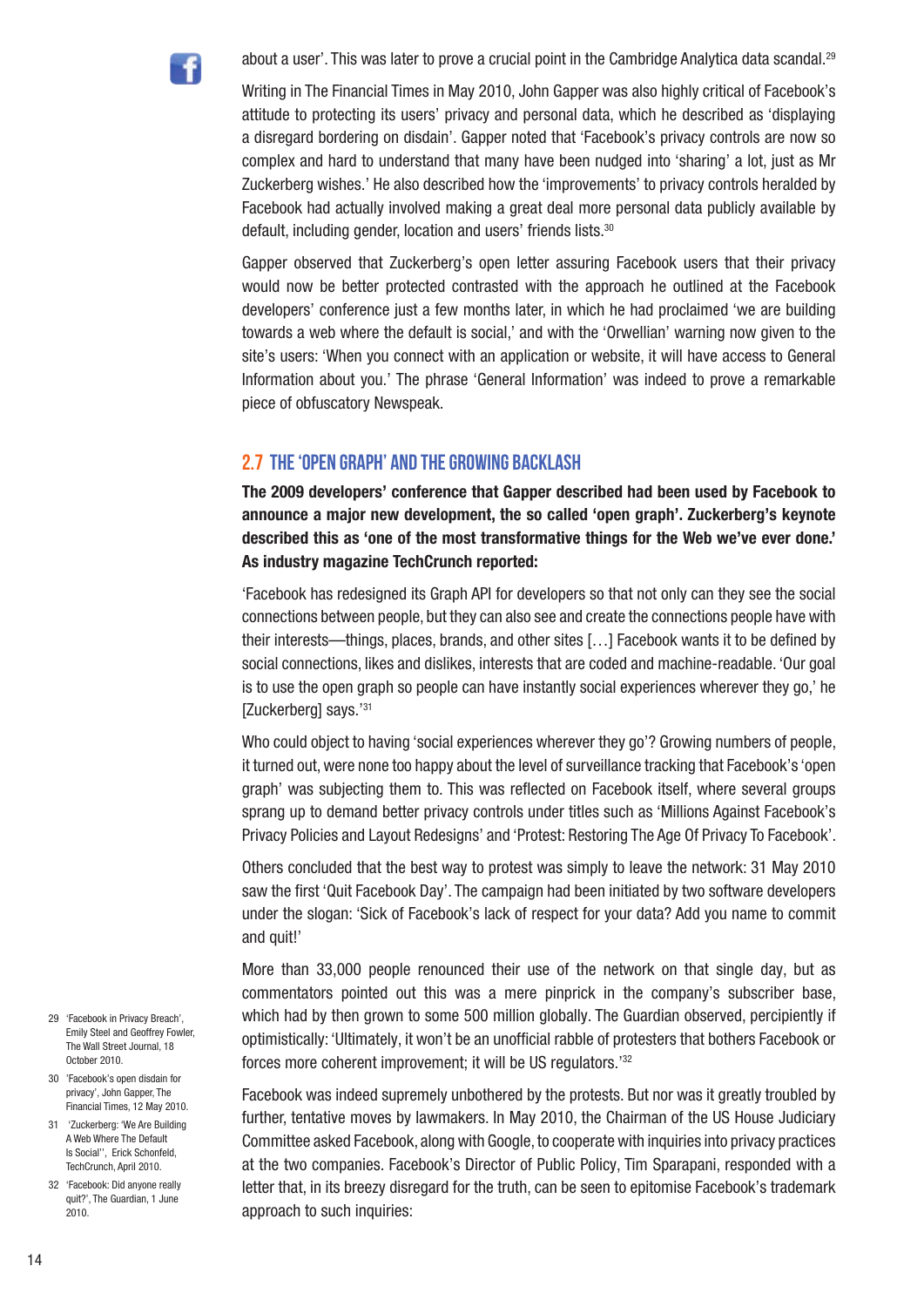

*'The question posed in your letter asks whether Facebook shares users' personal information with third parties without the knowledge of users. The answer is simple and straightforward: we do not. We have designed our system and policies so that user information is never shared without our users' knowledge.'* <sup>33</sup>

A year after the first Quit Facebook Day, the company launched a disturbingly powerful new facial recognition system, 'Tag Suggestions', which compared newly uploaded photos to those in its database of the user's friends – and was turned on by default for every user. The ostensible purpose was to suggest that the user tagged these friends into the photos, but observers were not slow to point out that the system could, in conjunction with other AI systems, be put to many other, less benign uses.

#### What's in a face?

The ability of facial recognition systems to do more than simply identify people was to prove of great interest to Michal Kosinski, a psychologist who has worked extensively with Facebook data.

In 2013, as a PhD student at Cambridge University's Psychometrics Centre, Kosinski co-authored a paper on personality analysis, using behavioural data harvested from some 58,000 people via a Facebook app. It demonstrated a strong relationship between these people's Facebook likes and their psychological and demographic traits. This might seem obvious enough, but Kosinski and his co-authors were able to show that the algorithm they had developed, if supplied with enough data, could make more accurate assessments of a person's personality than their real-life friends. Kosinski claims that Mark Zuckerberg and other Facebook staff were well aware of his research.

Kosinski went on to publish a paper claiming to show how algorithms applied to facial analysis could be used to detect personal characteristics including IQ, a predisposition to commit certain types of crime, and even to distinguish between gay and straight people. He also claims to have used similar techniques to distinguish between the faces of Republicans and Democrats.34

This research was plainly of more than academic interest, as was a subsequent paper of Kosinski's in 2017, which described how assessing psychological traits from digital footprints could be used effectively for:

*'…psychological mass persuasion—that is, the adaptation of persuasive appeals to the psychological characteristics of large groups of individuals with the goal of influencing their behavior. On the one hand, this form of psychological mass persuasion could be used to help people make better decisions and lead healthier and happier lives. On the other hand, it could be used to covertly exploit weaknesses in their character and persuade them to take action against their own best interest, highlighting the potential need for policy interventions.'*<sup>35</sup>

By the time this paper appeared, the world was becoming aware that such techniques had already been put into practice by a company that had shown a keen interest in Kosinski's earlier research and that of his university colleague Aleksandr Kogan: Cambridge Analytica. And the previous year, in the run-up to the US presidential election, Kosinski had accepted an invitation to share his insights with an unusual audience consisting of Russian politicians and state officials, as part of an 'educational day' in Moscow arranged by Sberbank Corporate University, a subsidiary of the sanctioned, Kremlin-linked bank.<sup>36</sup>

- 33 'Facebook Defends Privacy Policies', Juliana Gruenwald, Benton, 27 July 2010.
- 34 ''I was shocked it was so easy': meet the professor who says facial recognition can tell if you're gay', Paul Lewis, The Guardian, 7 July 2018.
- 35 ' Psychological targeting as an effective approach to digital mass persuasion', S. C. Matz, M. Kosinski, G. Nave, and D. J. Stillwell, Proceedings of the National Academy of Sciences of the United States of America, 28 November 2018.
- 36 Paul Lewis, The Guardian, ibid.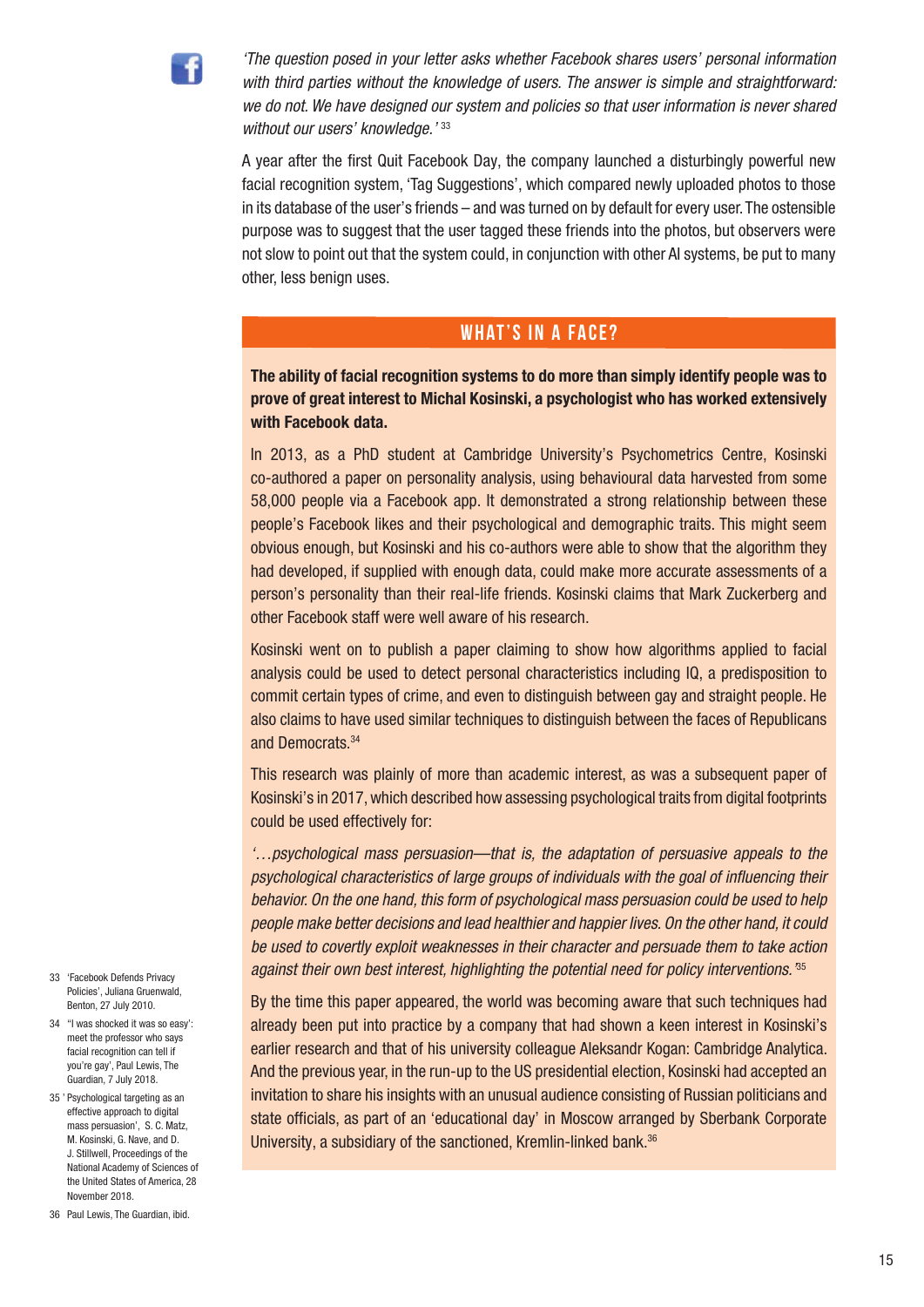

#### 2.8 The 'insider pig pile': Facebook goes public

In May 2012, Facebook held its initial public offering (IPO), selling 421 million shares on the US Nasdaq exchange for an initial price of \$38 per share, based on a valuation of the company at \$104 billion.

 (private equity) firms and celebrity Silicon Valley angels took it all.' An equity analyst concurred: While this was heralded as the biggest ever technology IPO, the stock price fell sharply in the days and weeks following the offering. Commentators noted that the real short-term winners were not investors who'd bought into the IPO, including pension funds and many Facebook employees, but Facebook's founders and venture capital backers. 'Facebook left nothing for the common investor,' commented Forbes publisher Richard Kilgaard. 'The insider pig pile of 'VCs made tons of money. Facebook employees got screwed.' 37

One reason for the initial slump in Facebook's stock price was that its IPO valuation had been based on a figure of 108 times the company's 2011 earnings, which would require phenomenal revenue growth to be justified. Many observers were sceptical that Facebook advertising could deliver growth at this level. As one wrote:

Facebook may try to wring more revenue from the users it has through more or better advertising, in a bid to meet what will be insatiable investor demand for growth. But the company's users are sensitive to invasive marketing and major advertisers have already raised questions about the effectiveness of ads on the site.38

Despite such doubts, Facebook has proved an extremely lucrative investment for its backers. Between its IPO in May 2012 and the end of October 2018, it generated a 373.9% return for shareholders (not accounting for reinvested dividends).<sup>39</sup>

Shareholders of the company before the IPO have made many times this. Zuckerberg alone saw his personal wealth rise to some \$19 billion on the day of the IPO, and by July 2018 it had climbed to over \$80 billion, reflecting the company's market capitalisation of more than \$600 billion.<sup>40</sup>

Three of Facebook's founders – Zuckerberg<sup>41</sup>, Dustin Moscovitz and Eduardo Saverin – still hold very substantial stakes in the company. Recent filings with the US Securities and Exchange Commission (SEC) show Zuckerberg to hold 11.92 million Class A shares indirectly through a series of funds, along with 392.71 million Class B shares (which confer voting rights). The company's two-tier share structure means that although Zuckerberg controls around 30% of Facebook stock, he has well over 50% of voting rights in the company.42

Other major stakeholders include the WhatsApp founder Jan Koum, who became a Facebook director after WhatsApp was acquired by Facebook in 2014 and remained on its board till April 2018; Facebook's chief operating officer Sheryl Sandberg; and the company's chief technology officer Michael Schroepfer.

#### FRIENDS WITH BENEFITS?

Several venture capital firms that invested in Facebook before its IPO remain major stakeholders, and there has recently been considerable speculation as to whether some of these may have had other types of gain in mind in addition to the purely financial.

In 2009, the company announced a \$200 million investment by the venture capital firm Digital Sky Technologies (DST), with another \$100 million in further investment by the company planned. 'DST stood out because of the global perspective they bring,' Zuckerberg explained.

DST was owned by the Russian billionaire investor Yuri Milner, who was also making other multi-million-dollar investments in US tech firms at the time (he went on to become one

- 37 'Facebook IPO underscores shutting out the masses', James Temple, SFGATE, 22 May 2012.
- 38 Ibid.
- 39 'The Top 6 shareholders of Facebook', J. B. Maverick, Investopedia, 30 October 2018.
- 40 Facebook Market Cap 2009- 2018, Macrotrends.net, accessed 4 December 2018.
- 41 In early July 2018, Zuckerberg's personal wealth was estimated by Forbes at \$82.4 billion, though it was dented by the revelations later that month that hit Facebook's stock price. See: 'Mark Zuckerberg's Net Worth Tumbles \$18.8 Billion, More In One Day Than Ever Before', Angel Au-Yeung, Forbes, 25 July 2018.
- 42 Maverick, ibid.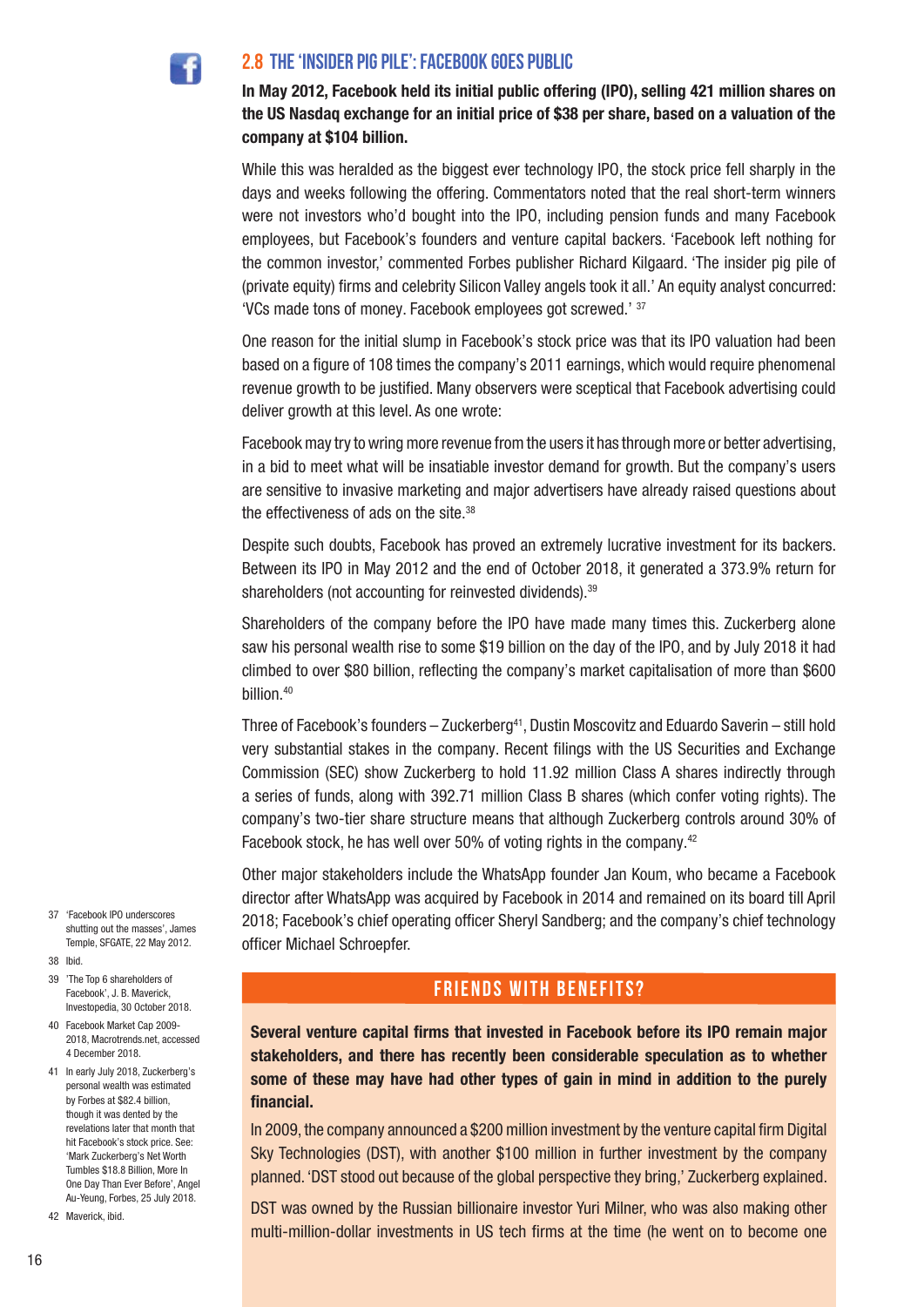

of Twitter's largest investors). It later emerged Mr Milner had close connections with the Kremlin and with oligarchs close to Vladimir Putin, and that DST's Facebook investment was financed in part by Gazprom Investholding, a subsidiary of the state-controlled Russian energy company Gazprom.

Gazprom Investholding is described by Ilya Zaslavskiy of the Kleptocracy Initiative as being 'used for politically important and strategically important deals for the Kremlin'. The Gazprom money flowed into DST via loans to Kanton Services, a company registered in the British Virgin Islands and used as an investment vehicle by the Uzbek-Russian oligarch Alisher Usmanov, who was also a director of Gazprom.<sup>43</sup>

Yuri Milner's career in Russia before moving to Silicon Valley had seen him work closely with Usmanov to build a large stake in one of Russia's largest internet companies, Mail.ru, where Milner served as CEO till 2003 and remained chairman of the board until 2012.

In April 2018, Wired magazine revealed that not only had Mail.ru run hundreds of apps on Facebook that would have enabled it to collect users' data without their consent, but that Facebook had granted it a special extension to allow it to continue doing so even after the company changed its rules in 2014 to stop such third-party data collection. It is not known to what uses the data collected in this way was put, but as former US diplomat Brett Bruen comments: 'If you are a Russian businessperson of a certain scale, you can't escape the requirements Russian intelligence services are going to put on you. This is the reality of doing business in Russia today'.44

It is also worth noting that among Facebook's early investors was the app developer Marc Pincus, founder of Zynga – the company whose Farmville app helped set the trend for harvesting of Facebook users' data by third-party apps.45

#### 2.9 Insatiable demand for growth

In response to investors' demand for growth to fulfil the company's price/earnings ratio, Facebook stepped up its efforts to wring revenue out of its operations and to enter new markets – geographical and in terms of online and mobile services – in which to do this. Even before the IPO, it had acquired image-sharing site Instagram in April 2012. Other major acquisitions that followed included facial recognition platform Face.com later that year and instant messenger app WhatsApp in 2014 (the latter purchase was accompanied by a major surge in Facebook's stock price).

Announcing the \$19 billion WhatsApp acquisition, Zuckerberg deployed the by-now familiar Facebook rhetoric of inclusivity, framing the takeover as an act of philanthropy:

*'Our mission is to make the world more open and connected. We do this by building services that help people share any type of content with any group of people they want. WhatsApp will help us do this by continuing to develop a service that people around the world love to use every day […] We also expect that WhatsApp will add to our efforts for Internet.org, our partnership to make basic internet services affordable for everyone.'* <sup>46</sup>

Over the next four years, WhatsApp was indeed to become massively popular in developing countries and by the end of 2017 it had 1.5 billion users worldwide, even more than the 1.3 billion users of Facebook Messenger. 'Now Facebook is finally getting serious about monetising WhatsApp with the recent launch of the WhatsApp for Business app,' reported TechCrunch in early 2018. 'Facebook plans to charge business owners for additional commerce, customer service or broadcasting tools. And with such a massive audience, merchants will be clamouring for them.'47 So much for philanthropy.

- 43 ' Kremlin Cash Behind Billionaire's Twitter and Facebook Investments', Jesse Druckernov, The New York Times, 5 November 2017.
- 44 'Facebook gave a Russian Internet giant a special data extension', Issie Lapowsky, Wired, 10 July 2018.
- 45 'The Roots of the Cambridge Analytica Scandal: How FarmVille helped users become comfortable giving away their Facebook data', Lila Thulin, Slate, 26 March 2018.
- 46 'Mark Zuckerberg's full statement on Facebook buying WhatsApp', Mark Zuckerberg, The Guardian, 20 February 2014.
- 47 'WhatsApp hits 1.5 billion monthly users. \$19B? Not so bad', Josh Constine, TechCrunch, February 2018.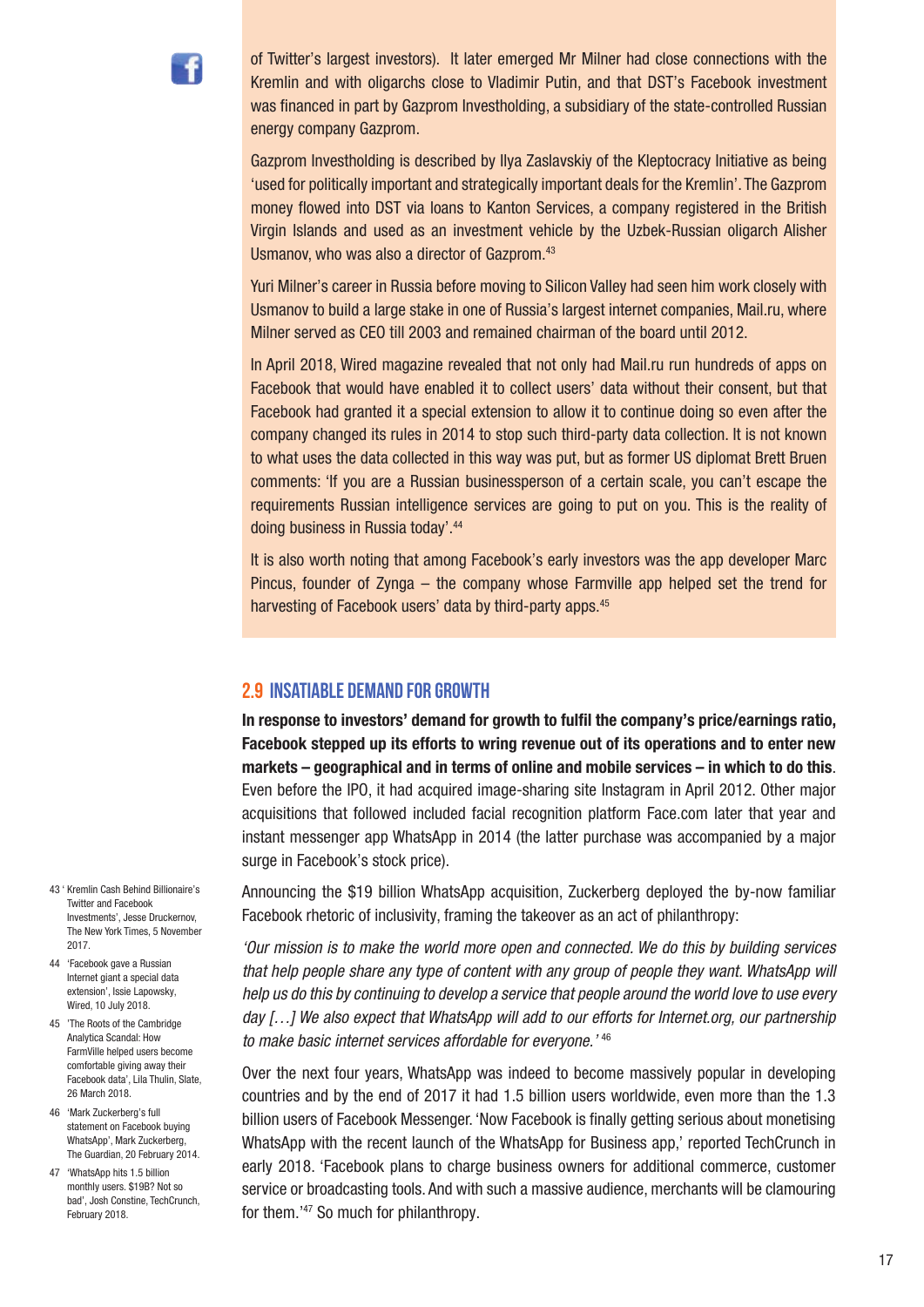

#### WhatsApp lynch mobs

The effectiveness of WhatsApp in helping people 'share any type of content with any group of people they want' was demonstrated by a spate of mob lynchings in India in 2018, when rumours of child abductions were spread by false messages and doctored videos shared on the messaging service.

In one such incident an innocent man was brutally beaten and his friend killed, with eight police officers who tried to protect them also injured. A BBC reporter spoke to one of the villagers who witnessed the violence:

'I think there were around 1,000 people,' says Vijay Patil, an eyewitness who owns a tea stall in Murki. 'We all received the video on the group,' he says, adding that he left the group that night after seeing what a 'single video on WhatsApp had done'.<sup>48</sup>

Similar WhatsApp lynchings have been reported from other countries. In Mexico, for instance, a mob responded to child abduction rumours spread on WhatsApp in the state of Puebla in August 2018 by burning two men to death. Photos of the incident show a crowd holding up their mobile phones to capture video of the burning victims to share with their friends.<sup>49</sup>

On the advertising front, continued rapid growth in user numbers and aggressive marketing tactics led to steep growth in revenues, rising to nearly 40 billion dollars in 2017 despite a fall in the number of user hours spent on the platform.

Commenting on that year's figures, Zuckerberg appeared to respond to growing concerns over the damaging impacts that content shared via Facebook was having worldwide, and over the phenomenon – by now widely recognised – of social media addiction:

*'… we made changes to show fewer viral videos to make sure people's time is well spent. In total, we made changes that reduced time spent on Facebook by roughly 50 million hours every day. By focusing on meaningful connections, our community and business will be stronger over the long term.'* <sup>50</sup>

Just what might be concealed by the phrase 'meaningful connections' was about to be revealed by the investigations described in Section 3 of this report.

### False identities

The potential for Facebook to be used to disseminate disinformation and other damaging material under false or misleading identities has long been evident. In 2008, for example, a university admissions administrator noticed that a number of Facebook Groups purporting to be those of year groups of students at various US universities were in fact nothing of the kind but had been set up as a surreptitious marketing ploy by 'College Prowler', an organisation aiming to market products to these groups of students.<sup>51</sup>

Many of the problems relating to falsification of identities stem from Facebook's lax approach to user verification: in August 2012, the company revealed that more than 83 million Facebook accounts (8.7% of total users) were fakes, many of these used for various types of scam or spam.<sup>52</sup>

While the company has made some efforts to tackle this problem, the number of fake accounts has continued to multiply. In the first quarter of 2018 alone, in the wake of the Cambridge Analytica scandal, Facebook shut down 583 million fake accounts. Although many of these were detected soon after being set up, the company estimated that 3-4% of

- 48 'How WhatsApp helped turn an Indian village into a lynch mob', Deepthi Bathini, BBC News, 19 July.
- 49 'Burned to death because of a rumour on WhatsApp', Marcos Martínez, BBC News, 12 November 2018.
- 50 'Facebook ad revenue up 49% despite user number fall', Emily Tan, Campaign, 1 February 2018,.
- 51 'Company Created Official-Looking 'Class of 2013' Facebook Groups for Hundreds of Colleges', The Chronicle of Higher Education, 19 December 2008.
- 52 '83 million Facebook accounts are fakes and dupes', Heather Kelly, CNN, 3 August 2012.
- 53 'Facebook shuts down 583 million fake accounts as it reveals it is packed with abusive content', Andrew Griffin, The Independent, 15 May 2018.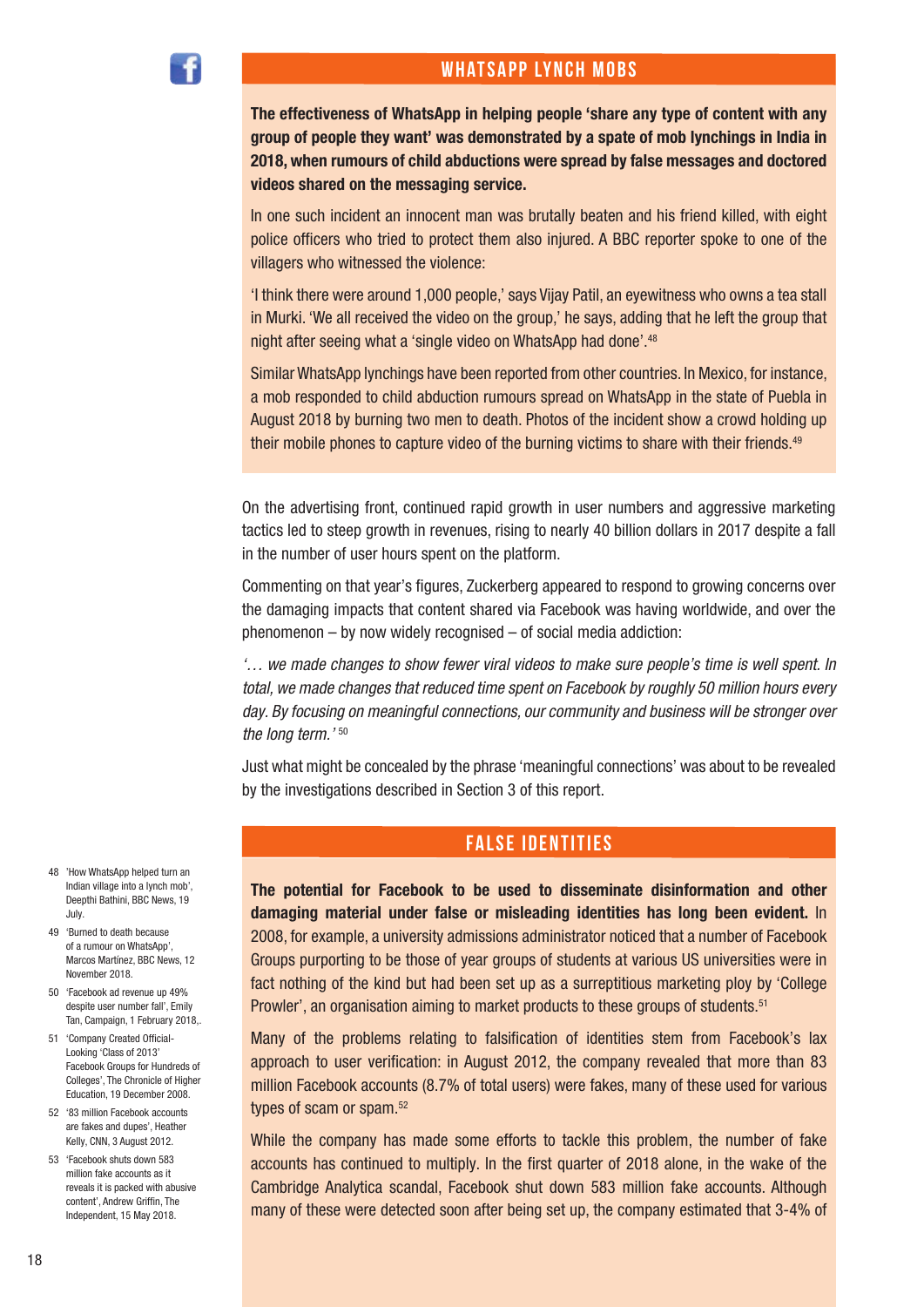

its more than two billion monthly active users were also fakes.<sup>53</sup>

There have also been several high-profile instances of hackers simply stealing personal data of the sort typically used in identity fraud. In October 2018, for instance, the company revealed that a software vulnerability had allowed the theft of personal data from some 50 million users, in many cases including search history, location data and information about their relationships and religion.

Perhaps even more shocking than the theft itself was Facebook's reaction to it: unlike other major companies whose customers had suffered from similar data breaches, it said it had no plans to provide protection services for concerned users. Instead it referred them to a help page on its website.<sup>54</sup>

#### 2.10 Trust us, this time we've really changed

Between 2012 and 2015, the rising clamour over abuse of Facebook users' personal data led to further investigations by regulatory authorities and legal action against the company by user groups. In 2011 and 2012 the Irish Data Protection Commissioner (IDPC) audited Facebook's European headquarters in Ireland and identified various issues related to Facebook users' control over how their own personal data and that of their friends was accessed. This was prompted in part by complaints made by Austrian data protection campaigner Max Schrems, who was by no means satisfied with the IDPC's failure to take strong action against the company. In 2014, Schrems mounted a class action on behalf of some 25,000 Facebook users in Europe, which alleged that Facebook's collection and use of data amounted to illegal mass surveillance.<sup>55</sup>

In response to the ongoing concerns, Facebook announced at its 2014 F8 developers' conference that it would be shutting down access to users' friends' data that had previously been granted to third-party apps, starting with any new apps that were launched. A year later, in April 2015, it stated that all Facebook apps would now be denied such access, and would have to conform with a new log-in system that required apps to get the specific consent of users for any data permissions they sought.

A company spokesman told reporters of Zuckerberg's enthusiasm for a new Facebook slogan, 'People First', because 'if people don't feel comfortable using Facebook and specifically logging into Facebook and using Facebook in apps, we don't have a platform, we don't have developers. When people are confident, they feel happier and use our stuff more, and that's what we're trying to achieve,' he explained.56

Once again, the people-friendly rhetoric masked a very different reality.

#### 2.11 Trading data for revenue

In December 2018 the UK House of Commons Digital, Culture Media and Sport Committee gained access to a dossier of emails and other documents that had been obtained from Facebook by the app developer Six4Three as part of legally required disclosure in a suit the company had brought against Facebook for 'destroying its business'. The documents gave the lie to the assurances Facebook had given in 2014 and 2015, and showed that it had continued to allow favoured app developers access to users' personal data and that of their friends, linking this to revenue that it could reap from the developers. As the committee's chair, Damian Collins, observed:

57 'Note by Damian Collins MP, Chair of the DCMS Committee', UK Parliament, 5 December 2018

54 'Facebook hack victims will not get ID theft protection', Dave Hill, BBC News, 12 October 2012. 55 'Facebook users sue site over data collection, demand compensation for privacy breaches', Andrew Griffin, The Independent, 9 April 2015. 56 'Facebook Is Shutting Down Its API For Giving Your Friends' Data To Anns', Josh Constine TechCrunch, 28 April 2015.

*'Facebook have clearly entered into whitelisting agreements with certain companies, which*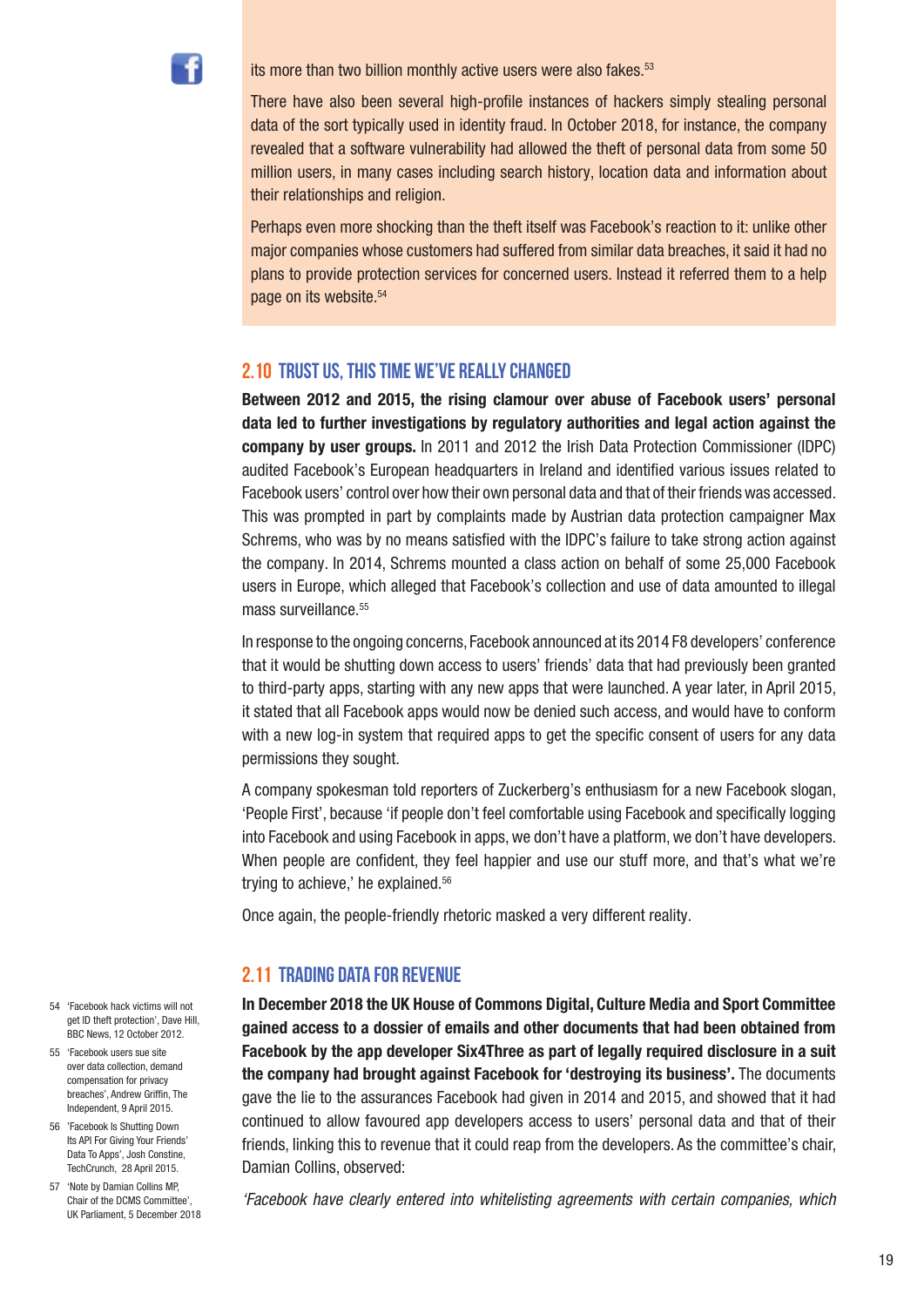

*meant that after the platform changes in 2014/15 they maintained full access to friends data […] The idea of linking access to friends data to the financial value of the developers relationship with Facebook is a recurring feature of the documents.'* <sup>57</sup>

The disclosures also detailed the way in which Facebook had deliberately obscured the level of data harvesting that it was undertaking from users, particularly in regard to changes to its policies on the Android mobile phone system, which enabled the company to amass records of calls and texts sent by users.

Facebook's response to the exposure of these documents was characteristically misleading:

*'We stand by the platform changes we made in 2015 to stop a person from sharing their friends' data with developers. Like any business, we had many internal conversations about the various ways we could build a sustainable business model for our platform. But the facts are clear: we've never sold people's data.'* <sup>58</sup>

But the simple exchange of data for cash was not what the disclosures had shown. It was, rather, the granting of privileged access to data to developers and business partners who delivered a certain level of revenue to Facebook, even after the company had publicly announced that it was stopping this practice. This was further confirmed later the same month, when it was revealed that Facebook had given some of the world's largest technology companies far more intrusive access to users' personal data than it had disclosed, effectively exempting them from its privacy safeguards. This included enabling Microsoft's Bing search engine to see the names of virtually all Facebook users' friends without consent and allowing Netflix and Spotify to read Facebook users' private messages – a flagrant violation of the agreement that Facebook had made with the US Federal Trade Commission that it would not share user data without explicit permission<sup>59</sup>

#### FUELLING INTERCOMMUNAL VIOLENCE IN SRI LANKA

In March 2018, posts spreading misinformation about and inciting violence against the Muslim community in Sri Lanka were made on Facebook pages in Sri Lanka, leading to widespread attacks on Muslims by Buddhist mobs. Videos contained in the posts and widely circulated claimed to show Buddhist temples being torched by Muslims.

Sri Lanka's telecommunications minister, Harin Fernando, said that Facebook had taken far too long to respond to requests to take down the inflammatory posts, pointing for instance to one post that read (in Sinhalese): 'Kill all Muslims, don't even let an infant of the dogs escape.' A Facebook user who alerted Facebook to the post 'received a reply six days later saying the post did not contravene a specific Facebook community standard'.

After days of violence and several deaths, the Sri Lankan government temporarily blocked Facebook, WhatsApp and other platforms in Sri Lanka. 'This whole country could have been burning in hours,' Fernando said. 'Hate speech is not being controlled by these organisations and it has become a critical issue globally.' 60

- Sought to Leverage User Data', The New York Times, 5 December 2018 59 'Facebook gave Netflix and
- Spotify access to users' private messages', The Irish Times, 19 December 2018.

58 'Facebook Emails Show How It

- 60 'Sri Lanka accuses Facebook over hate speech after deadly riots', Michael Safi, The Guardian, March 2018.
- 61 'Two Billion People Coming Together on Facebook', Facebook Newsroom, 27 June 2017.

#### 2.12 Bigger than any religion

In June 2017, Facebook proudly announced that it had 'reached a new milestone: there are now 2 billion people connecting and building communities on Facebook every month'. This gave the company an opportunity to sound, once again, a messianic note:

*'This wouldn't have happened without the millions of smaller communities and individuals*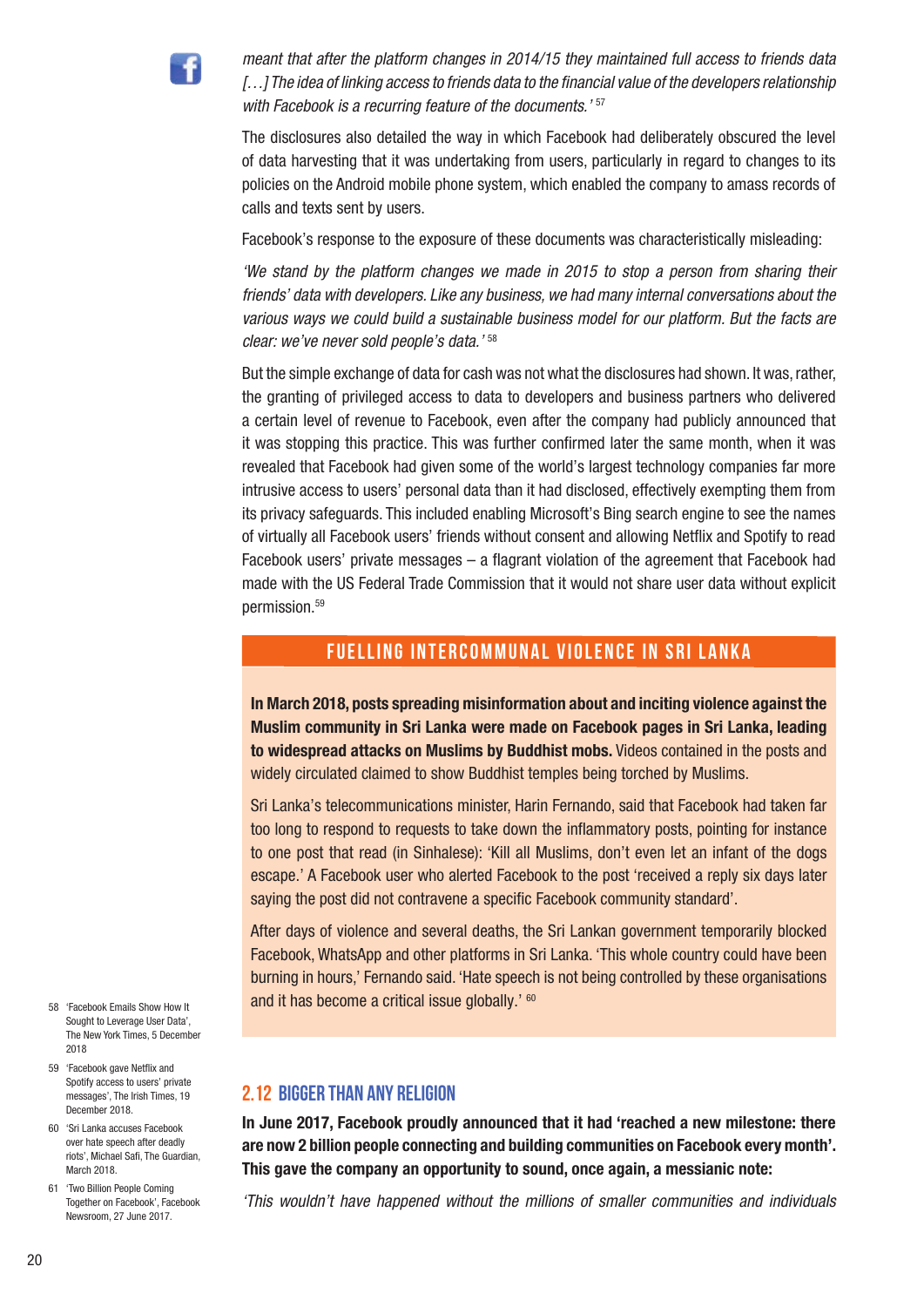

*who are sharing and making meaningful contributions every day. Each day, more than 175 million people share a Love reaction, and on average, over 800 million people like something on Facebook. More than 1 billion people use Groups every month […] Every day, people connect with one another, contribute to their local communities and help make the world a better place.'*<sup>61</sup>

As Christopher Ingraham wrote in The Washington Post, Facebook now had more users than any world religion had adherents, with the exception of Christianity and (it was to overtake Christianity just a few months later). In number terms, Facebook users also now outstripped the speakers of any single language. 'Likes, shares, comments and friend requests are becoming the closest thing humanity has to a universal tongue,' Ingraham enthused.<sup>62</sup>

Ingraham noted some of the many controversies in which the company had become embroiled, but was happy to shrug these off: 'Any service growing that quickly is bound to experience some mishaps.' His piece ended with the words:

*'It's easy to forget that none of us – not even Facebook – have any idea what it truly means to*  have a quarter of humanity plugged into a single product, governed by a single set of rules and *norms, uploading deeply personal information to a single database, making a single company the gateway between ourselves and the advertisers who want us to buy stuff. We just go with it, riding the tide of likes and shares into whatever Facebook's future holds for us.'*

But Facebook's record over the past decade and a half gave ample reason to resist such a blithe acceptance that the company should be left to create whatever future it saw fit for humanity. And – as the next section of our report describes – all over the world, people were beginning to understand just what kind of a future this might be, and how Facebook had greatly empowered forces that posed a grave threat to the chances of democracy surviving within it.



62 'If Facebook were a religion, it would be the second largest in the world', Christopher Ingraham, The Washington Post, 30 June 2017.

Maximilian Schrems, an Austrian activist and author, became known for campaigns against Facebook for privacy violation, including its violations of European privacy laws and alleged transfer of personal data to the US National Security Agency as part of the NSA's PRISM program. *Wikimedia Commons/Author Josef Weidenholzer MEP*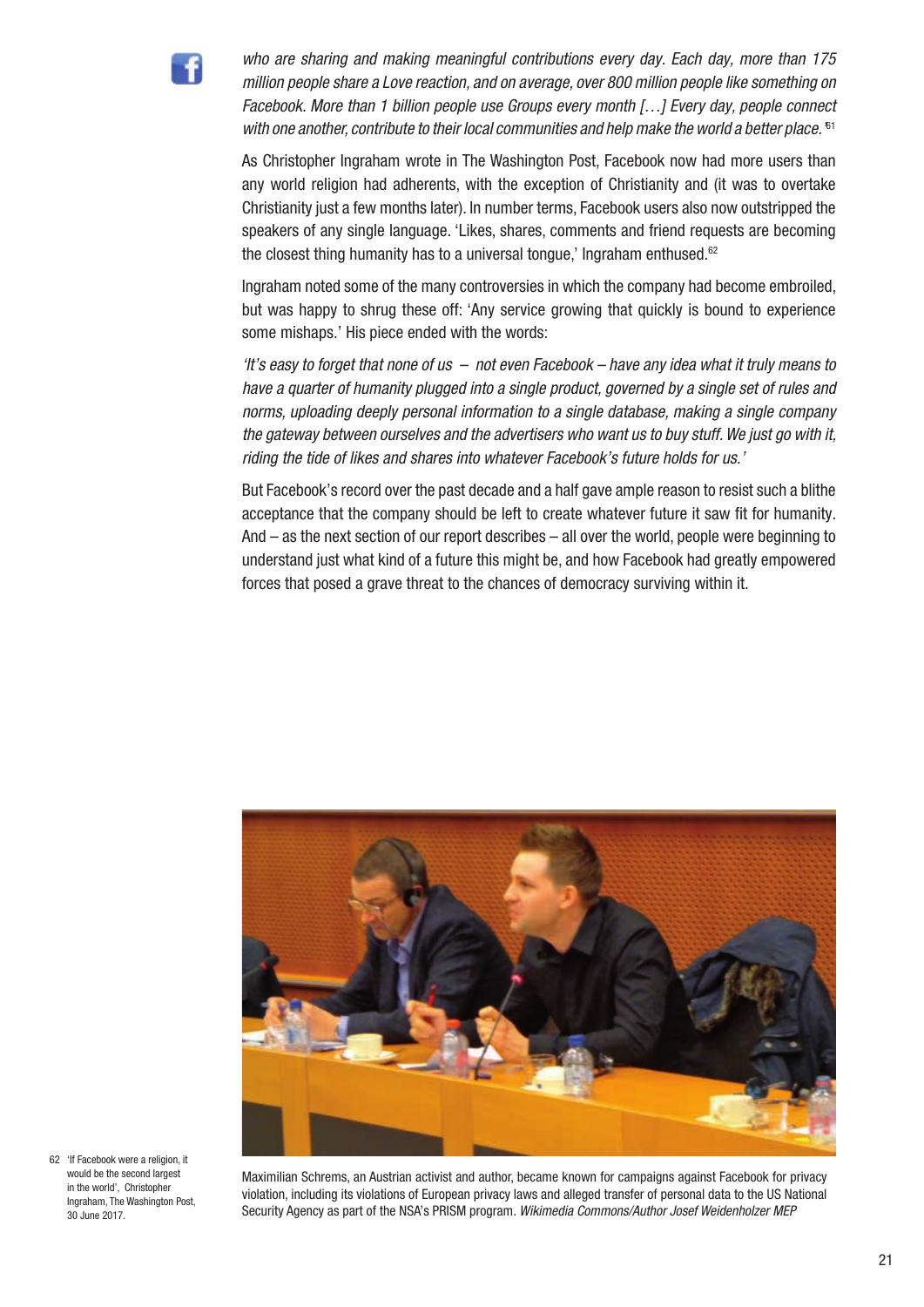

This section of our report summarises the findings of three recent inquiries that have shed light on the impact of Facebook's activities in the UK and other countries, bringing out common themes that have emerged, particularly in regard to Facebook's role in enabling certain actors to exercise undue political influence by the microtargeting of political advertising and disinformation. It also highlights policy recommendations made by the inquiring bodies that will be returned to in the report's final section.

#### 3.1 Disinformation and 'fake news' inquiry by the UK House of Commons Digital, Culture, Media and Sport Committee

#### 3.1.1 Background

In early 2017, following media reports that Russia had made efforts to influence the result of the Brexit referendum of June 2016 and the subsequent US presidential election, the UK House of Commons Digital, Culture, Media and Sport (DCMS) Committee embarked on a wide-ranging inquiry into disinformation and so called 'fake news'. Its aim was to gain a clearer picture of 'the spread of false, misleading, and persuasive content, and the ways in which malign players, whether automated or human, or both together, distort what is true in order to create influence, to intimidate, to make money, or to influence political elections.'63

Throughout 2017 and 2018, the committee heard hundreds of hours of evidence from a wide variety of expert witnesses and from people who had been close to the interface between tech platforms and political propaganda. It also received many thousands of pages of written evidence. In July 2018, it published an interim report, which noted: 'Such has been the impact of this agenda, the focus of our inquiry moved from understanding the phenomenon of 'fake news', distributed largely through social media, to issues concerning the very future of democracy.'

As the inquiry progressed, it found extensive evidence indicating that Facebook's platform and the personal data of Facebook users had been central to efforts to manipulate voters in the UK. Prompted in part by investigative journalism by Carole Cadwalladr of the Observer<sup>64</sup>, Channel 4 News and The New York Times, the committee focused in particular on the use of such data by three closely associated companies: SCL Group, Cambridge Analytica and AggregateIQ.

#### 3.1.2 Cambridge Analytica/SCL

Cambridge Analytica was born out of an existing political consultancy, SCL Group, which had developed 'specialist communications techniques previously developed by the military' and turned these to political purposes for paying clients. It was started with the backing of the US hedge-fund billionaire Robert Mercer and the influential right-wing ideologue Steve Bannon, who served as the company's Vice President (Bannon was also the executive chairman of the 'alt right' website Breitbart and went on to serve as Donald Trump's chief strategist).

The committee found the precise ownership details of SCL and Cambridge Analytica exceptionally hard to establish, due to a complex and shifting web of cross-ownership between closely associated UK and US companies. In August 2017 a new ultimate holding company for Cambridge Analytica and SCL Group companies was set up: Emerdata Limited. Its directors

- 63 Disinformation and 'fake news': Interim Report, House of Commons Digital, Culture, Media and Sport Committee, UK Parliament, 29 July 2018. All quotes in this section are from this report, unless otherwise noted.
- 64 Carole Cadwalladr's investigative journalism has since been recognised by several awards. Ahead of her initial report into the harvesting of Facebook data, the Guardian Media Group, which owns The Observer received a threat of legal action from Facebook in an attempt to prevent its publication. See: 'Facebook says warning to Guardian group 'not our wisest move', Jamie Grierson, The Guardian, 23 March 2018.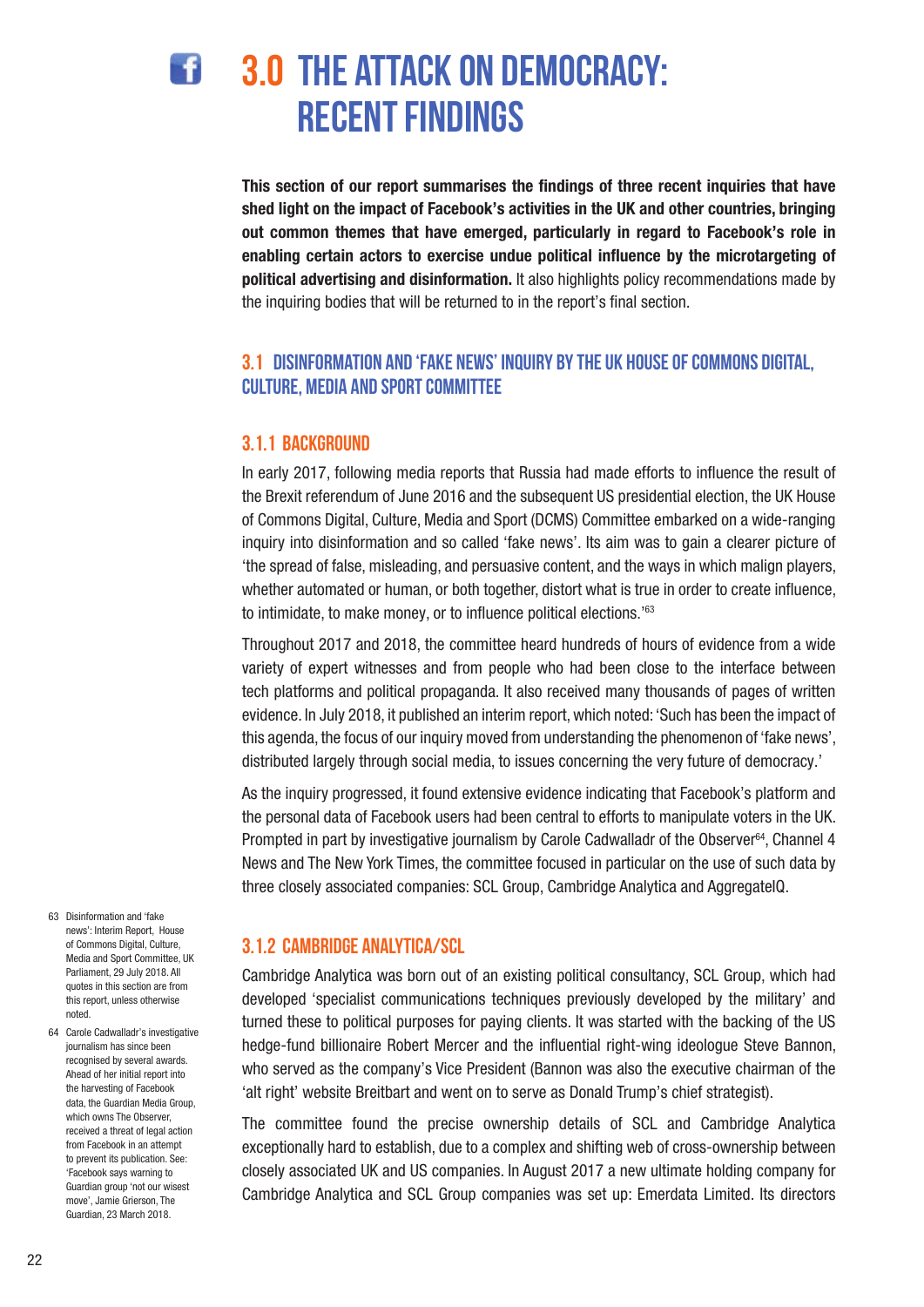

included Cambridge Analytica's CEO Alexander Nix and several other directors of SCL Group companies, as well as, from March 2018, Rebekah and Jennifer Mercer, daughters of Robert Mercer. Emerdata is chaired by Erik Prince, founder of the controversial private military group Blackwater USA.

Much of the detailed information on SCL/Cambridge Analytica's activities that the committee took was from two of the companies' former employees, Christopher Wylie and Brittany Kaiser. It was also able to question Cambridge Analytica's CEO Alexander Nix, though much of the evidence he gave was to prove misleading or simply false.

Nix described how psychological profiling underpinned Cambridge Analytica's work, enabling it to target particular voters with messages that would have a strong emotional appeal. He claimed that the information on voters that it used for this purpose was based on 'first-party research, being large, quantitative research instruments, not dissimilar to a poll'. He also claimed that the company did not work with or hold Facebook data, though it uses Facebook as a platform for advertising and 'as a means to gather data' via surveys 'that the public can engage with if they elect to'.

As the committee found, this was far from the truth. Much of the data used by Cambridge Analytica derived in fact from a company called Global Science Research, founded by Aleksandr Kogan, a researcher at Cambridge University's Department of Psychology. Kogan told the committee how he had developed a personality quiz app, 'this is your digital life', to collect data from Facebook users and their friends. As he explained: 'It is not technically challenging in any way. Facebook explains how to do it.'

In 2014 SCL/Cambridge Analytica paid Kogan several hundred thousand dollars for the data itself, then more for personality profiling based on this. His contract with the company required him to match predictive personality scores, including individuals' likely political interests, to named individuals on the electoral register of various US states in which SCL was then involved in political campaigns for Republican candidates. SCL later boasted that it had used behavioural micro-targeting to support 1.5 million advertising impressions during the US mid-term elections in November 2014, achieving 'a 30% uplift in voter turnout, against the predicted turnout, for the targeted groups'.

The committee found that the misuse of Facebook data that Kogan passed to Cambridge Analytica was 'facilitated by Facebook', and that this data had been 'manipulated into micro-targeting [by] Cambridge Analytica and its associated companies, through AIQ' (see below).

Cambridge Analytica and SCL Elections Ltd were wound up in the summer of 2018 in the wake of the scandal that had enveloped them. However, as the committee noted, 'other companies are carrying out very similar work. Many of the individuals involved in SCL and Cambridge Analytica appear to have moved on to new corporate vehicles'.

#### 3.1.3 AggregateIQ (AIQ)

The digital advertising and software development company AggregateIQ (AIQ) was set up in 2013 to create various digital tools to assist Cambridge Analytica's parent company SCL in its political campaigning work in various countries. One of these was the 'Ripon' tool, which Cambridge Analytica whistleblower Christopher Wylie described as 'software that utilised the algorithms from the Facebook data'. Based in Canada, AIQ was supplied with personal data of UK voters by the Vote Leave campaign (the legality of this was a matter of interest to the UK Information Commissioner and to Canada's privacy and information authorities, whose reports are described later in this section). This data was used to target Facebook ads on British voters during the Brexit referendum campaign.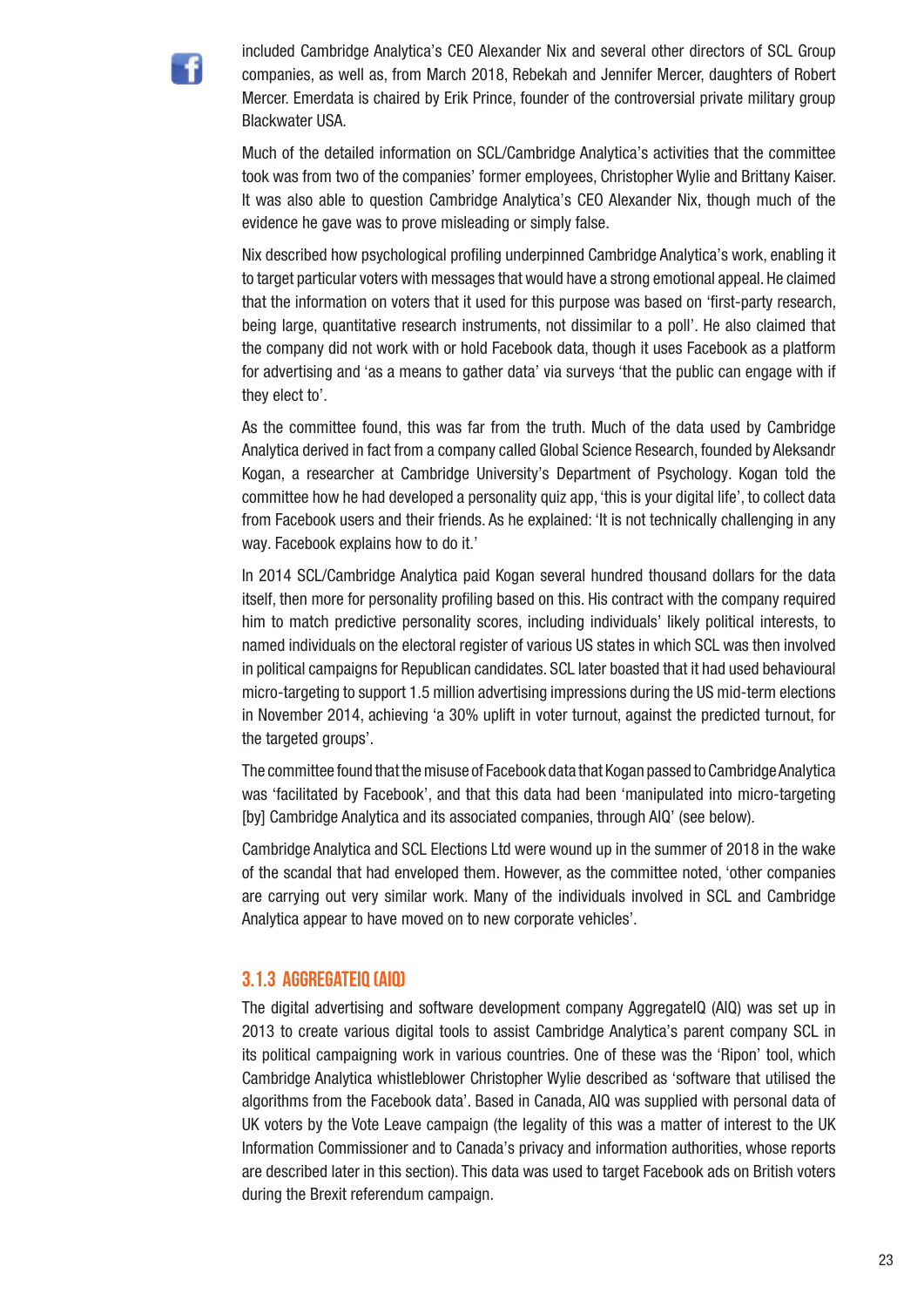

The DCMS committee also saw evidence indicating that AIQ had used an app called 'uCampaign', developed by a company of that name, which was deployed in both the Trump campaign and by Vote Leave's Brexit referendum campaign. This app, which harvested the personal data of Facebook users and their friends and matched this against voter records, had been developed by an Eastern Ukrainian military veteran with the financial backing of American hedge fund magnate Sean Fieler, a close associate of Cambridge Analytica's main backer, Robert Mercer.

The committee noted that 'AIQ had links with Vote Leave and other Brexit campaigns, including Be Leave, Veterans for Britain and the DUP and all used the company in the short period immediately prior to the EU Referendum.' Vote Leave had spent a very large part of its referendum budget with the company and had been referred by the UK Electoral Commission to the Metropolitan Police for illegally co-ordinating such spending with other, supposedly separate Brexit campaign groups in order to circumvent UK laws governing such spending. The DCMS Committee also noted that evidence from Facebook showed that the supposedly separate Brexit campaign group BeLeave used datasets covering the 'exact same audiences' as those addressed by the digital advertising microtargeted by AIQ for Vote Leave.

Despite repeated requests, Vote Leave's campaign director, Dominic Cummings, refused to appear in front of the Committee to give evidence. 65

#### 3.1.4 Data abuses

The DCMS Committee found Facebook and its users' personal data to have played a central role in efforts by Cambridge Analytica, AIQ and their clients to influence the results of key votes in the US and the UK.

The data in question had been 'scraped' from Facebook users and their friends by the app developed by Dr Kogan. This was technically in breach of the company's then recently revised terms of service. Whistleblower Christopher Wylie described the Facebook data obtained by Dr Kogan's app as Cambridge Analytica's 'foundation dataset', and said the company had collected data on up to 87 million users, the majority in the US but also including over one million in the UK.

As the previous section of this report has shown, Kogan's attitude to Facebook user data was shared by many other app developers and was one that the company itself had done much to foster. This was confirmed to the DCMS committee by former Facebook employee, Sandy Parakilas, who said that in his experience there had been no attempt by Facebook to establish an audit trail of data obtained by third parties, and that 'once the data passed from Facebook servers to the developer, Facebook lost insight into what was being done with the data and lost control over the data'. As the committee and the Information Commissioner's Office were to discover, Cambridge Analytica had not deleted the data when requested to by Facebook.

Tristan Harris of the Center for Humane Technology explained to the committee that the entire premise of Facebook's app platform was to enable third-party developers to have access to people's friends' data, 'to enable as many developers as possible to use that data in creative ways, to build creative new social applications on behalf of Facebook.'

65 AIQ's website at one point carried a testimonial from Cummings that ran as follows: 'Without a doubt, the Vote Leave campaign owes a great deal of its success to the work of AggregateIQ. We couldn't have done it without them.' See 'Facebook suspends AIQ data firm used by Vote Leave in Brexit campaign', BBC News, 7 April 2018.

#### 3.1.5 Monopolistic business model

The DCMS committee observed that many of the problems stemming from the spread of disinformation on Facebook could be traced to the company's core business model, which – as one of its former employees testified and as this report has also detailed – focuses above all else on growth in user numbers and revenues.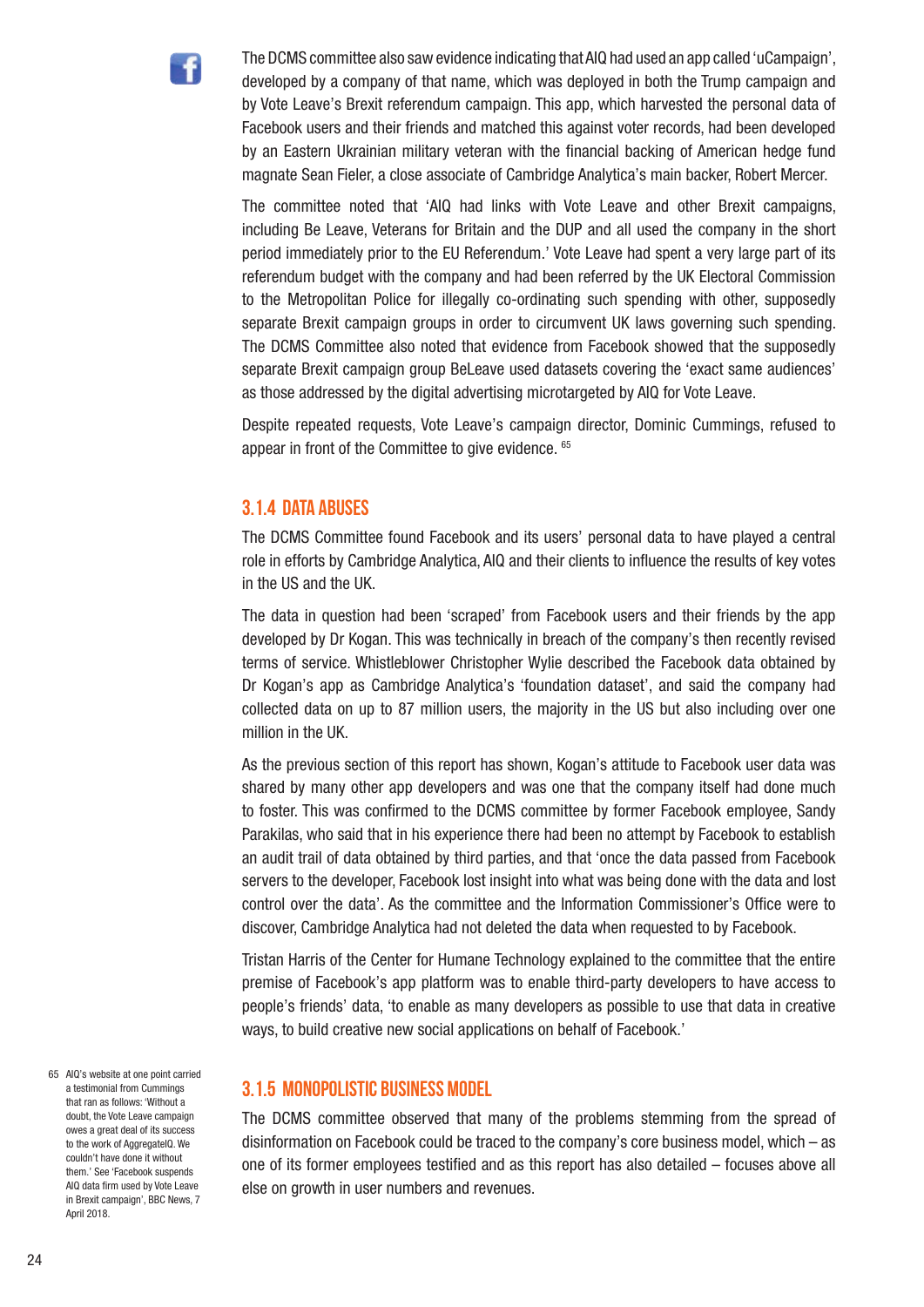

The success of Facebook and a handful of other tech companies has, the committee noted, 'resulted in their behaving as if they were monopolies in their specific area'. This has been helped by their providing free access to their services, funded by the exploitation of their users' data to maximise revenues.

The report observed that 'the users become the product of the companies, and this is where issues of mistrust and misuse arise'. While traditional control of monopoly power has focused on consumer pricing, protection of consumers against the power of the tech monopolies is more about the protection of data.

In poorer countries, Facebook's pursuit of market share has led the company to offer free access to services (without data charges) to anyone with a mobile phone, enabling it to become effectively a monopoly provider of online information for many millions of people. In Myanmar, noted the committee, this put it in an ideal position to be exploited by the country's military as a platform for disseminating hatred for the Rohingya Muslim minority, using disinformation and fake accounts.

The committee also observed that, while deploring the torrent of hate speech that had been released upon this minority with horrendous results (massacre, mass rape and the forced displacement of hundreds of thousands), Facebook's CTO 'could not tell us when Facebook had started work on limiting hate speech, he could not tell us how many fake accounts had been identified and removed from Burma, and he could not tell us how much revenue Facebook was making from Facebook users in Burma'.

It concluded that:

*'Facebook is releasing a product that is dangerous to consumers and deeply unethical […] This is a further example of Facebook failing to take responsibility for the misuse of its platform.'*

#### 3.1.6 Platform or publisher?

One strand of the committee's report focused on whether Facebook should be considered as a publisher – with all of the responsibilities that entails – or as a mere channel, with no more responsibility for the content that it carries than a telephone line. Facebook has been keen for itself to be seen as the latter, but, as the committee observed, its algorithms are constantly making decisions on which content to prioritise for particular users, an editorial function more typical of a publisher.

The DCMS committee noted that some countries have taken a much tougher approach than others to regulating the kind of content that Facebook displays, treating it in effect as a publisher. Germany's Network Enforcement Act (NetzDG), for instance, which became law in January 2018, forces tech companies to remove hate speech from their sites within 24 hours or incur fines of up to €20 million. As the committee noted, 'one in six of Facebook's moderators now works in Germany, which is practical evidence that legislation can work'.

The DCMS committee recommended that UK lawmakers consider formulating 'a new category of tech company […] which tightens tech companies' liabilities', and that these should include liability for and responsibility to act against harmful and illegal content on their platforms, so that failure to act 'could leave them open to legal proceedings launched either by a public regulator, and/or by individuals or organisations who have suffered as a result of this content being freely disseminated on a social media platform'.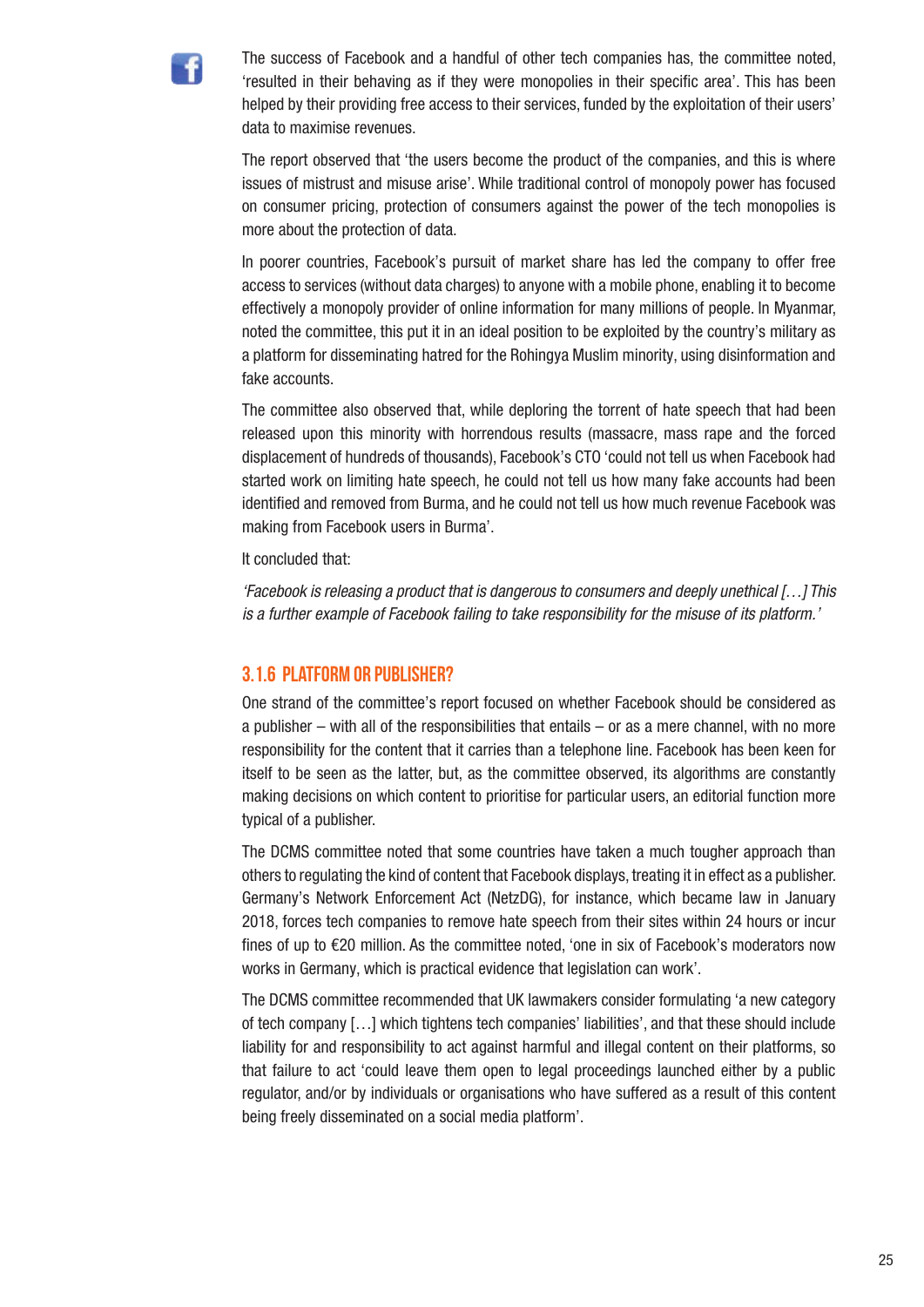

#### 3.1.7 Russian use of Facebook for political interference

Aware that the US Congress had uncovered evidence of extensive use of Facebook by the Russian government to interfere in the US presidential election of 2016, using sophisticated targeting techniques and creating customised audiences 'to amplify extreme voices in the campaign, [in] particular those on sensitive topics such as race relations and immigration,' the DCMS Committee sought to investigate whether the same had occurred during the Brexit referendum campaign in the UK and in the Catalonian independence referendum of 2017.

Its efforts to do so ran up against a brick wall. Facebook claimed that payment for political ads in the UK from Russian sources had been minimal, but as the committee reported: 'Time and again, Facebook chose to avoid answering our written and oral questions, to the point of obfuscation.'

Paid ads were anyway not the only way in which Russia may have been able to use Facebookderived data (see box below). The committee heard that some of the systems that had used the data harvested by Dr Kogan's third-party app and passed on Cambridge Analytica and AIQ 'were accessed from IP addresses that resolve to Russia and other areas of the CIS (Commonwealth of Independent States)'. It expressed its concern that 'people in Russia could have benefitted from the work that Dr Kogan carried out in the UK, in connection with his work for Cambridge Analytica'. Kogan himself had worked on a Russian government-financed project in St Petersburg at the same time as he was working with Cambridge Analytica.

Following publication of its interim report, the committee received evidence showing that a Facebook engineer 'had warned the company in 2014 that users apparently based in Russia were scooping vast amounts of data from the site on a daily basis.' <sup>66</sup>

#### 3.1.8 'Dark ads'

The DCMS committee also looked more generally at political advertising online, noting that 'this creates new issues in relation to the regulation of elections, including the nature of content and the cost of dissemination'.

It was particularly concerned by so-called 'dark ads' micro-targeted on voters, quoting a recent report from the UK Electoral Commission: 'Only the voter, the campaigner and the platform know who has been targeted with which messages. Only the company and campaigner know why a voter was targeted and how much was spent on a particular campaign.'

It noted evidence from Facebook that the company had no way of categorising which adverts could be classified as political, and therefore no way of monitoring such ads:

*'Our systems do not have a perfect or reliable way to classify the category that advertisements (which are developed and distributed by third-parties on our platform) fall in, whether it is political or housing or educational or otherwise.'*

The committee recommended an overhaul of UK law around digital campaigning, to cover also online adverts with political intent that are not sponsored by a specific political party:

*'There should be public register for political advertising, requiring all political advertising work to be listed for public display so that, even if work is not requiring regulation, it is accountable, clear, and transparent for all to see. There should be a ban on micro-targeted political advertising to lookalikes [i.e. individuals selected on the basis of their resemblance to other profiled individuals] online, and a minimum limit for the number of voters sent individual*  66 'Facebook was warned of *political messages should be agreed, at a national level.'*

apparent Russian data trawl in 2014, MPs told', The Guardian Emma Graham-Harrison and Jim Waterson, 27 November 2018.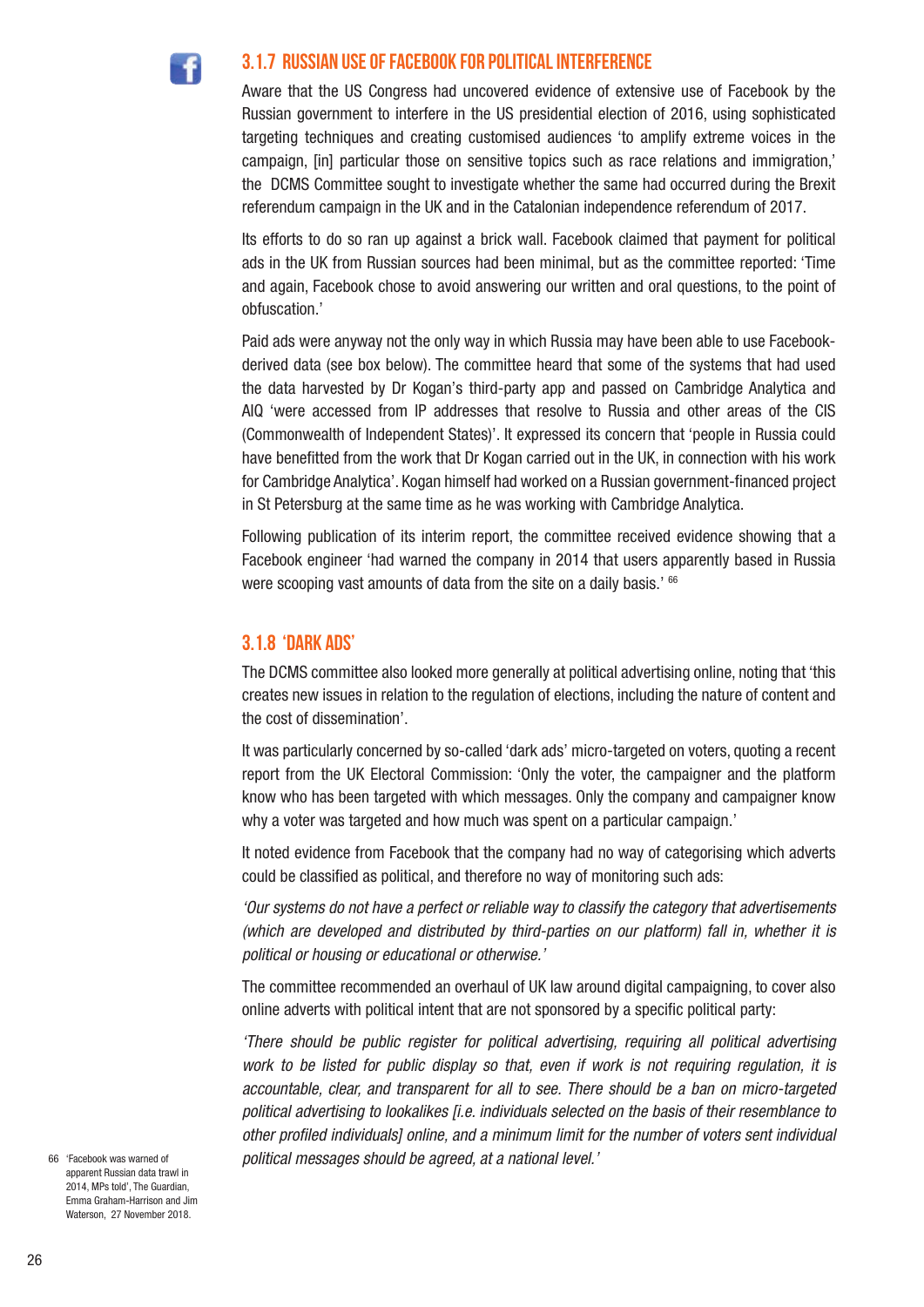In December 2018, The Oxford Internet Institute's Computational Propaganda Research Project published a report for the US Senate Intelligence Committee on the social media activities of Russia's so-called 'Internet Research Agency' (IRA) in the US between 2013 and 2018.

It found that:

*'In total, IRA posts were shared by users just under 31 million times, liked almost 39 million times, reacted to with emojis almost 5.4 million times, and engaged sufficient users to generate almost 3.5 million comments […] On Instagram, a similar pattern is evident. In total, all Instagram posts garnered almost 185 million likes and users commented about 4 million times.'* 

The report concluded that the IRA had been highly effective in 'spreading sensationalist, conspiratorial, and other forms of junk political news and misinformation to voters across the political spectrum, polarising opinion and supporting Donald Trump's campaign.' <sup>67</sup> It also noted that the impact of these 'organic' posts had been far greater than that of the relatively limited paid advertising from Russian sources that Facebook had (under pressure) identified and disclosed. No similarly in-depth study has been carried out on Russian use of social media to interfere in UK politics.

#### 3.1.9 Inadequacy of self-regulation

Self-regulation by tech and social media companies was not sufficient, in the committee's view:

*'Government should investigate ways in which to enforce transparency requirements on tech companies, to ensure that paid-for political advertising data on social media platforms, particularly in relation to political adverts, are publicly accessible, are clear and easily searchable, and identify the source, explaining who uploaded it, who sponsored it, and its country of origin. This information should be imprinted into the content, or included in a banner at the top of the content. Such transparency would also enable members of the public to understand the behaviour and intent of the content providers.'*

The question of who is paying for political advertising was also addressed:

*'Tech companies must also address the issue of shell corporations and other professional attempts to hide identity in advert purchasing, especially around election advertising. There should be full disclosure of targeting used as part of advert transparency. The Government should explore ways of regulating on the use of external targeting on social media platforms, such as Facebook's Custom Audiences.'* 

The report called for the UK Electoral Commission to establish a code to govern advertising via social media during election periods, and to consider whether this should be restricted to registered political organisations or campaigns. It also called for closer scrutiny of 'the ethics of Facebook or other relevant social media companies selling lookalike political audiences to advertisers […] using the data they hold on their customers to guess whether their political interests are similar to those profiles held in target audiences already collected by a political campaign'. It suggested that regulation might include a right for users of Facebook and other social media platforms to opt out from being included in such lookalike audiences.

<sup>67</sup> The IRA, Social Media and Political Polarization in the United States, 2012-2018, Philip N. Howard, Bharath Ganesh, Dimitra Liotsiou, John Kelly and Camille Francois, University of Oxford, 2018.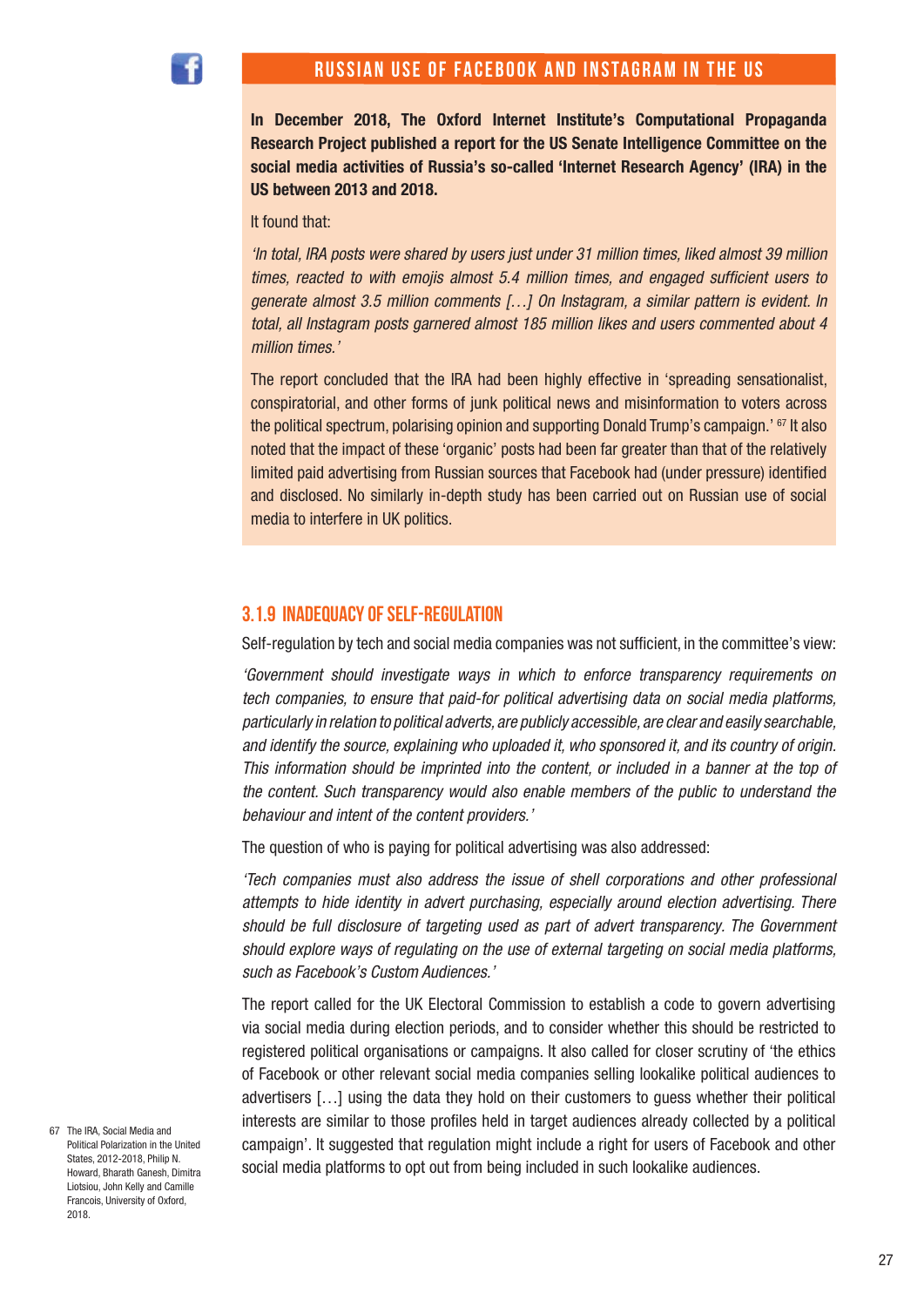

#### 3.1.10 Lack of transparency and refusal to take responsibility

The DCMS Committee report expressed frustration at the way in which Facebook had continually stonewalled its efforts to get information about the company and its activities:

Facebook consistently responded to questions by giving the minimal amount of information possible, and routinely failed to offer information relevant to the inquiry, unless it had been expressly asked for. It provided witnesses who have been unwilling or unable to give full answers to the Committee's questions.

The committee's verdict on Facebook's overall role was damning:

*'In evidence Facebook did not accept their responsibilities to identify or prevent illegal election campaign activity from overseas jurisdictions. In the context of outside interference in elections, this position is unsustainable and Facebook, and other platforms, must begin to take responsibility for the way in which their platforms are used'.*

#### TOO BIG TO CARE?

Some of the most interesting evidence on Facebook heard by the committee came in December 2018 after it had issued its interim report, from Ashkan Soltani. Having worked as a primary technologist at the US Federal Trade Commission (FTC) on the FTC's investigation into Facebook in 2010-11, Soltani went on to become chief technologist at the FTC. Watching livestreamed evidence taken by the committee from Richard Allan, Facebook's Vice President of Policy Solutions, Soltani had been so disturbed by what he saw as Allan's mendacity that he immediately approached the committee to offer evidence of his own.

He described how Facebook apps were routinely able to bypass user privacy settings to gain access to a wealth of user data, and some were able to access such data even without a user installing them. He observed:

*'I do not think Facebook is able to govern itself in this area. From my observations of public data as well as my conversations with multiple stakeholders inside the company, my understanding is that senior leadership simply does not prioritise these issues seriously and they will continue to do the bare minimum necessary to pass through the compliance regimes, but will absolutely continue to make these mistakes as their priority is monetisation of user data.'*

Asked whether Facebook had simply grown 'too big to care', Soltani replied:

*'If laws are mandated, I think that they will comply with those laws. I think they have a lot of influence, both politically and economically. In the US, a lot of the reticence to pass strong policy has been about killing the golden goose; it is a leading sector in the US economy and there is a lot of worry that regulation will hamper that. I think that is short-sighted. For me, the policy debate is similar to the environmental policy debate 50 years ago, where there was worry about clamping down on companies for emissions and for environmental harm. We found that, actually, by doing so, we incentivised a great deal of innovation around solar energy or renewable fuels. The same is true of this industry.'* <sup>68</sup>

68 Oral evidence to the Digital, Culture, Media and Sport International Grand Committee, UK Parliament, 27 November 2018.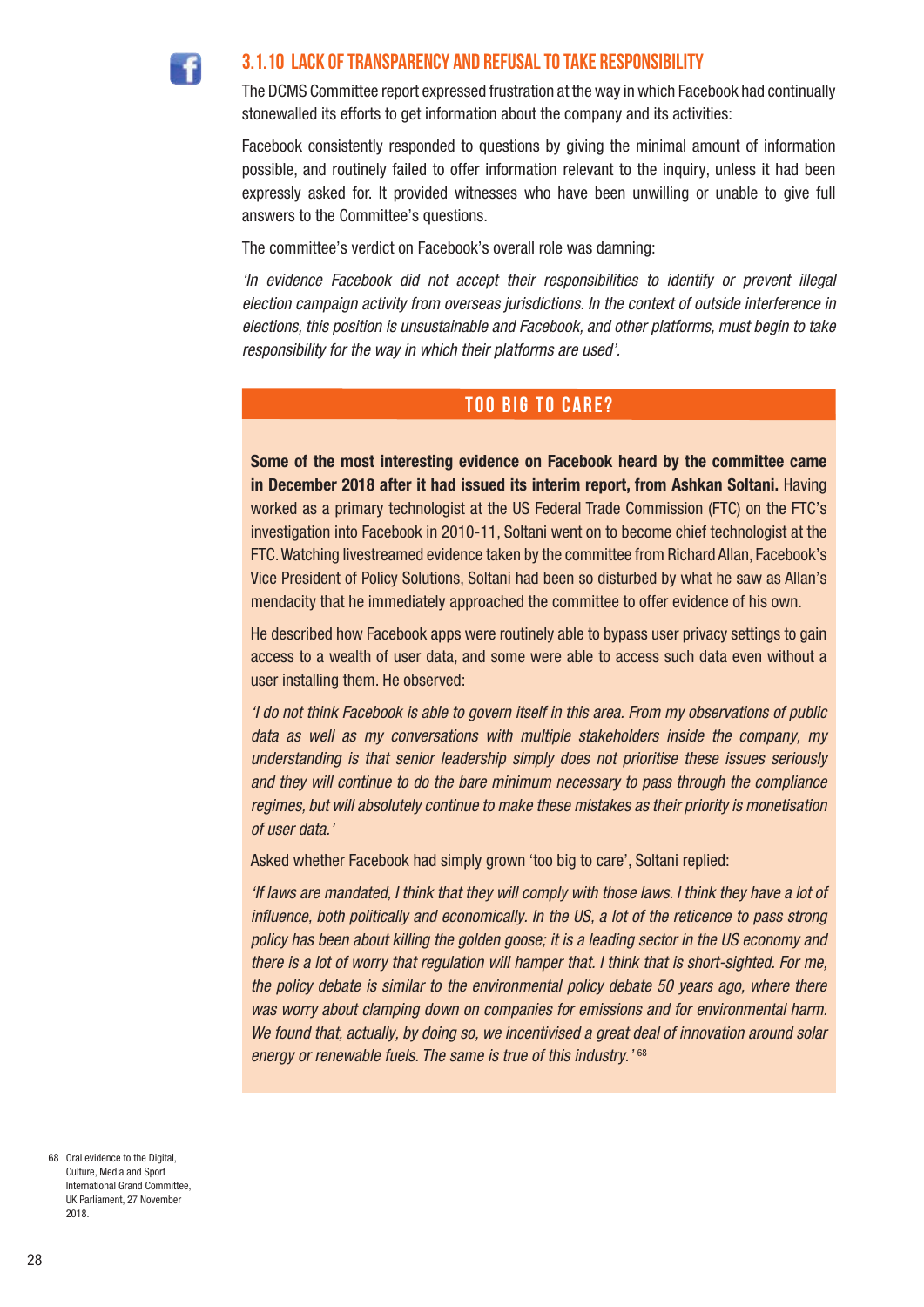

### 3.2 Investigation into the use of data analytics in political campaigns by the UK Information Commissioner's Office

#### 3.2.1 Background

In May 2017 the UK Information Commissioner's Office (ICO) launched an investigation into the use of data analytics for political purposes after allegations were made about the 'invisible processing' of personal data and the micro-targeting of political adverts during the EU referendum campaign. The investigation became the largest of its type by any data protection authority and covered several aspects, including the use of personal data by political parties and data analytics companies. However, it is the use of online social media platforms and user data harvested from these, and in particular from Facebook, on which our summary focuses.

The investigation spoke to over 100 'persons of interest' and engaged with 172 organisations. Some 700 terabytes of data  $-$  the equivalent of 52.2 billion pages  $-$  were examined in the course of the investigation and the ICO made full use of its powers to obtain evidence, including attending premises to seize relevant material. The ICO also worked with several other agencies in the UK, including the Electoral Commission and the National Crime Agency, and with its counterpart authorities in Canada and the United States.

Ahead of publication of the report into its investigation in November 2018<sup>69</sup>, in July of that year the ICO brought out a separate report, Democracy Disrupted? Personal Information and Political Influence<sup>70</sup>, covering policy recommendations that related to its ongoing investigation. This summary also references the latter report.

#### 3.2.2 Transparency

A key focus in the ICO's report on its investigation was transparency. As it noted:

*'If voters are unaware of how their data is being used to target them with political messages, then they won't be empowered to exercise their legal rights in relation to that data and the techniques being deployed, or to challenge the messages they are receiving.'* 

The Information Commissioner found that 'between 2007 and 2014, Facebook processed the personal information of users unfairly by allowing application developers access to their information, without sufficiently clear and informed consent.'

The ICO looked in particular at the way in which the data of up to 87 million people worldwide (including at least one million in the UK) had been harvested by the apps developed by Dr Kogan (see Section 3.1 above) and a subset of this data passed on to Cambridge Analytica and other parties for use in political microtargeting. It found that Facebook users had not been made aware:

- that their personal data would be provided to CA;
- that their personal data would be used for the purposes of political campaigning;
- that their personal data would be processed in a manner that involved drawing inferences about their political opinions, preferences and their voting behaviour.

It also found that Facebook 'failed to keep the personal information secure because it failed to make suitable checks on apps and developers using its platform'.

In addition, the ICO found that Facebook had had a close working relationship with academics working on research of the type Dr Kogan developed, and that 'this included many individuals involved in research eventually going on to work at the company'.

Dr Kogan and Alexander Nix both refused requests from the ICO to provide accounts of the events in question.

69 Investigation into the use of data analytics in political campaigns: A report to Parliament, Information Commissioner's Office, 6 November 2018. Quotes in this section are from this source, uncles otherwise noted.

70 Democracy disrupted? Personal information and political influence, Information Commissioner's Office, 11 July 2018.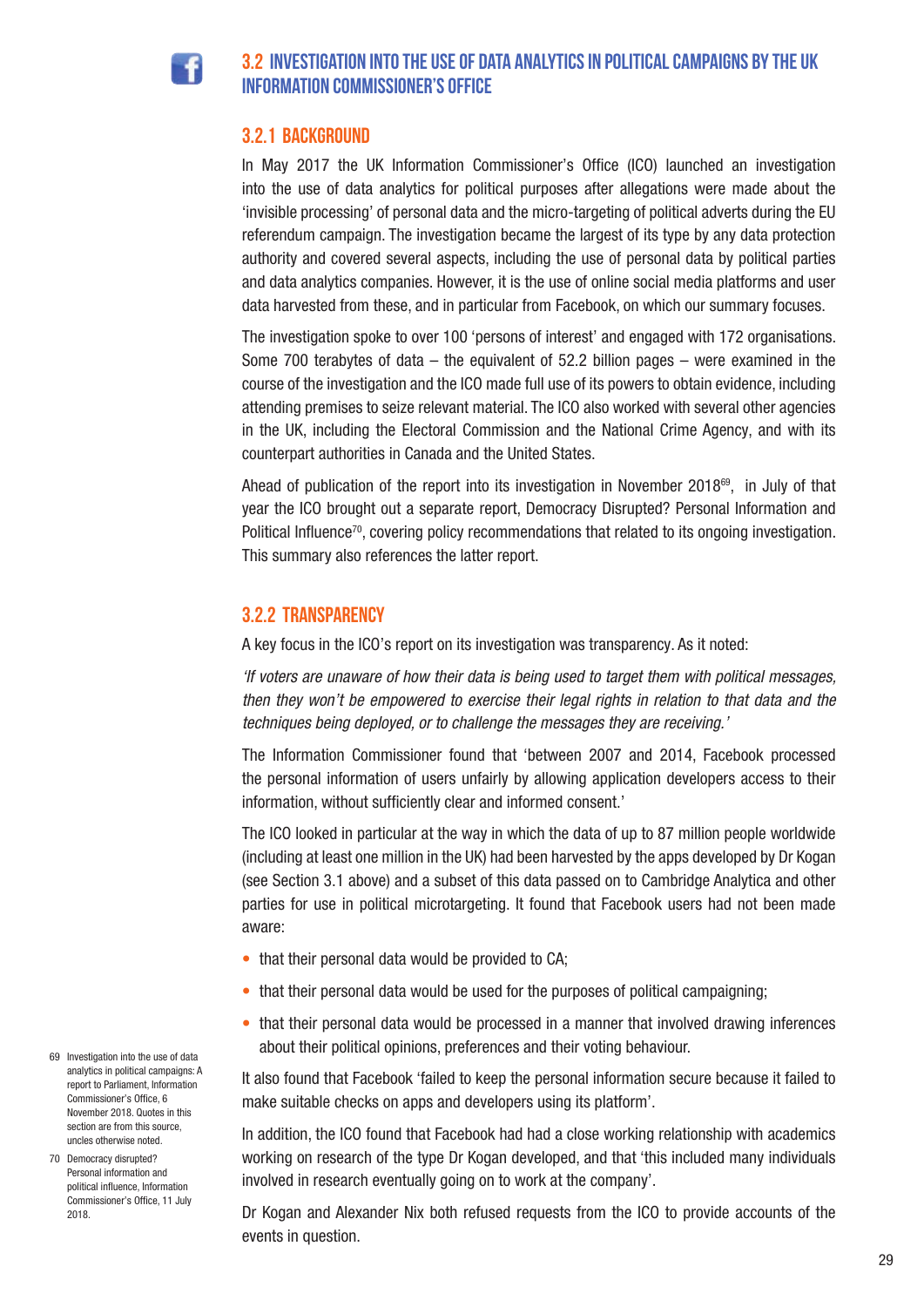

#### 3.2.3 Uses of data for political advertising

The ICO looked also at AggregateIQ (AIQ), the Canada-based company closely associated with Cambridge Analytica/SCL (see Section 3.1.3 above) and in particular at its relationship with Vote Leave and other Leave campaign groups during the EU referendum campaign.

It found that AIQ had created and placed advertisements for these Leave campaign groups, targeting these on individuals based on Facebook data and paying Facebook some \$2 million for these placements. It found evidence to suggest that there may have been illegal co-ordination between different campaign groups (e.g. sharing of the same datasets). This evidence was passed to the UK Electoral Commission, which has subsequently referred some individuals to the UK police for investigation.

Although it found no evidence to show that the Kogan/Cambridge Analytica Facebook user data had been used for targeting undertaken for these campaign groups, the ICO was concerned by the fact that personal data of UK citizens had been passed to the company by Vote Leave and was still held by AIQ. The ICO issued an enforcement notice to AIQ, ordering the company 'to cease processing any personal data of UK or EU citizens obtained from UK political organisations or otherwise for the purposes of data analytics, political campaigning or any other advertising purposes'.

The ICO is continuing to investigate how Vote Leave delivered electronic marketing communications and whether its actions contravened PECR (Privacy and Electronic Communications Regulations).

#### 3.2.4 Outcomes and conclusions

The ICO's main recommendations on the uses of online platforms for political campaigning were contained in its 'Democracy Disrupted' report, and included:

- Working with EU data protection authorities to ensure compliance with GDPR, to improve users' understanding of how their data is processed for political advertising, and to ensure that clear and effective privacy controls are easily available to users;
- Urgent roll-out of better transparency features by online platforms;
- Legislation by the UK government to introduce a statutory code of practice for use of personal data in political campaigns;
- Third-party audits after referendum campaigns to ensure personal data held by campaigners is deleted or, if shared, that appropriate consent has been obtained;
- A government review of regulation of online political advertising, to include consideration of requirements for digital political advertising to be archived in an open data repository to enable scrutiny and analysis.71

To reflect the seriousness of the breaches of transparency and data protection laws that it had uncovered at Facebook, the ICO issued the company with a penalty of £500,000, the maximum possible under the relevant data protection law at the time of the offences. It also referred outstanding issues about 'Facebook's targeting functions and techniques used to monitor individuals' browsing habits, interactions and behaviour across the internet and different devices' to the Irish Data Protection Commission, the lead authority in the EU for Facebook (whose European headquarters are in Dublin) under the General Data Protection Regulation (GDPR).

71 Democracy disrupted? Personal information and political influence, ibid.

In a message prefacing the report into its investigation, Information Commissioner Elizabeth Denham wrote: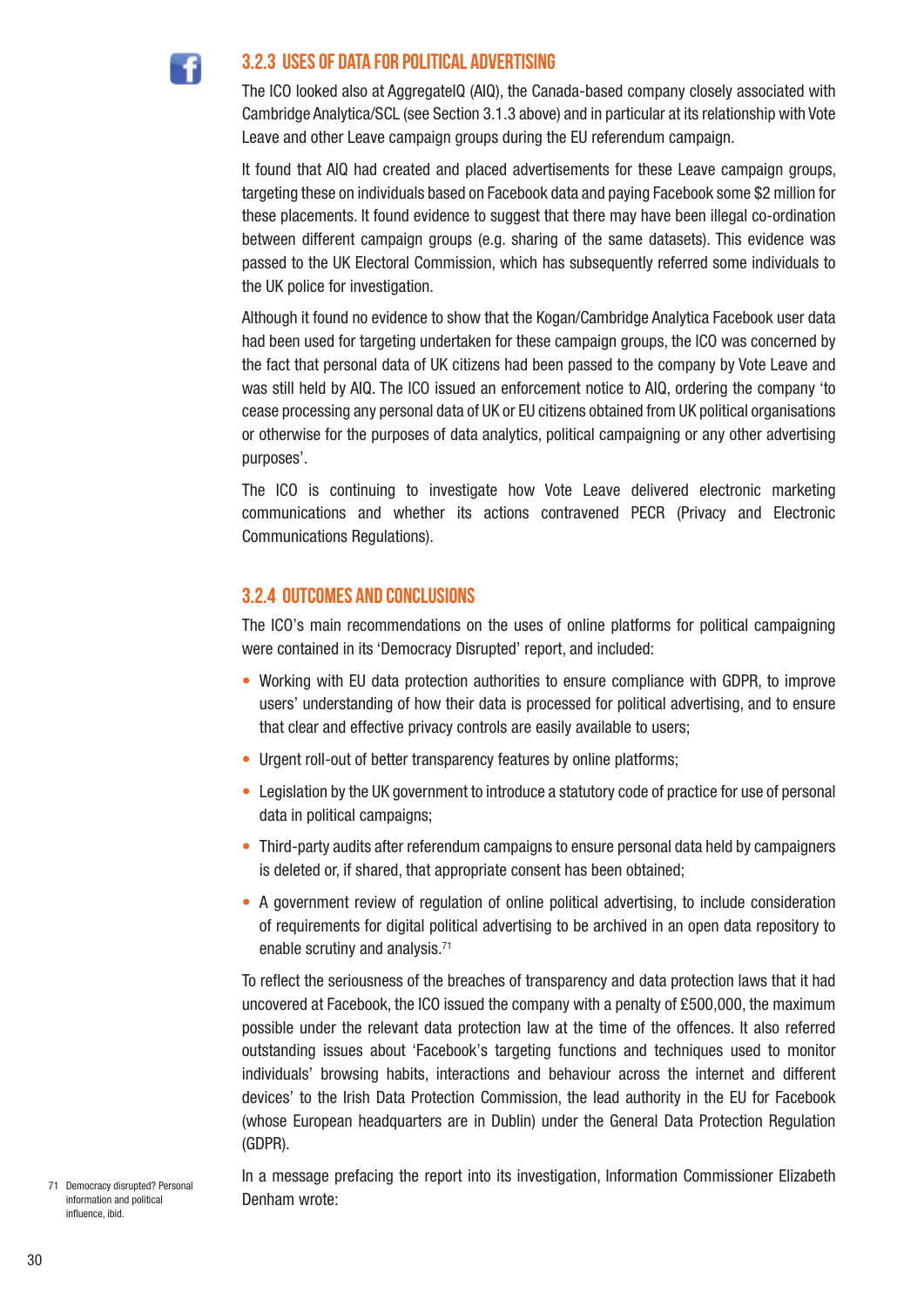

*'When we opened our investigation into the use of data analytics for political purposes in May 2017, we had little idea of what was to come. Eighteen months later, multiple jurisdictions are struggling to retain fundamental democratic principles in the face of opaque digital technologies […]'* 

Parliamentarians, journalists, civil society and citizens have woken up to the fact that transparency is the cornerstone of democracy. Citizens can only make truly informed choices about who to vote for if they are sure that those decisions have not been unduly influenced.

The invisible, 'behind the scenes' use of personal data to target political messages to individuals must be transparent and lawful if we are to preserve the integrity of our election process.

We may never know whether individuals were unknowingly influenced to vote a certain way in either the UK EU referendum or the in US election campaigns. But we do know that personal privacy rights have been compromised by a number of players and that the digital electoral ecosystem needs reform.72

Ms Denham stressed that voluntary initiatives by social media platforms were insufficient to address these issues and that 'a self-regulatory approach will not guarantee consistency, rigour or public confidence'. As Section 2 of this report has described, she had good reason not to trust any assurances from Facebook that it would address such issues internally: it had given just such assurances to the Office of the Privacy Commissioner of Canada following an investigation she had supervised while working there in 2009 – and had then completely failed to act on them.

Ms Denham concluded: *'This is a global issue, which requires global solutions.'*

#### 3.3 Democracy under threat: risks and solutions in the era of disinformation and data monopoly. Report of the Standing Committee on Access to Information, Privacy and Ethics of the Canadian Parliament

#### 3.3.1 Background

In March 2018, the Standing Committee on Access to Information, Privacy and Ethics of the Canadian Parliament's House of Commons began to investigate abuses of personal data involving Cambridge Analytica, AggregateIQ and Facebook. It soon realised that these breaches were 'the tip of the iceberg' and raised 'broader questions relating to the self-regulation of platform monopolies, the use of these platforms for data harvesting purposes, and their role in the spreading of disinformation and misinformation around the world'.

In June 2018, the committee's interim report noted its concern 'that the Canadian democratic and electoral process is vulnerable to improper acquisition and manipulation of personal data' and made a number of preliminary recommendations regarding Canadian privacy laws. The committee's full report was published in December 2018, and is summarised here.<sup>73</sup>

On some central aspects – particularly the role of AggregateIQ (AIQ) – the committee coordinated its investigation with those being run concurrently by the UK Information Commissioner and the UK Parliament's DCMS Committee (see sections 3.1.3 and 3.2.3 above). Many of its findings drew on and/or corroborated those investigations, so this summary will focus in particular on the Canadian committee's findings in regard to the role of Facebook and to problems associated with social media companies more generally.

72 Investigation into the use of data analytics in political campaigns: A report to Parliament, ibid..

73 Democracy under threat: risks and solutions in the era of disinformation and data monopoly. Report of the Standing Committee on Access to Information, Privacy and Ethics, Canadian Parliament House of Commons, December 2018. All quotes in this section are from this source unless noted otherwise.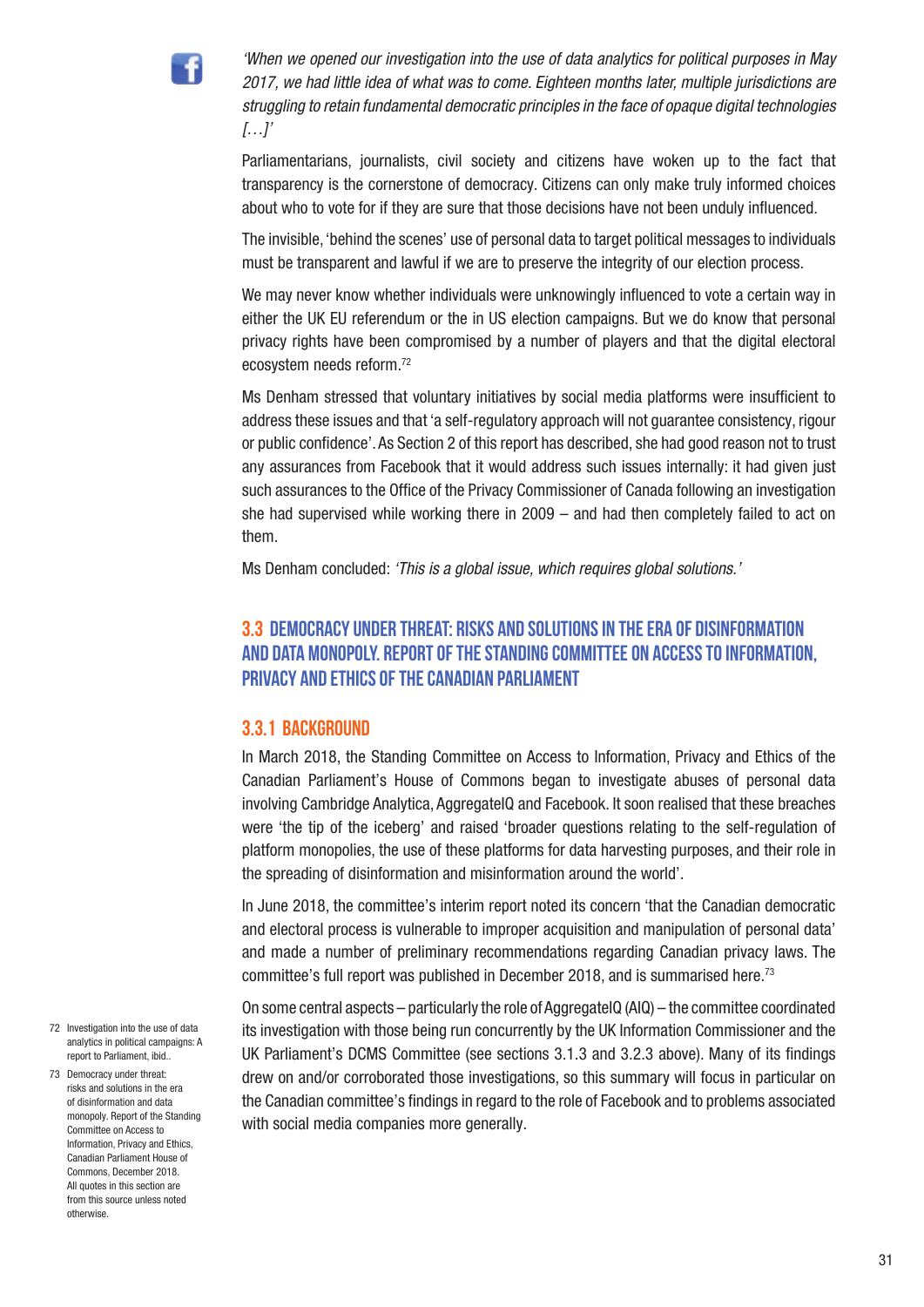

#### 3.3.2 AggregateIQ and Facebook data

The committee was able to question Zackary Massingham, CEO of AIQ, as well as Jeff Silvester, the company's Chief Operating Officer. They stated 'that AIQ had no relationship with Cambridge Analytica or SCL Group (SCL), that they had never seen evidence that the organisations Vote Leave and BeLeave coordinated on the Brexit campaign, and that they were unaware that the personal information provided by SCL had been illegally obtained from Facebook'. However, the committee found much reason to doubt these assertions, finding their evidence 'inconsistent, full of contradictions and contrary to the testimony of several other reliable witnesses'.

#### 3.3.3 Structural problems in the 'information ecosystem'

One section of the committee's report was especially interesting in the light it threw on problems that went deeper than the immediate abuses of personal data revealed by the Cambridge Analytica scandal.

A number of expert witnesses drew attention to problems in what the committee referred to as the 'information ecosystem'.

Dr Taylor Owen, Assistant Professor of Digital Media and Global Affairs at the University of British Columbia, explained that 'developments in social media in recent years have created a new structure that determines what is acceptable and sets the boundaries on public debate: the platforms' filtering mechanisms, which decide what people see and whether our content will be seen'. He identified two aspects of this digital infrastructure that are especially damaging.

One is the monetisation of the platforms and their users, which creates a so-called 'attention economy' that:

*'…requires commercialising our attention and behavioural changes. Platform algorithms prioritise entertainment, shock, and radicalisation over reliable information. This is embedded in the business model. This is why research shows, for example, that misinformation spreads further and faster than genuine news.'*

The other was that the experience of social media users is increasingly determined by unaccountable AI systems which, when set up to drive revenues by maximising user engagement with content, 'filter the most engaging content to us, to know what will rile us up and engage us, to determine what we see as an individual user and whether we are seen and heard inside these platforms.' One result of this is 'fragmentation and the vulnerability of elections', as individual users are exposed to a constant stream of information 'designed to reinforce and harden their views'. This drives polarisation and is 'increasingly leading to actual physical manifestations of individual and collective violence'. It also creates favourable conditions for foreign governments or malign actors wishing to exacerbate social division and influence voter behaviour in other countries.

Reinforcing this point, Claire Wardle, of First Draft, a non-profit organisation focused on the effects of online media, observed that: 'The problem is that deceptive content is often what generates the strongest reactions and is being promoted'.

Ben Scott, Director of Policy and Advocacy at the Omidyar Network, said that in the social media environment *'all of the signals about source credibility and quality that we once had begin to attenuate […] We've lost the normative structure that in the old media environment allowed us as citizens to make implicit judgments about source credibility and, when we're reading digital media, to engage in critical thinking.'* 

Tristan Harris, Co-Founder and Executive Director of the Center for Humane Technology, noted that: 'Self-optimising AI systems use algorithms to predict the best content to suggest to a given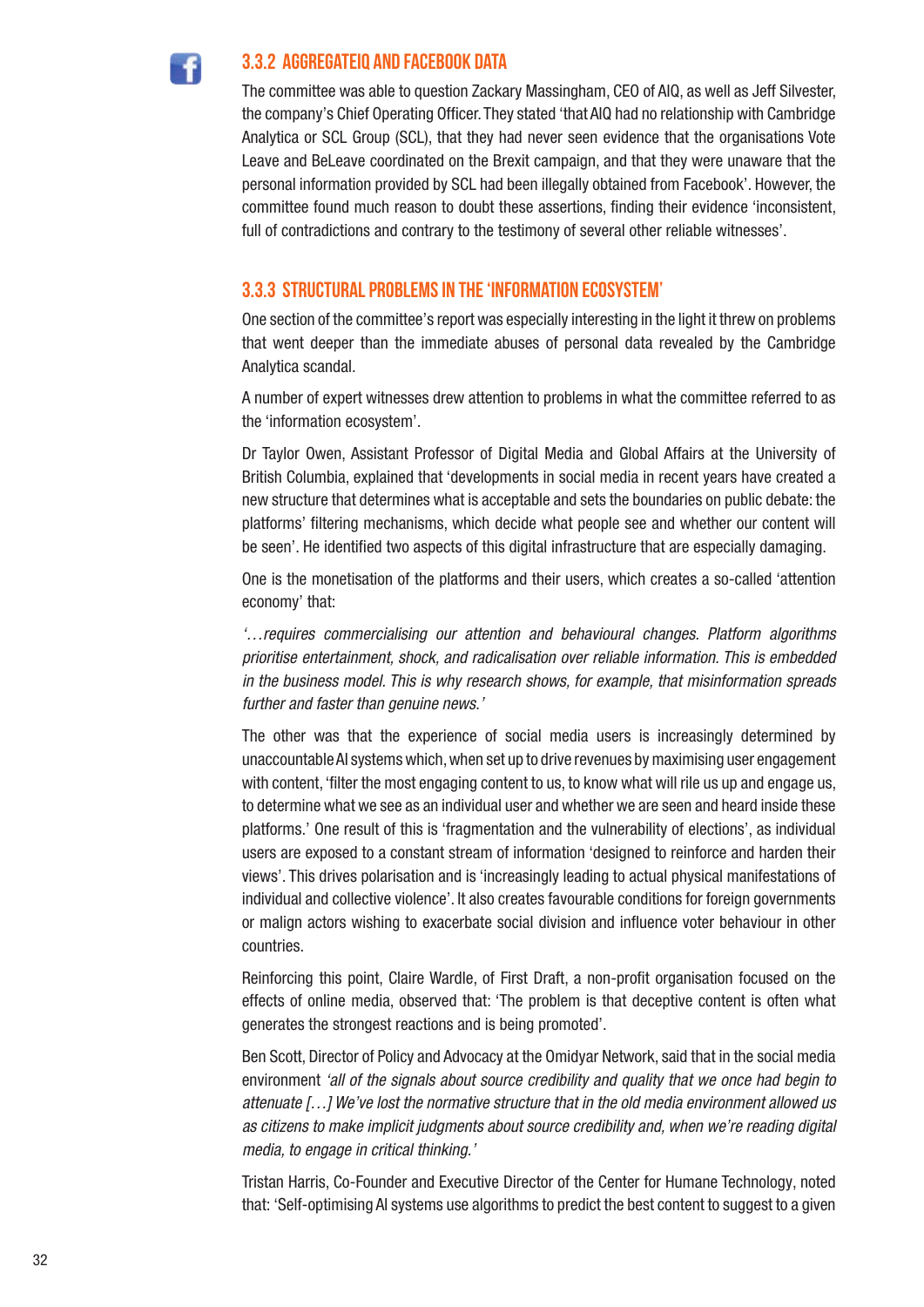

individual, and the personalisation of user accounts enables billions of people to be targeted by personalised forms of manipulation.' And, as Dr Elizabeth Dubois, a social media expert at the University of Ottawa, explained, the way social media algorithms operate is currently a black box: 'We don't know how Facebook or Google decides what shows up and what doesn't.'

Like the DCMS committee, Harris called for social media companies to be thought of as publishers responsible for the content they promoted, given that this 'is fuelled by recommendations generated by the platforms, using AI that they have programmed'. This would mean that they became responsible for the social costs as well as the financial profits of their business model:

*'Right now we have dirty-burning technology companies that use this perverse business model that pollutes the social fabric. Just as with coal, we need to make that more expensive, so you're paying for the externalities that show up on society's balance sheet, whether those are polarisation, disinformation, epistemic pollution, mental health issues, loneliness or alienation. That has to be on the balance sheets of companies.'*

Having heard this and other expert evidence, the committee concluded that:

*'The structural problems inherent in social media platforms serve to fuel the attention economy and help in the promotion of disinformation and misinformation to millions of addicted users. The Committee is very concerned about the negative externalities these platforms have.'*

#### 3.3.4 Transparency in online advertising

Many of the expert witnesses giving evidence to the committee drew attention to the lack of transparency as to who is targeting people with political ads online, and why. As Ben Scott put it, there is 'no reason in the world why every citizen who sees a political ad shouldn't know exactly who bought it, how much they spent, and how many people they paid to reach.' Scott also stressed that people exposed to such advertising should know 'why you got that ad – what the demographic features were that were chosen by the advertiser to make that ad come to you,' and suggested that publicly accessible online databases of such advertising would also improve transparency, with advertisers and tech platforms legally required to include all such ads in these.

The committee recommended that authorising agents should be legally required to submit identification and proof of address when placing political ads online, and that social media platforms should be required to create searchable and machine-readable databases of online political advertising, including information on who funded the ad; the political issue covered; the period during which the ad was online; and the demographics of the target audience. It also recommended that paid political advertising should be clearly labelled as such to the social media users who are exposed to it.

#### 3.3.5 Algorithmic transparency and responsibility for content

Having heard evidence on the power of algorithms to determine the content delivered to social media users, and on the ability of automated tools such as 'bots' to deliver disinformation and other harmful content, the committee took the firm view that social media platforms should be considered as publishers responsible for the content they delivered.

It recommended that such platforms be legally required to clearly label content produced automatically or algorithmically; to identify and remove inauthentic and fraudulent accounts impersonating others for malicious reasons; and that they should adhere to a code of practice that would forbid deceptive or unfair practices. It also recommended imposing a legal duty on such platforms to swiftly remove harmful content such as hate speech, defamation, harassment,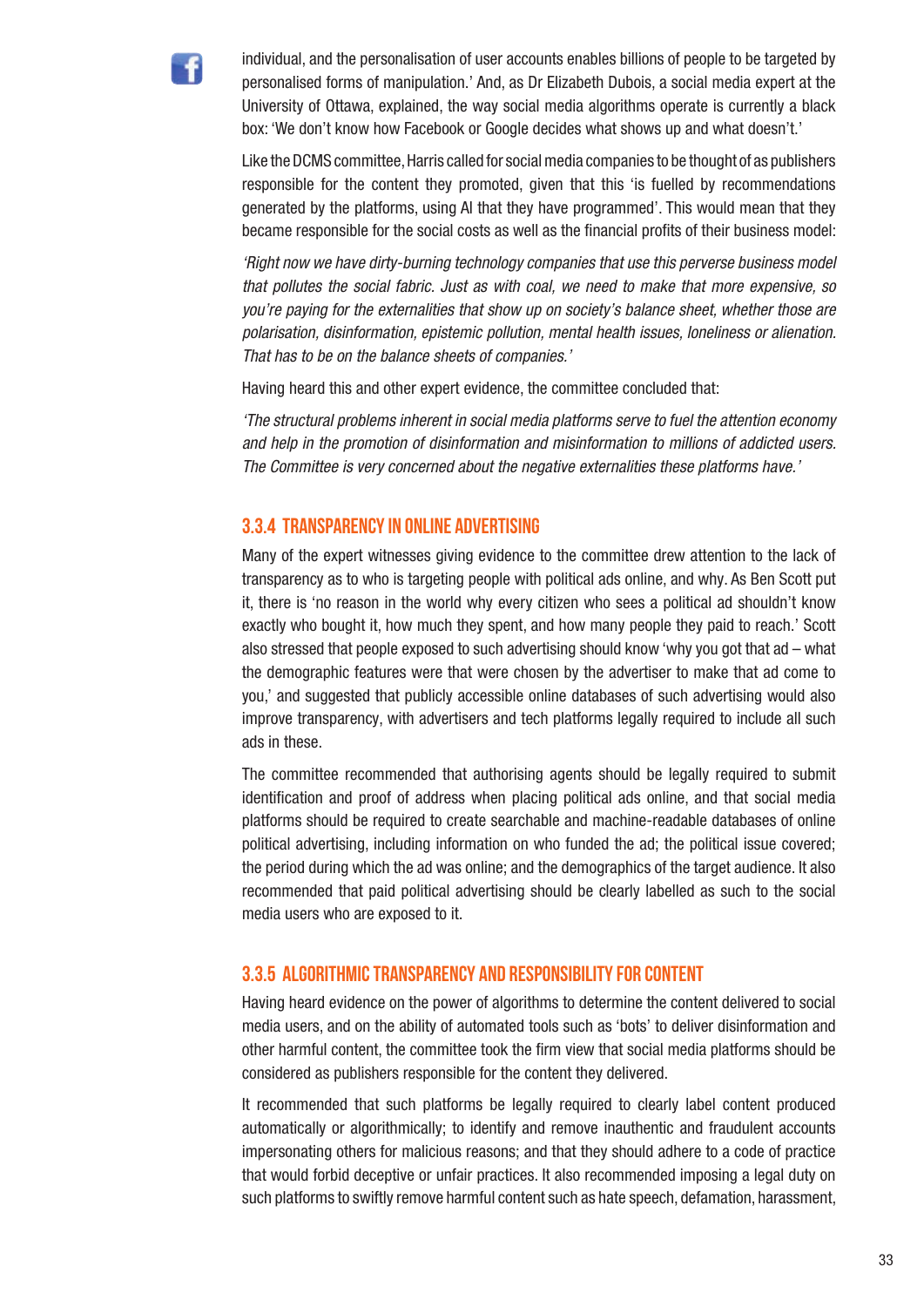

and incitement to violence 'or risk monetary sanctions commensurate with the dominance and significance of the social platform'.

It also called for Canada to 'enact transparency requirements with respect to algorithms and provide to an existing or a new regulatory body the mandate and the authority to audit algorithms'.

The committee stressed that 'the monetary sanctions imposed by the new proposed legislative measures should represent more than the mere cost of doing business for a company'.

#### 3.3.6 Regulation of monopoly power

After hearing evidence from Professor Maurice Stucke of the University of Tennessee's College of Law, the committee decided to adopt Professor Stucke's description of highly dominant social data companies such as Facebook as 'data-opolies', which he described as companies that '...control a key platform through which a significant volume and variety of personal data flows. The velocity of acquiring and exploiting this personal data can help these companies obtain significant market power.'

Professor Stucke stressed that:

*'…the potential harms from data-opolies can exceed those from monopolies. They can affect not only our wallets. They can affect our privacy, autonomy, democracy and well-being.'*

#### 3.3.7 Inadequacy of self-regulation

Canada's Privacy Commissioner, Daniel Thierren, told the committee that he and his international counterparts were alarmed by recent developments:

*'There is a crisis in the collection and processing of personal information online. Even tech giants […] are recognising that the status quo cannot continue. Apple CEO Tim Cook spoke of 'a data industrial complex' and warned that 'our own information, from the everyday to the deeply personal, is being weaponised against us with military efficiency' […] Facebook's Mark Zuckerberg admitted that his company committed a serious breach of trust in the Cambridge Analytica matter. Both companies expressed support for a new U.S. law that would be similar to Europe's General Data Protection Regulation or GDPR. When the tech giants have become outspoken supporters of serious regulation, then you know that the ground has shifted and we have reached a crisis point.'*

(Any student of Facebook's history might, however, have advised Mr Thierren not to take Zuckerberg's enthusiasm for regulation at face value.)

Several expert witnesses emphasised that social media platforms such as Facebook could not be relied on to regulate themselves.

The committee noted that the EU's General Data Protection Regulation (GDPR) offered European social media users higher levels of protection than are enjoyed by Canadian citizens, particularly with regard to control over how their data is used, and recommended that Canada enact similar legislation.

In its concluding remarks, the committee noted that:

*'… if there is one thing that the events of the past year have brought to light, it is that social media platforms should carry out a thorough self-examination, as they have an important choice to make. Do they wish to continue with a business model designed to be addictive while ignoring the harmful effects their platforms can have on the social fabric, and their long-term human impact? Or would they rather make technology more ethical and compatible with the capabilities of the human mind? The Committee sincerely hopes that they will choose the latter'.*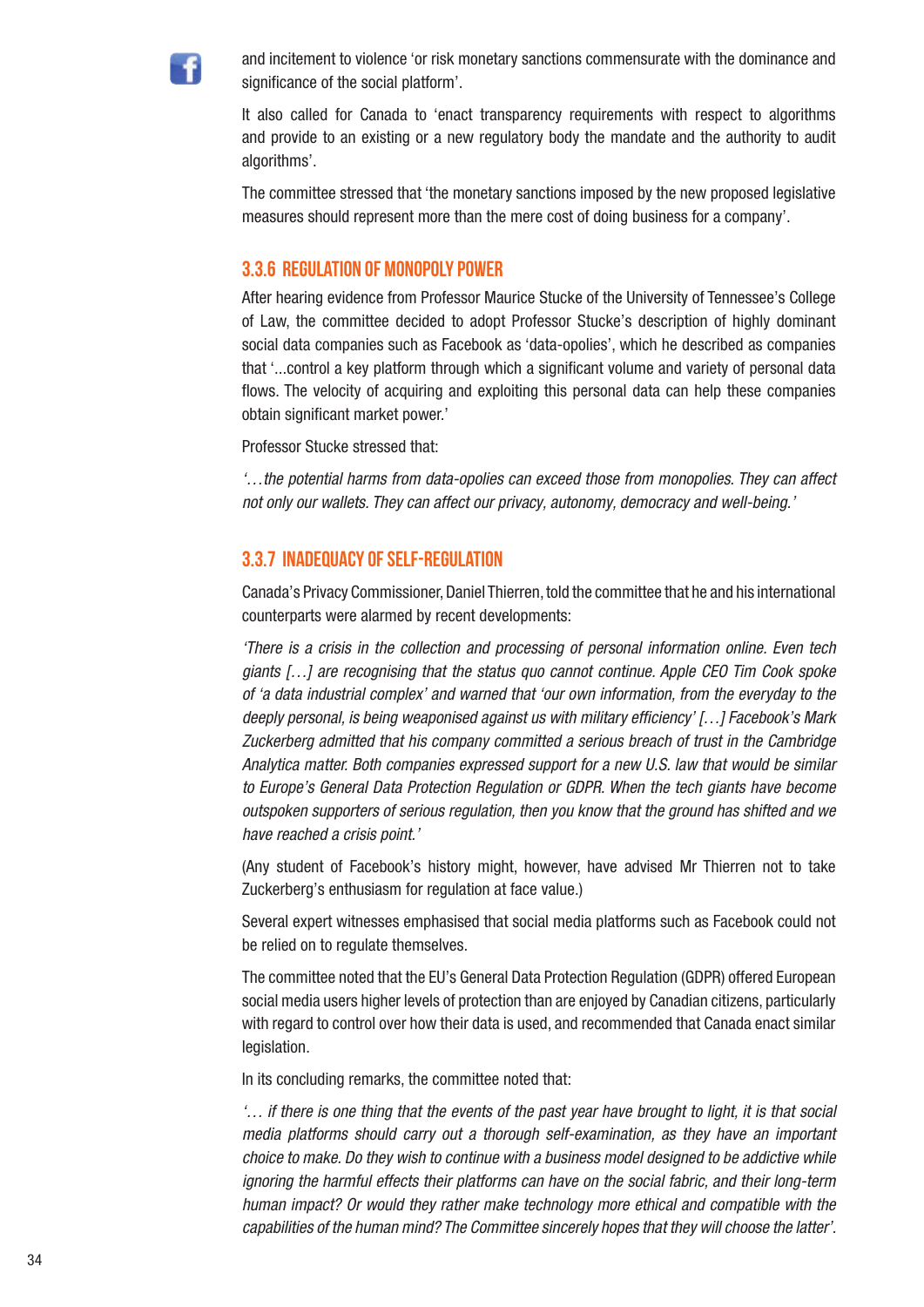

While we do not doubt the committee's sincerity, any expectation that Zuckerberg and his fellow tech billionaires will voluntarily 'choose' a more ethical path would, we believe, represent a triumph of hope over experience.

#### FACEBOOK TOOLS FOR MICROTARGETING

Facebook provides a number of tools that allow advertisers to define and select particular audiences to target. These include 'Website Custom Audience', which allows advertisers to target Facebook users who have visited their websites (using Facebook Pixel to analyse the behaviour of these audiences while on particular sites) and 'Lookalike Audience', i.e. Facebook users who are likely to be promising targets because their profiles resemble those of existing audiences. Lookalike audiences are created using Facebook's social graph data including demographics, social connections and relationships, income, interests and newsfeed activity. The granularity that these tools provide has increased greatly along with rising data volumes and advances in AI.

The power of tools to influence users' behaviour has also increased apace. An example is Facebook's 'Dynamic Creative', which enables advertisers to rapidly create huge numbers of ads and test multiple variants of these to find those that make most impact on a target audience.

Creating, testing and targeting such ads was one of the things that AIQ was doing for Vote Leave and associated groups during the EU referendum campaign. An example is shown below: a Facebook ad aimed at people who had shown environmental interests. Others were tailored to audiences whose profiles suggested they might be concerned by immigration. Vote Leave's campaign director Dominic Cummings estimates that the campaign ran around one billion targeted ads in the run up to the vote, mostly via Facebook.<sup>74</sup>

> The EU blocks our ability to speak out and **PROTECT** polar bears!

> > **CLICK TO PROTECT THEM**

One of the 'dark ads' produced and targeted for Vote Leave during the EU referendum campaign in 2016.75

Recent analysis by researchers at the University of Southern California has demonstrated how Facebook's audience analysis tools can be used to obtain highly personal information not just on particular audiences but on individuals – including their identities – and to run Facebook-approved campaigns aimed at single users or households. The researchers noted that Facebook's advertising and data use policies 'do not prohibit or discourage microtargeting' and that the company's reaction to being alerted of the ease with which individuals can be identified and targeted showed 'an apathy toward microtargeting and circumventions of the rudimentary microtargeting protections Facebook has put in place' and 'a disregard for the need to limit the ease of targeting marginalised groups'.76

- 74 The Future of Political Campaigning, Jamie Bartlett, Josh Smith and Rose Acton, Demos, 2018. In June 2017, speaking at OgilvyChange's 'Nudgestock' festival of Behavioural Economics, Cummings put the number of ads delivered in this way even higher, at 1.5 billion.
- 75 'Vote Leave's 'dark' Brexit ads', Channel 4 News Fact Check, 27 July 2018.
- 76 'Facebook's Advertising Platform: New Attack Vectors and the Need for Interventions', Irfan Faizullabhoy and Aleksandra Korolova, 2018.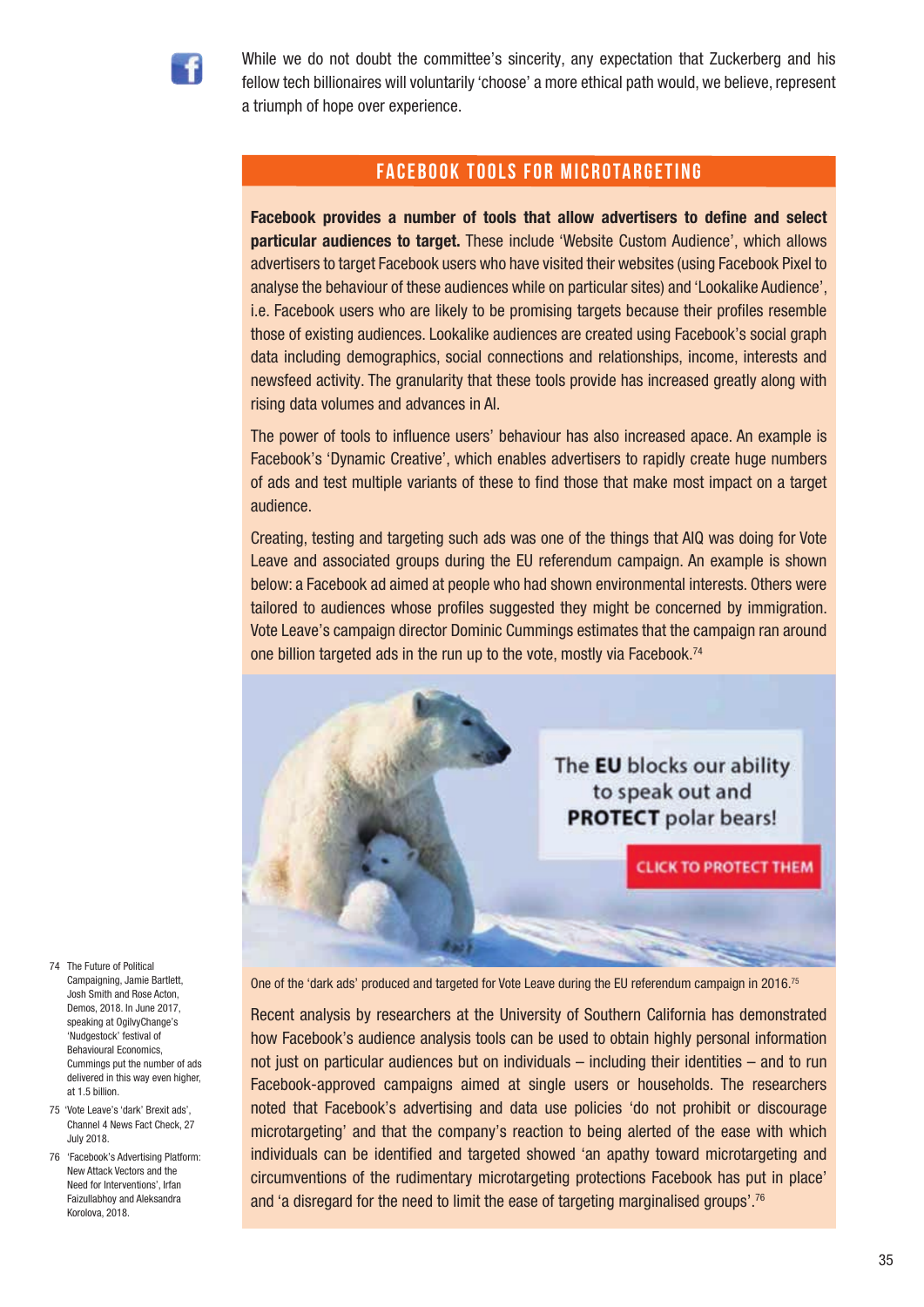

#### 3.4.1 Background

In May 2018, after repeated requests from the EU Parliament, Mark Zuckerberg agreed to answer questions in person from leaders of the political groups and the Chair and Rapporteur of the Committee on Civil Liberties, Justice and Home Affairs. The Brussels hearing was chaired by EP President Antonio Tajani and, at the insistence of the EU Parliament's Green Group, was livestreamed. Some observers were critical of the format of the session, noting that it did not lend itself well to forensic cross-examination.<sup>77</sup> Nevertheless, the hearings and Facebook's subsequent written answers to follow-up questions were instructive, if only for the very public demonstration of Zuckerberg's reluctance to give straight answers.

This was followed up in June and July 2018 by a series of hearings chaired by Claude Moraes and Josef Weidenhozer of the EU Parliament's Civil Liberties, Justice and Home Affairs Committee. These gave an opportunity for a number of expert witnesses to give some interesting evidence, though the contributions from Facebook executives were somewhat less enlightening.

#### 3.4.2 Zuckerberg vague and evasive

Zuckerberg endeavoured to start his appearance on a contrite note. In a prepared statement, he said:

*'Over the last couple of years we haven't done enough to prevent these tools from being used for harm as well: that goes for fake news, foreign interference in elections, and developers misusing people's information. We didn't take a broad enough view of our responsibility and that was a mistake, and I'm sorry for it [...] I want to be clear, keeping people safe will always be more important than maximising our profits.*' 78

Whether from naivety or for other reasons, the Facebook CEO was keen to downplay the political motives underlying the abuses of Facebook's platform, seeking to present these abuses as being motivated largely by commercial considerations and amenable to commercial solutions:

It's worth noting that a lot of fake news is economically motivated not politically motivated. It's much like email spam in that way: the playbook for fighting this is removing the ways that spammers can make money so then they just go and do something else.<sup>79</sup>

Zuckerberg sought to reassure EU lawmakers that Facebook would be making efforts to prevent interference in upcoming elections in Europe: 'This is one of our top priorities … that we prevent anyone from trying to interfere in elections like the Russians were able to do' [in the 2016 U.S. presidential election.<sup>80</sup> He was vague on how his company intended to do this. but suggested that this would involve use of more artificial intelligence (AI) tools to identify and remove fake accounts, as well as closer co-operation with regulators.

Zuckerberg shrugged off questions about Facebook's monopoly position by downplaying Facebook's dominance:

'We exist in a very competitive space where people use a lot of tools for communication. The average person uses a lot of tools for communication… so from where I sit, it feels like there are new competitors coming up every day... We are constantly needing to evolve our services.<sup>'81</sup>

At the end of the hearing, Zuckerberg, seemingly aware of the inadequacy of many of his answers, said: 'I realise there were a lot of specific questions that I didn't get to specifically answer, but going around and hearing the themes of what people are concerned about, had questions about, I think I was able to address the high-level areas in each.' 82

- 77 'Mark Zuckerberg let off the hook by shambolic European Parliament grilling', Jon Stone, The Independent, 23 May 2018.
- 78 The Independent, ibid.
- 79 The Independent, ibid.
- 80 'Mark Zuckerberg hearing: As it happened', Politico, 23 May 2018.
- 81 Politico, ibid.
- 82 The Independent, ibid.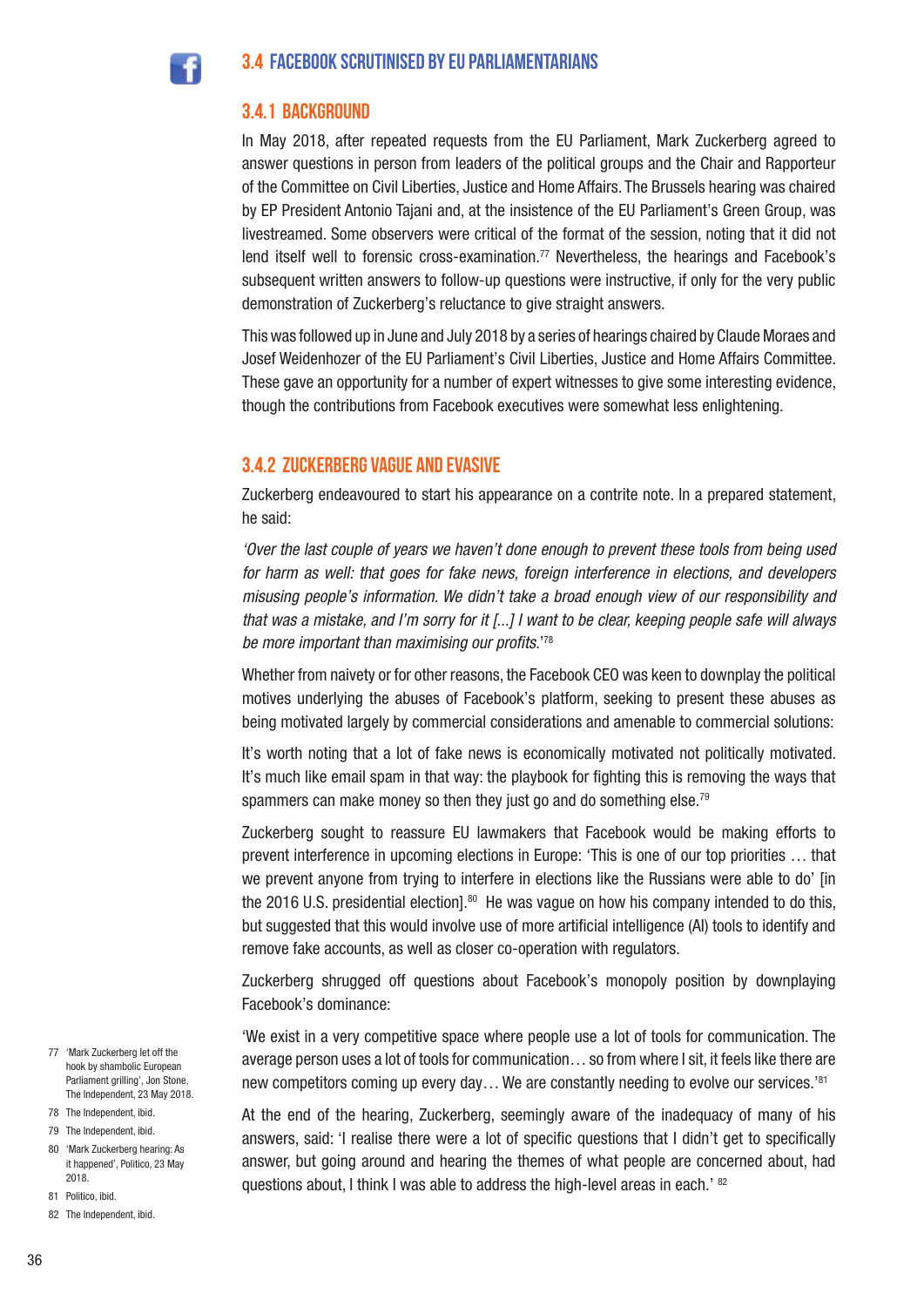

At the request of President Tajani, Facebook sent written answers to questions posed by MEPs that Zuckerberg had not addressed. These were for the most part equally bland and added little to Zuckerberg's responses, although they did include a commitment to increased transparency in political advertising and to a compulsory system of verification for people managing Facebook pages with large numbers of followers.83

#### 3.4.3. Expert witnesses shed light on misinformation and data protection issues

Three subsequent hearings heard from a number of witnesses with first-hand experience of the ways in which Facebook and political disinformation campaigns operate.

At the first of these, Sandy Parakilas, a former Facebook operations manager who since leaving Facebook has become Chief Strategy Officer at the Center for Humane Technology, explained that one of his main responsibilities at Facebook had been data protection. He emphasised that the company had, until 2014/15, allowed developers to access a vast quantity of user data, including (for some developers with 'extended permissions') their private messages – and that it had allowed this to happen without requiring explicit permission from users. He pointed out that even after Facebook had been aware of the abuses of data by Cambridge Analytica, it had continued to allow the company to use its platform for advertising until March 2018.

'This problem is much, much larger than Facebook or Cambridge Analytica,' Parakilas said. 'Regulating such a complicated industry is going to be extraordinarily challenging. The good news is that GDPR is going to be a great first step towards defining rights for users.' However, he stressed that it was important for regulators to 'ensure comprehension, not just consent'. He explained that on Facebook's Terms of Service consent screen, supposedly compliant with GDPR, links to pages on which users can read these terms and see their options 'are tiny, and the button to accept and simply move on without reading anything is very large, so I think it is fair to say that this page is designed to get the user to accept'. He also pointed to recent reports detailing how device manufacturers had been able to access Facebook user data despite the protections supposedly in place to prevent this.

Parakilas suggested that it is crucial to find 'ways to align corporate and user incentives'. Drawing a parallel with the insurance industry, he pointed out that the fact that insurers had to pay out claims whenever a driver was injured had led to the industry caring greatly about passenger safety. He suggested that leveraging a 'cyber-insurance' industry could have similar effects in the online world and help ensure that companies and users are educated to become more aware of best practices, while spreading the risk of large penalties out across many companies. However, he emphasised that 'rules alone will not work' – the companies themselves need to provide users with easy-to-use tools to control usage of their own data. He also stressed that regulation should not curb small companies that drive innovation: 'We do not want to further empower entrenched monopolies through regulation.'

Questioned about whether Facebook was moving user data belonging to non-EU citizens out of the EU in order evade GDPR requirements, Parakilas said that Facebook's approach was neither 'in the spirit of GDPR nor in the spirit of what they have described, which is to apply the protections of GDPR globally. I think were they truly to act in that spirit they would not have moved those accounts.'

Parakilas commented on the 'echo chamber' effect that allowed misinformation to spread unchallenged within certain user communities that Facebook's algorithms help to create, observing that the key to tackling this problem was to make such algorithms more transparent. He acknowledged that Facebook had started to make efforts to achieve greater transparency in political advertising, but stressed that the real problem was with the company's 'surveillance

83 'Follow-up answers from Facebook after the meeting between EP leaders and Zuckerberg', European Parliament, 24 May 2018.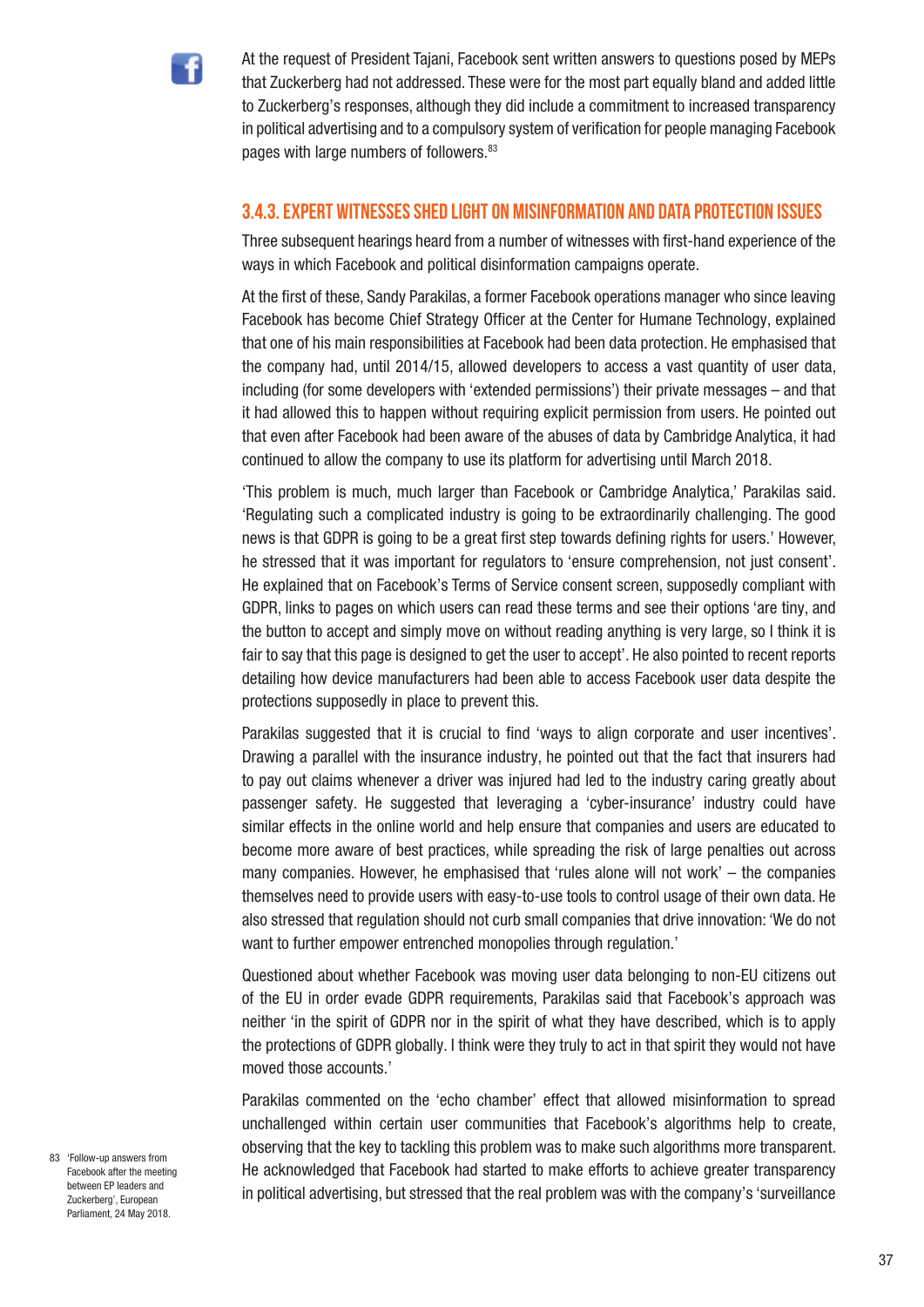

advertising' business model, which 'creates some really dangerous incentives that are bad for society':

*'There are two approaches we can take. We can either highly regulate all of the worst cases, for example foreign actors interfering in elections, and we can write a bunch of really complicated rules about how that should or should not happen. Or we could simply remove some of the functionality, so that there is less targeting capability, so that it's harder to do the kinds of things that happened in Brexit and in the US presidential election. Those are the two basic approaches. As regulators, I would encourage you where possible to try to avoid highly specific rules if you can avoid it. If you can try to think about ecosystems and incentives, and wherever you can try to find other actors like I mentioned with the insurance companies – try to find other players in the ecosystem who can provide balance.'*

Parakilas also stressed Facebook's highly dominant position in the social media market, the way it has used this to suppress potential competitors such as Snapchat, and the need to prevent data-sharing between Facebook and other platforms under its control such as WhatsApp and Instagram.

Observer journalist Carole Cadwalladr described ongoing investigations into the 2016 EU referendum in the UK (as detailed in earlier sections of this report). She said that these had helped demonstrate that the current laws surrounding campaigning no longer work:

*'Everything is running through the black boxes of the tech companies, and we have no idea of what is going on inside those black boxes. What this means, critically, is that we have no idea how much money was spent during the referendum. We don't know who spent it. We don't know where that money came from. We don't know what advertisements people saw. We don't know how people were targeted with those advertisements. We don't know what data that was based upon…We have this situation now where we have a foreign company that played an absolutely pivotal role in that referendum and we have no means of obtaining that information.'*

Cadwalladr described how journalists seeking answers from Facebook had been stonewalled and intimidated by threats of legal action by the company. She also described how Facebook had obstructed attempts to discover the extent of efforts by Russian actors to influence UK voters, and deplored the failure of British politicians – some of whom, she said, were directly implicated in some of the abuses that took place around the 2016 referendum – to take action. She said that the EU is the 'one institution that has the authority to stand up to the tech giants [...] I really hope that you will hold them to account.'

UK ICO Elizabeth Denham and her deputy, James Dipple-Johnson, updated the hearing on their ongoing investigation into the Cambridge Analytica scandal. Ms Denham emphasised that 'the behavioural advertising ecosystem has been applied across political campaigns to influence how we may vote, and I am deeply concerned at how this has happened without due legal or ethical considerations about the impacts to our democratic system.' She also hailed the progress in data protection made by the EU, and noted that 'online platforms are data controllers under data protection law, and they can be held fully liable for misuse of personal data on their platforms.'

Pointing out the way in which online platforms and their algorithms control the content that users see, Denham stressed that 'they must take responsibility for the provenance of the information that is provided to users'. In response to questions, she acknowledged that similar abuses were happening on other, smaller platforms, but that 'Facebook is a very big player in this field and is the focus of misuse that has been identified in the UK.'

Mr Dipple-Johnson stressed that the new powers that the UK ICO now enjoyed via GDPR had been enormously helpful in allowing it to understand and pursue the data abuses that had taken place.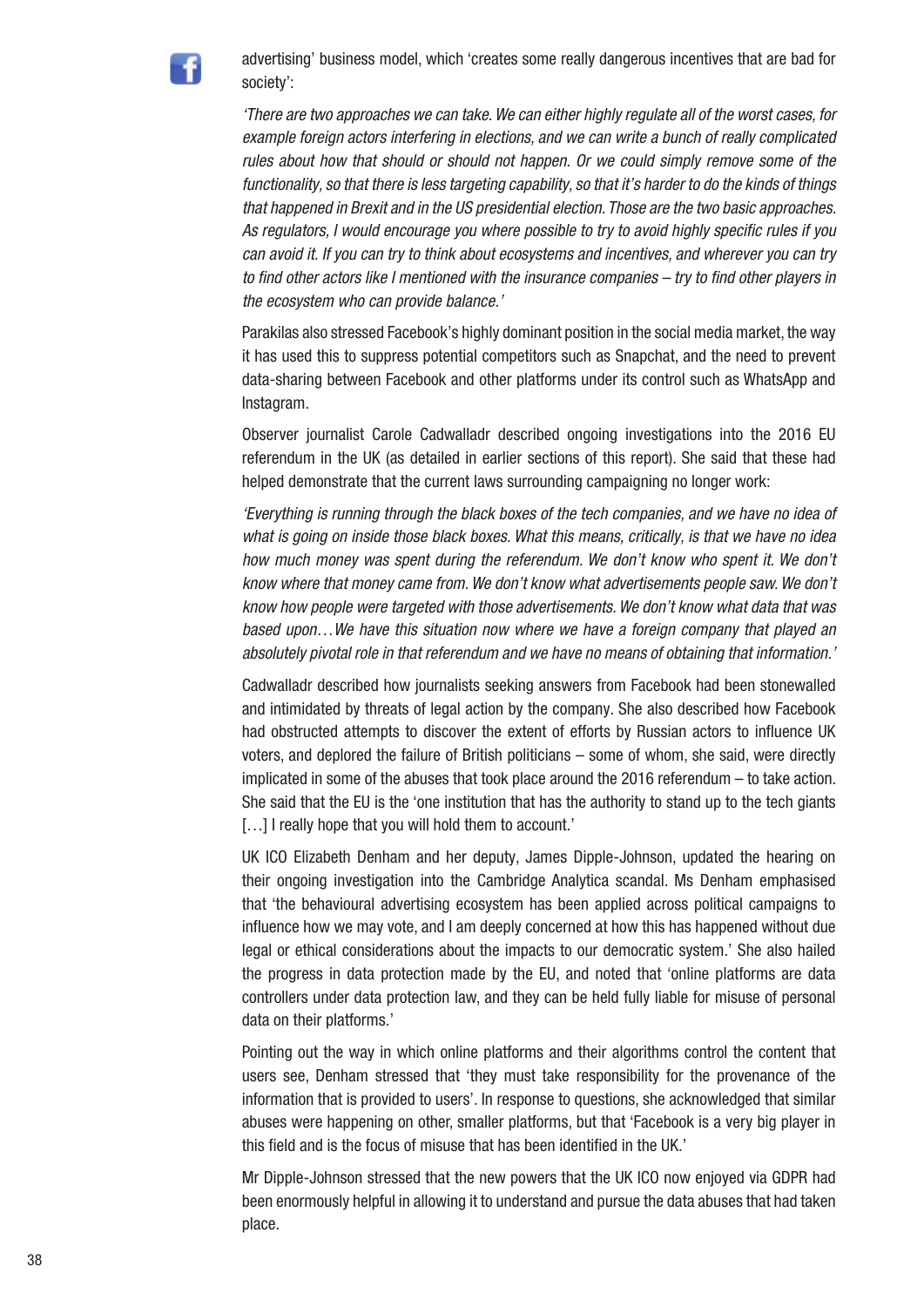

Asked how data protection authorities could ensure that upcoming European elections would not be affected by similar abuses to those that had been identified in the UK and US, Ms Denham said that, under GDPR, inspection of algorithms and orders to stop processing data would be as effective as administrative fines.

Professor David Carroll, a US academic, described how he had used a Subject Access Request (SAR) under EU law to attempt to obtain his personal data from Cambridge Analytica/SCL, after discovering that this had been processed in the UK, and the ways in which the company had prevented him from obtaining it. His interest was more than personal – Carroll said he wished to find if this data had been used, in combination with psychological profiling, to expose him to malicious information designed to influence his vote in the US presidential election: 'We can understand that their model has the potential to affect a population – even if it's just a tiny slice of the population – because in the US only about 70,000 voters in three states decided the election.' He observed that: 'Unless these political technology machines are built on fundamental rights of access and privacy by design, it strains credulity that democracy can survive uninjured.'

Cambridge Analytica whistleblower Christopher Wylie detailed his experience of the ways in which the firm had acted as 'a corrupting force' in political campaigns in various countries around the world. In particular he described 'Project Ripon', whose purpose was 'to develop and scale psychological profiling algorithms for use on political campaigns'. (see section 3.1.3 above). Wylie emphasised that:

*'The work of Cambridge Analytica was not equivalent to traditional marketing, as has been claimed by some…Cambridge Analytica specialised in disinformation, spreading rumours, kompromat and propaganda. CA sought to identify certain mental and emotional vulnerabilities in certain subsets of the population and worked to exploit those vulnerabilities by targeting information designed to activate some of the worst characteristics in people, such as neuroticism, paranoia and racial biases.'* 

Wylie claimed that Facebook had approved the terms and conditions of the app used to harvest user data that was used as input for these algorithms without even reading these. He said that AIQ had illegally shared data between supposedly separate Leave campaigns during the EU referendum campaign, and that Vote Leave had then attempted to cover this up by removing evidence. He observed:

*'I do not believe Brexit would have happened were it not for the data technologies and network of actors set up by Cambridge Analytica. I also do not believe that the Brexit result was won fairly or legitimately […] Facebook's system allowed this to happen, and Mark Zuckerberg's refusal to answer key questions has prevented us from finding out everything that happened during Brexit […] The EU has a right and an obligation to know whether millions of people will be losing their rights as European citizens on the basis of a flawed vote corrupted by systemic electoral fraud and data crime.'*

Wylie also described how he had been banned from both Facebook and Instagram after the revelations he had made:

*'Banning a whistleblower reveals the unrestrained power technology companies have over users, when a person's online presence can be so quickly and so thoroughly eliminated from existence […] What happens to our democracy when these companies can so easily delete people who dissent, scrutinise or speak out?'*

At the hearing of 26 June, Angela Jelinek, Chair of the European Data Protection Board (EDPB), said that the EDPB already had 29 cross-border cases, and that the Facebook/Cambridge Analytica case was just 'the tip of the iceberg'. She said that awareness of the issues it raised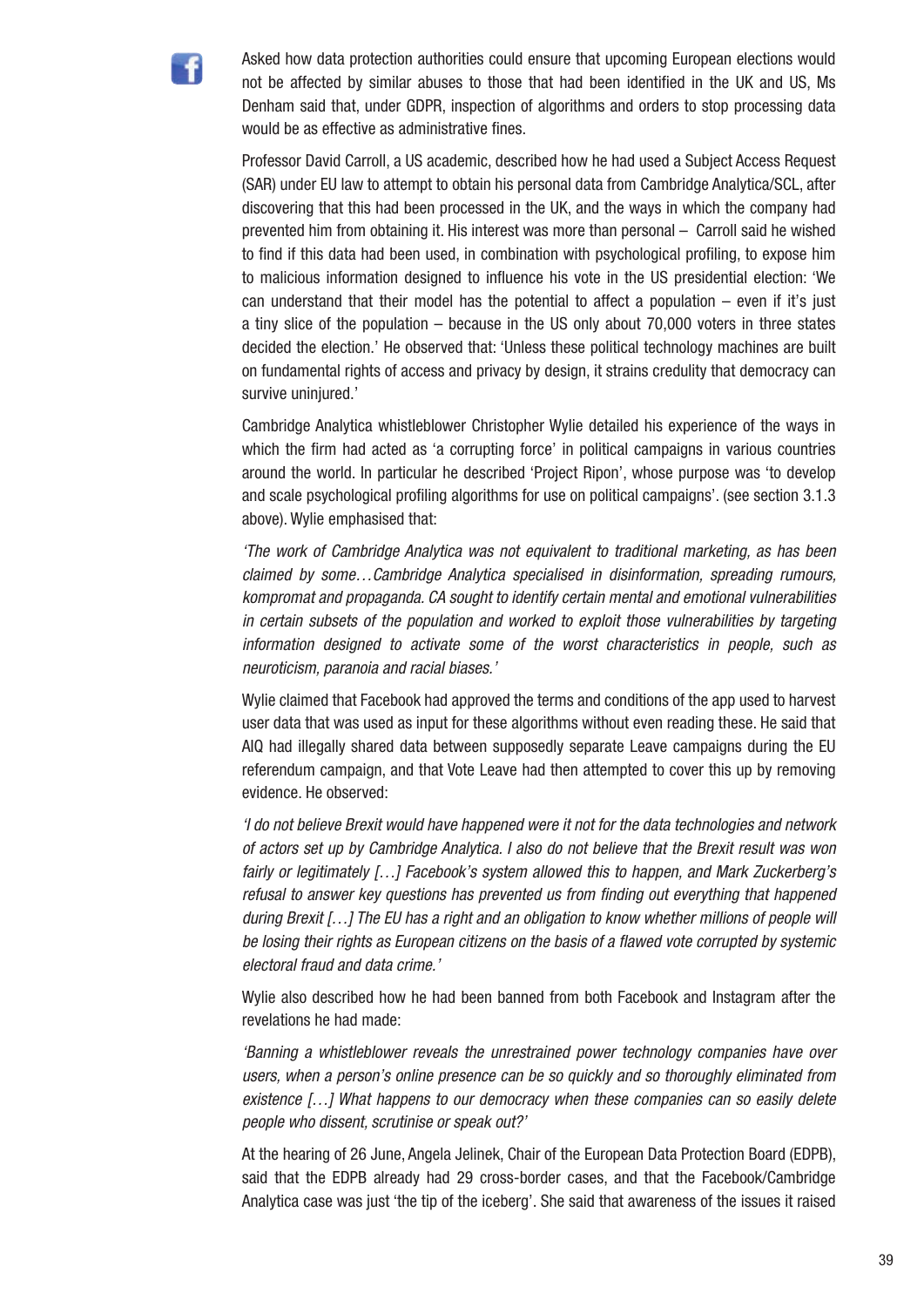

was increasing in the US and elsewhere, with signs that other countries were interested in moving towards similar levels of data protection. Asked what was being done to prevent future such abuses, she said that national data authorities had increased their staff numbers, though not all had sufficient staff, and that it was important to make sure that there was a lead authority with a responsibility to take the lead and coordinate efforts by other authorities. She stressed that the EDPB was making efforts to achieve convergence in the approaches taken by these authorities, and that the different national regulators were working closely together on this.

Paul Dehaye of data protection organisation Personaldata.io described his attempts to use SARs to get information on the data Facebook held on him, and on the way this data had been used in targeted advertising, noting that Facebook had persistently failed to provide this and brushed off his complaints, and that subsequent evidence given by Facebook executives had run directly counter to his own experience. He said Facebook had shown a 'sustained disregard for European laws regarding data protection' and described the company as 'basically Cambridge Analytica with better PR, better lawyers and even better lobbying'.

Dehaye called for enforcement of the right to portability of user data between platforms, saying that Facebook Pixel data, for instance, could be imported into systems that would offer users and researchers more insight into how this data is actually used to influence users' behaviour. He said such innovations could help 'to rebalance power within the personal data ecosystem' but that they are being 'actively stunted by Facebook', which is 'clinging to an outdated business model'. He also cautioned that data portability opens up new questions as to user privacy and fair competition, which authorities would need to consider.

Steve Satterfield, Director of Privacy and Public Policy at Facebook, told the hearing that Facebook was making efforts to give users more insight into the apps that had access to their data, through initiatives such as 'Clear History'; that it was continuing to investigate abuses by such apps; and that it had made major efforts to make the platform fully GDPR-compliant. He said that Facebook was now requesting users' explicit consent for specific types of data processing. He also claimed that 'advertising and privacy are not in conflict' and said that users could control the types of advertising they see, find out how they have been selected for specific types of advertising, and opt out of particular types of ad. According to Satterfield, the Cambridge Analytica scandal and the introduction of GDPR had prompted the company to reconsider the ways in which in which its developer platform works and given 'further impetus to consider the ways in which we're protecting data across all of our services'.

Under questioning, Satterfield gave vague answers on exactly how Cambridge Analytica had used Facebook and associated platforms to target voters with political advertising. He claimed that 'to the best information we have, Cambridge Analytica didn't receive information from European users'. He also claimed that the abuses of personal data by Aleksandr Kogan and Cambridge Analytica ran counter to Facebook policies of the time.

Asked what could be done to prevent abuse of Facebook tools during electoral campaigns, Satterfield said that efforts were focused on tamping down on fake accounts, using automated AI tools. He said the company was using third-party factcheckers to clamp down on fake news and that its new 'View Ads' feature would allow users to see all of the ads that were put out by a particular page. Asked whether the company would submit to an independent audit of its data practices, Satterfield said that the company was regularly audited by regulators such as the Irish Data Protection Commissioner and the FTC in the US. When asked to explain why Facebook had moved users out of European jurisdiction to the US, he said that the same user controls were effective worldwide. In response to questioning, Satterfield confirmed that Facebook gathers data on non-users, including unique identifiers (IP addresses), from sites that use Facebook features, but claimed that the uses to which it put these data were 'very limited'.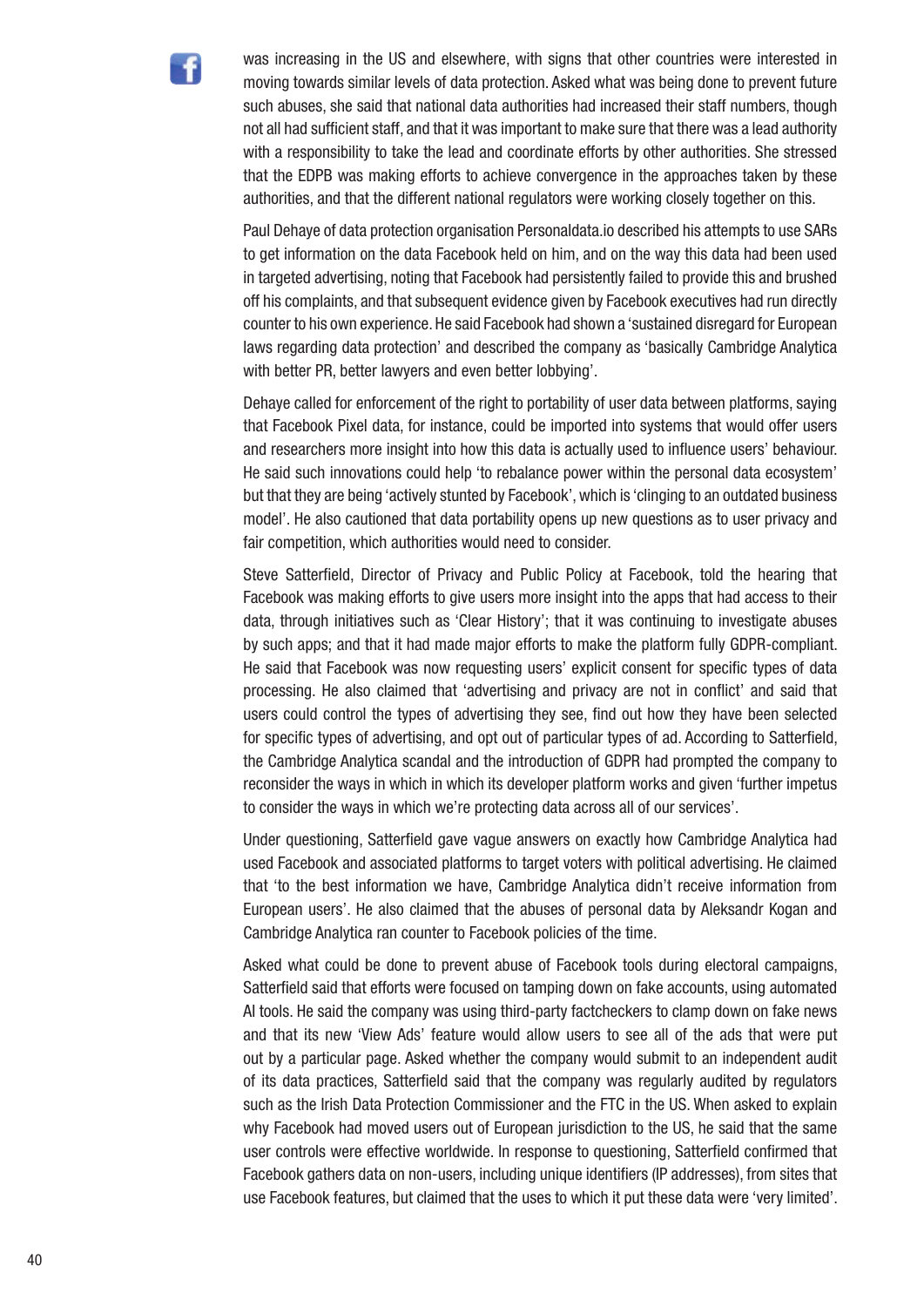

Claire Bassett, head of the UK Electoral Commission, described how digital campaigning had some positive impact by involving more people in public debate around elections, but said that electoral rules needed to be improved to increase accountability of political advertising and transparency as to how money is spent on such advertising, and who is spending it. She said that a register of all political advertising would be very helpful in achieving this, allowing greater transparency and insight for both regulators and the public. She also said that having stronger sanctions available would help regulators enforce regulation more effectively.

Joel Kaplan, Facebook's Vice President of Global Public Policy, acknowledged that Facebook had been used by malign actors to undermine elections around the world, and claimed that it had 'learned important lessons'. He said the company has successfully deployed new tools in recent European elections and was making significant efforts to combat foreign interference, crack down on fake accounts, reduce the spread of false news, increase the transparency of ads, and support an informed electorate.

He claimed that advances in machine learning and AI were enabling the company to detect misinformation emanating from foreign sources and detect fake accounts, and that Facebook was now showing fewer stories with inauthentic content, thanks to more fact-checking, partnerships with external partners, and changes to algorithms that downgraded sensational 'clickbait' content. He also claimed that Facebook's 'View Ads' feature would make the sources and targeting of such ads more transparent to users. Kaplan stressed that Facebook was partnering with civil society organisations, regulators and academics to increase public participations in elections, and to gain a better understanding of how social media were used around electoral campaign. He said that Facebook was setting up teams ahead of each national elections to bring such tools to bear as appropriate to the particular circumstances.

Asked why Facebook had refused to hand over information to the UK Parliament to enable a judgement to be made on whether the Brexit referendum had been conducted fairly and lawfully, and whether the company was prepared to hand over such information in regard to future elections, Kaplan claimed that the company had answered 'a tremendous quantity of questions', and that when it comes to providing retrospective information, 'that's not something we can do consistent with prior commitments to people's privacy'. In effect, he was admitting that the privacy of potentially malign actors was more important to the company than the integrity of the electoral process around a crucially important referendum.

Privacy rights campaigner Max Schrems outlined his efforts over the past seven years to hold Facebook to account, and what he saw as the failure of the Irish Data Protection Commissioner to take effective action on the issues he had raised. Like other witnesses, he saw effective enforcement of GDPR as the key to forcing the company to show proper respect for user data. He noted what he described as a fundamental market failure – 'We have a lot of people who hate Facebook but they don't have any other option' – and expressed the hope that anti-monopoly action by the EU would help to change this situation.

For Facebook, Richard Allan, the company's Vice President of Public Policy, reprised his performance at the UK Parliament's DCMS committee, claiming that there are 'different opinions on concepts like consent and so on'. He claimed that the changes the company had made were more than cosmetic, and that Facebook had significantly reduced the access that app developers can have to personal data. In regard to fake news he observed that 'one person's fake news is another person's political speech' and added no significant further detail on how the company is attempting to combat the problem.

Allan once again stressed that advertising was what enabled the platform to offer its services to users for free, but echoed Kaplan's claim that Facebook is making its advertising more transparent, saying: 'It is certainly not in our interests or in the interest of consumer trust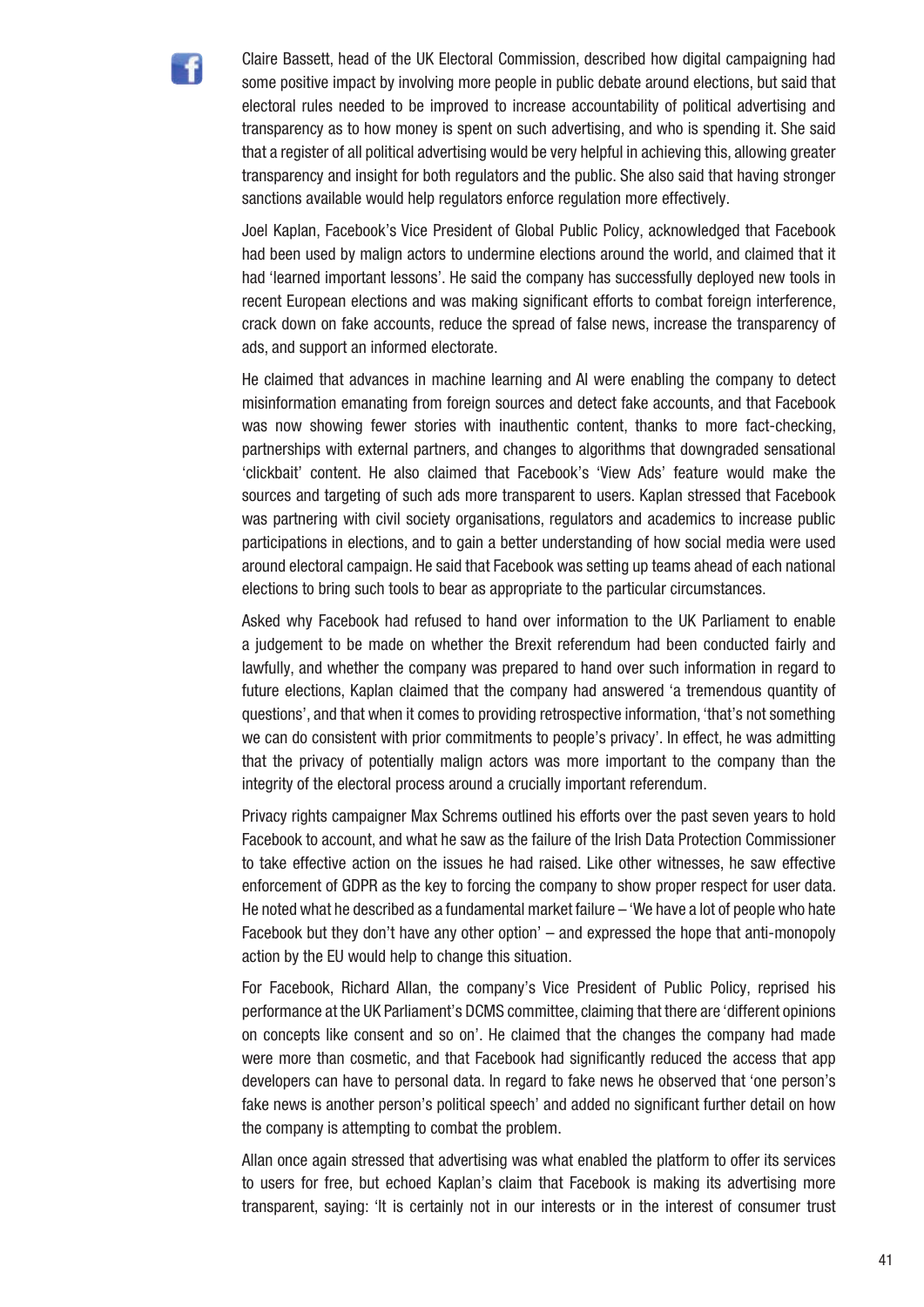

to have poor quality or misleading ads shown on our system.' On verifying the identity of Facebook users – a key issue in controlling the spread of misinformation by malign actors –Allan remarked: 'We have not been persuaded to date that the collection of significant extra amounts of sensitive information in order to verify someone's identity would be justified.'

At the third hearing, chaired by MEP Josef Weidenhozer of the Civil Liberties, Justice and Home Affairs Committee, parliamentarians had been hoping to hear from Sheryl Sandberg, Facebook's Chief Operations Officer. In a letter to Mark Zuckerberg, Chair of the Civil Liberties, Justice and Home Affairs Committee Claude Moraes had expressed his frustration with Facebook's reluctance to allow the EU Parliament to question its most senior decision-making executives: 'I would like to stress it is essential for Facebook's credibility to show its commitment that you send staff members that are in charge of the departments concerned in your company and not public policy team members.'84

Instead, the company sent Richard Allan, who once again gave a series of bland apologies and assurances, without offering much in the way of new information. He described, somewhat vaguely, how 'we are working on a number of solutions to try and stem the spread of false news,' and mentioned the code of practice in relation to this on which the company had been working with the EU Commission. Again, he reiterated the company's 'strong sense of responsibility to reduce harm when we can,' while acknowledging that 'we have been slow to start' on issues such as hate speech.' Parliamentarians seeking more concrete information to add to that given at the previous two hearings were largely disappointed.

Following the hearing, Civil Liberties Committee Chair Claude Moraes said:

*'In the course of our investigation, it has become clear that real transparency is needed from companies such as Facebook in terms of data processing methods, tracking, profiling and use of algorithms in order to ensure consumer trust. My impression is that much needs to be done, particularly by commercial organisations, to ensure that their business model is by design and by default compliant with fundamental rights. After hearing from the competent authorities examining the case, we expect appropriate measures to enforce the law and ensure the respect of our fundamental rights will be taken.'* <sup>85</sup>

- 84 'Facebook! Stop sending us lobbyists! demands European Parliament', Jennifer Baker, The Next Web, June 2018
- 85 'Third Facebook-Cambridge Analytica hearing: data breach prevention and cures', press release, European Parliament, 3 July 2018.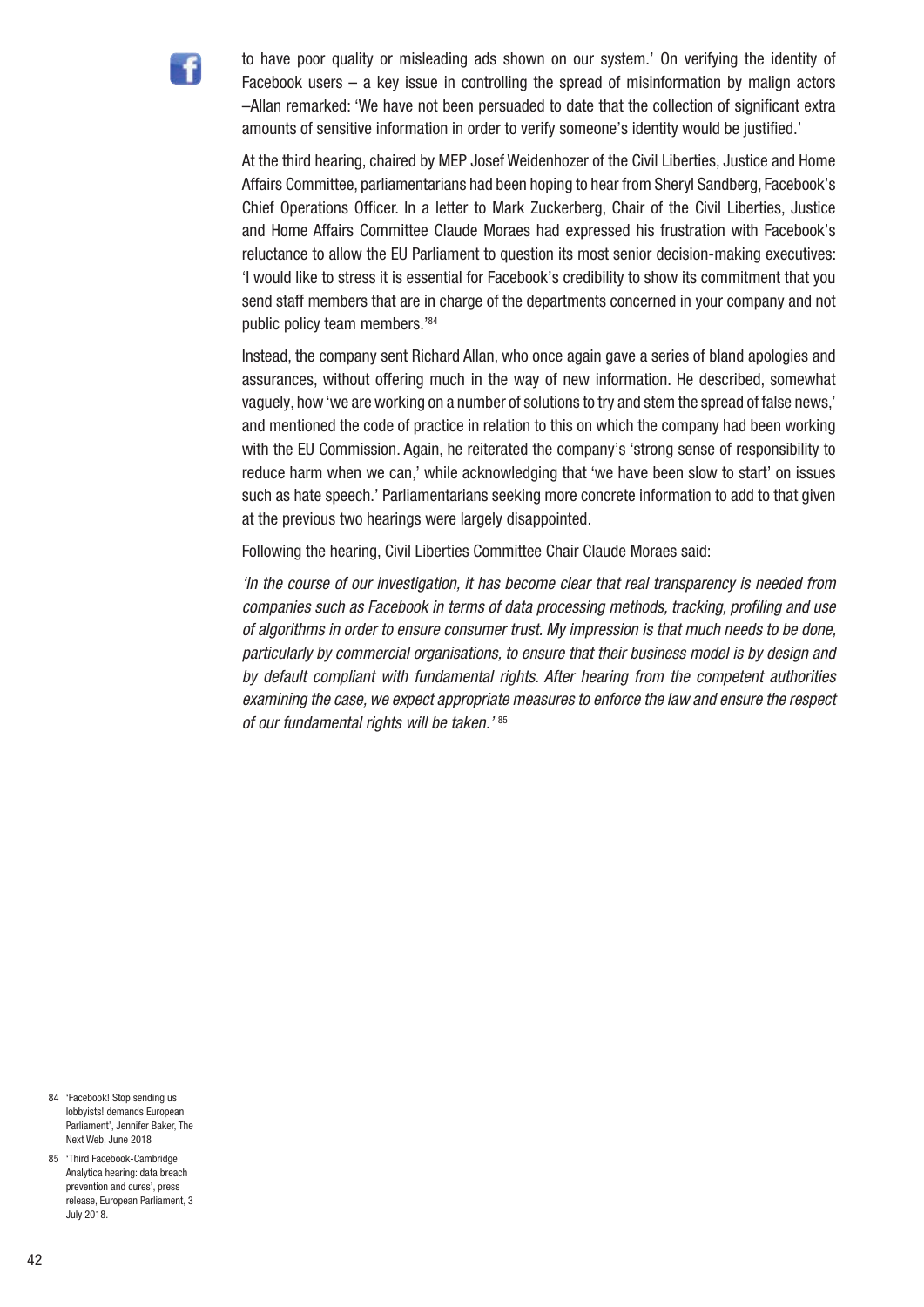## 4.0 Policy recommendations

This report and the findings of the expert bodies that it has referenced have demonstrated beyond reasonable doubt that a massively dominant social media platform such as Facebook cannot be trusted to regulate itself. Time and again, Facebook has responded to findings that it has committed serious breaches of the trust that its users place in it by saying that it will tackle these problems internally. Time and again, it has failed to do so, and the abuses have only multiplied as Facebook's global scale has grown.

These problems stem both from the company's ethos and from its basic business model, which has been to trade access to user data for opportunities to raise revenue, and to use the content it delivers as a means to stimulate user engagement, with little regard for its impact on individual users or whole societies. While tinkering around the edges of this model and introducing cosmetic changes in the hope of pacifying its critics, Facebook shows no sign of moving to a significantly different modus operandi and nor do we expect it to do so voluntarily.

As all three investigating bodies have found, Facebook has determinedly resisted attempts to gain a true picture of the scale of the problem. Such information as they have managed to obtain has had to be dragged out of the company, and its attitude to these investigations has been characterised at every stage by obfuscation or outright contempt. Meanwhile, as recent events in France have shown all too clearly, its platform continues to facilitate weaponised disinformation that is causing deepening social divisions and actual violence. This cannot be allowed to continue – least of all at a time when many countries, not least the UK, are facing crucial political decisions that will affect people's lives for generations to come.

Legal authorities in various countries finally appear to be taking a tougher approach to holding Facebook to account, using existing national and international laws.<sup>86</sup> Yet effective regulation poses formidable challenges, not least the need to protect the freedom of speech and of expression that are also essential to a fully engaged democracy. Facebook and other tech giants operate globally and the abuses that have taken place all have an international dimension. All three bodies whose reports we have covered recognise this, and it is encouraging to see them working together on possible solutions.

Our proposals draw on the recommendations of these three reports, and on those made recently by the EU Commission and EU parliamentarians. They are aimed not just at curbing the sort of abuses that we have described, but also at helping to foster the development of truly social (as opposed to anti-social) media.

#### 4.1 USER CONTROL OVER DATA

The most coherent transnational approach to addressing abuses of personal data has been taken by the European Union. On 25 May 2018 the EU's General Data Protection Regulation (GDPR) came into force. It gives the data-protection authorities in EU countries far more power to penalise Facebook and other tech companies for breaches than were previously available under the Data Protection Directive that formerly applied – including the power to impose much higher fines.

The user rights that GDPR underpins all have major implications for the way in which Facebook operates. For instance, the Right to Be Informed specifies that anything that happens to such data must be disclosed to users, and the Right to Object means that users must explicitly give consent before any data is used in a particular way – and be able to withdraw this consent as easily as it is given. The Right to Data Portability states that an organisation must always give

86 In December 2018, for example, the Attorney General of Washington DC announced that the state was suing Facebook for allowing Cambridge Analytica to gain access to the personal data of nearly half the districts residents; see 'Facebook: Washington DC sues tech giant over Cambridge Analytica data use', Alex Hearn, The Guardian, 19 December 2018.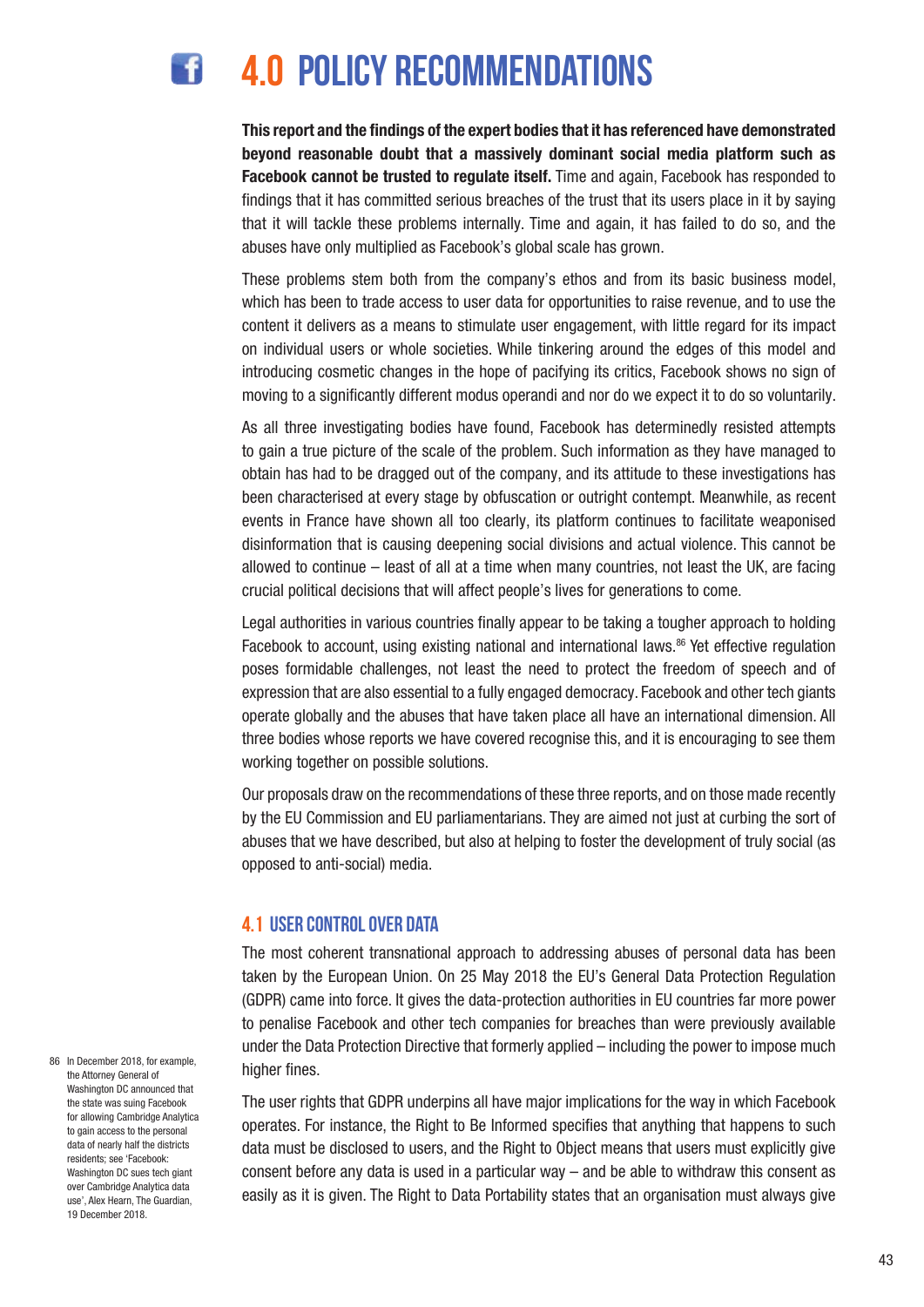

its users the ability to see all the data it holds on them. These rights mean, for instance, that companies using Facebook's Pixel system to track website users for the purpose of targeting ads now have to gain the specific consent of users before monitoring their activity on their sites.

Several cases under GDPR are already being brought against Facebook in EU countries, for instance in regard to the recent incident that saw the personal data of some five million EU citizens compromised by a software vulnerability. If the company is found in breach over this incident, it could be fined up to €20 million or 4% of its annual global turnover, whichever is higher. On the basis of Facebook's reported results for the last fiscal year, this means that it could in theory face a fine of up to  $$1.63$  billion.<sup>87</sup> The UK Information Commissioner has already issued its first GDPR notice against AggregateIQ, the Canadian company that featured in the Facebook/Cambridge Analytica data scandal.

Following Mark Zuckerberg's appearance before Members of the European Parliament in May 2018 – an appearance notable for the way in which Facebook's CEO evaded giving direct answers to questions – MEPs urged Facebook to allow EU bodies to carry out a full audit to assess data protection and security of users' personal data.<sup>88</sup> We agree, but believe that additional measures are needed.

GDPR is still in its early days, and although it greatly extends protection for individuals within EU countries, the global nature of data transfer and processing by Facebook and other tech companies means that, as expert legal commentators have noted:

*'In order to effectively enforce the GDPR's extraterritorial scope, there will be a need for certain level of cooperation between EU and non-EU actors – formal, for example, through development of […] agreements on Mutual Legal Assistance by the states, and informal, based, for example, on codes of conducts or voluntary compliance by companies operating online.'* <sup>89</sup>

We would propose that:

- Countries considering the tightening up of their data protection laws use GDPR as a model framework, and work closely with EU authorities on framing such new national legislation. This would make the task of holding tech companies such as Facebook to account across different national jurisdictions much easier. If the UK does indeed leave the EU, it too should take this approach. The UK government has indicated $90$  that 'there will be no immediate change in the UK's own data protection standards,' but we would urge an ongoing commitment to fully match and comply with GDPR standards.
- Penalties specified in national legislation thus developed should be commensurate with those under GDPR, and should represent much more than the mere 'cost of business' for Facebook and other such companies;
- The EU's GDPR and comparable legislation in non-EU jurisdictions should eventually be framed/revised so that companies basing any part of their data operations in countries that are not covered by such legislation are deemed to be automatically in breach. Otherwise, it is likely that Facebook and other companies will use laxer legislation in such jurisdictions to evade transparency and other legal requirements.

#### 4.2 Disinformation and political advertising

In September 2018, the European Commission published its Code of Practice on Disinformation. Several online platforms, including Facebook, have signed the Code, which commits them to 'a wide range of commitments, from transparency in political advertising to the closure of fake accounts and demonetisation of purveyors of disinformation'.91 These are, rightly, aimed at ensuring that social media users exposed to political advertising are able to see who has targeted

- 87 'Facebook could face \$1.63bn fine under GDPR over latest data breach', Charlie Osborne, ZDNet, 2 October 2018.
- 88 'Facebook-Cambridge Analytica: MEPs demand action to protect citizens' privacy', press release, European Parliament, 25 October 2018.
- 89 'Expanding the European data protection scope beyond territory: Article 3 of the General Data Protection Regulation in its wider context', Paul de Hert and Michal Czerniawski, International Data Privacy Law, Volume 6, Issue 3, 1 August 2016.
- 90 'Brexit, GDPR and data protection: what happens if the UK becomes a third country?', Data Protection Network, September 2018.
- 91 Code of Practice on Disinformation, European Commission, 26 September 2016,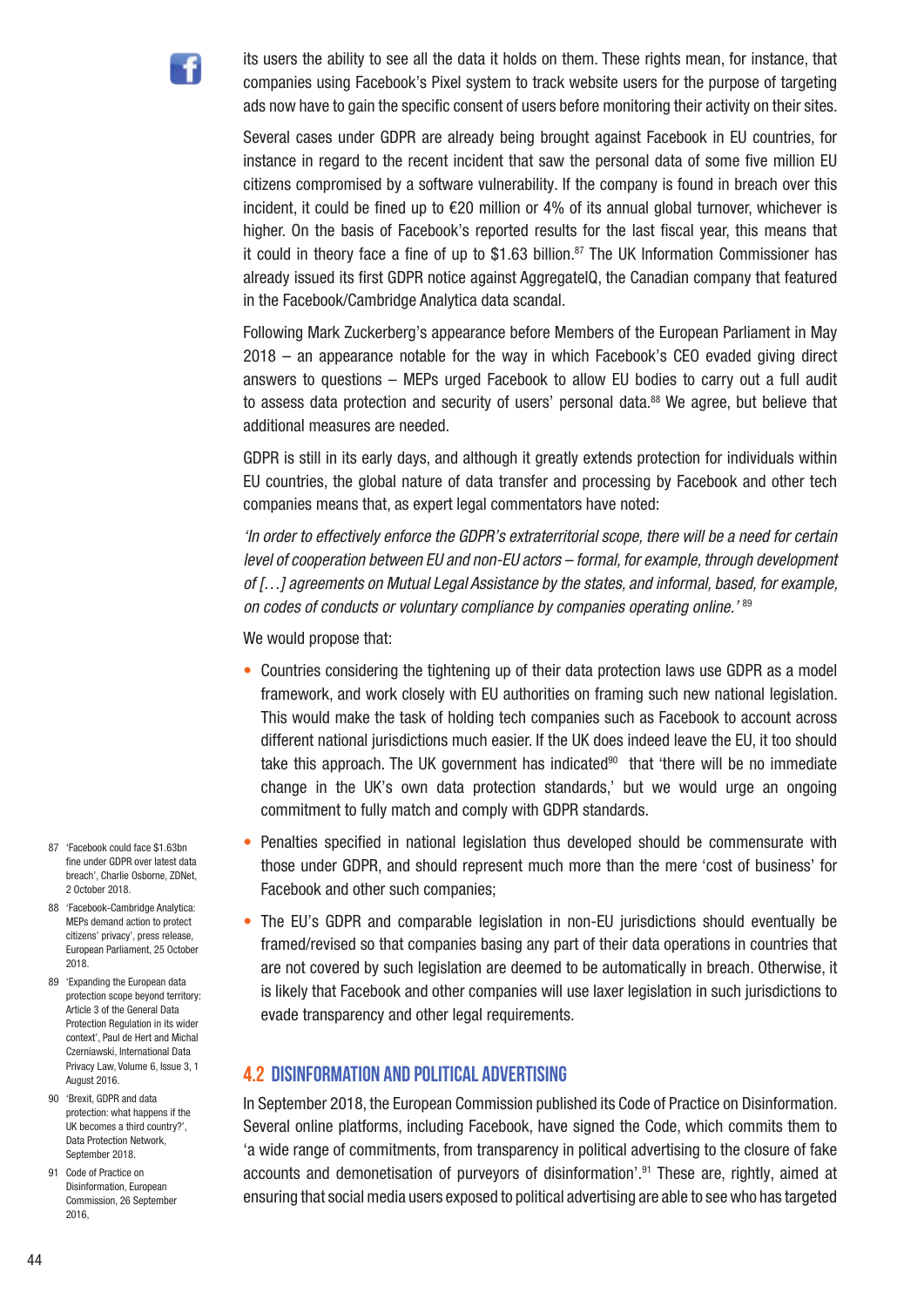

them and who has paid for such ads. As part of their commitment to the Code, signatories have also committed to report on the implementation, functioning and effectiveness of the Code, based on annual self-assessment reports that will be reviewed by an objective third-party organisation, and to provide information to the Commission upon request. As the Commission has noted: 'The Code and other initiatives set forth by the Commission are essential steps in ensuring transparent, fair and trustworthy online campaign activities ahead of the European elections in spring 2019.'

We welcome this development and see the international adoption of the Code as an essential part of any policy aimed at curbing the ongoing damage to democratic institutions caused by Facebook and other tech giants. However, Facebook's long history of obfuscation and deceit makes it hard to believe that the self-assessment system on which the Code relies is by any means sufficient to ensure that it (or other signatories) will in fact follow the letter and spirit of the Code, or report their activities honestly. The Code itself is also worded in a way that makes adherence to its principles merely desirable, rather than necessary. It is also worrying, in the light of the multiple recent and historical abuses detailed in this report, that a number of Facebook policies related to false news, advertising and misrepresentation are held up as examples of 'best practice'.<sup>92</sup> We therefore propose that:

- The EU should devise new legislation to make adherence to the Code a legal requirement for social media firms, specifying heavy penalties for any breaches of its terms – and for any attempts to conceal such breaches;
- The Code itself be tightened up to define more precisely what is required of its signatories.

We note, for instance, that signatories to the Code 'commit to enable public disclosure of political advertising (defined as advertisements advocating for or against the election of a candidate or passage of referenda in national and European elections), which could include actual sponsor identity and amounts spent'. For the purposes of transparency, this is indeed absolutely necessary. However, the Code gives no detail as to how this should be done. We therefore propose that it be amended to specify that:

- All signatories should place all political advertisements that are run on their platforms in easily searchable databases to which both regulators and members of the public have access, and that the information included with these should include the sponsor of the advertising, the amount spent on the ad and the basis on which any targeting was carried out (e.g., in Facebook's case, full data relating to any 'Website Custom Audience', 'Lookalike Audience' or similar tools used).
- During political campaigns ahead of elections or referenda, all political advertising whether from parties or non-party campaigning organisations – should be labelled as such and all such parties and campaigners should be required to register with Facebook and other social media platforms that they use. Political opinions expressed by (verified) individuals would of course be exempt, but the views of organisations or companies, if political, should have a clearly identified source.<sup>93</sup>
- That users of social media platforms are easily able to opt out of all political advertising and that an opt-out link enabling them to do this should be included prominently with all political ads.
- Political advertising related to elections and referenda in particular countries but that originates from and/or is paid for by sources from outside these countries should be banned under the Code.94:

We also note that the Code does not fully address a closely related problem: the use of false identities to disseminate misinformation, not as advertising but as 'organic' posts – which

- 92 'Annex II: Current Best Practices from Signatories of the Code of Practice', European Commission, September 2018.
- 93 Under pressure in the wake of the Cambridge Analytica scandal Facebook has expressed its support for the 'Honest Ads Act' proposed by by a cross-party group of US senators, which would make these requirements mandatory in the US, and has introduced stricter requirements for promoters of political advertising on its platform. See 'What the government could actually do about Facebook', Emily Stewart, Vox, 10 April 2018.
- 94 Facebook, under pressure, banned such advertising ahead of the referendum on the reform of Ireland's abortion laws; see 'Facebook to block foreign ads in Irish abortion referendum', Graham Fahy, Reuters, 8 May 2018.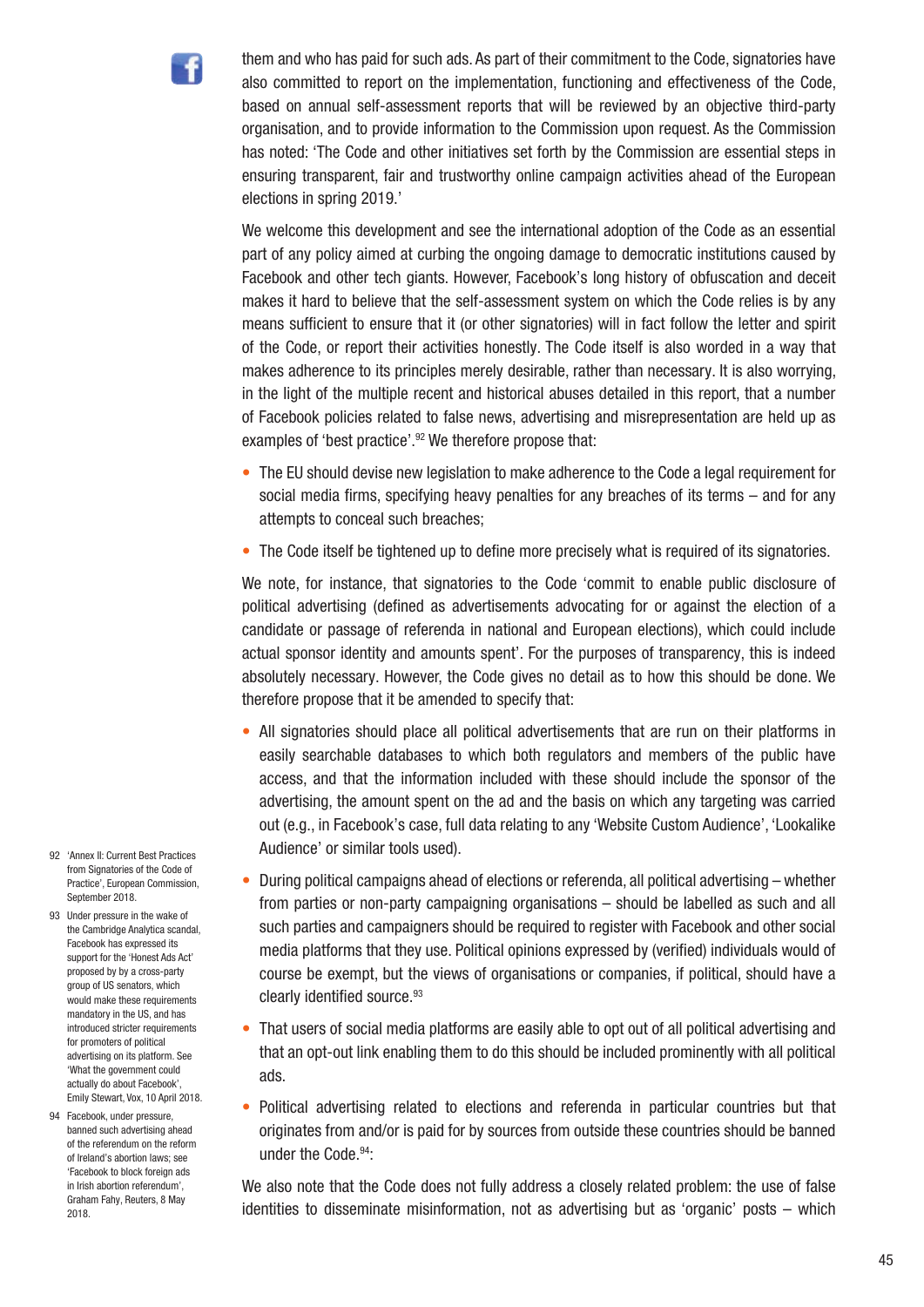

are often far more difficult for users to detect as being intended to influence their behaviour. While the Code states that 'relevant Signatories commit to put in place clear policies regarding identity and the misuse of automated bots' it does not give any detail as to what such policies should comprise. We propose that:

- The Code be amended to specify clear requirements on identity verification and the prohibition of automated posts by non-human agents. Social media companies should be required to verify the identities of all their users before accepting them onto their platforms,. These should be made available to relevant authorities following up on allegations of dissemination of misinformation or other damaging materials, making those using social media channels accountable for their communications.
- Personal social media accounts should always be clearly linked to accountable people, who should be limited in the number of such accounts they can hold. Pages should be linked to legally founded organisations or associations with responsible (named) people behind them.

We see such measures as the only way to ensure transparency and legal accountability for messages promoted on social media platforms. Social media companies should have the same level of responsibility as publishers, and only by measures such as these will they be made to do so.

#### 4.3 Curbing monopoly power and fostering a healthier social media ecosystem

This is probably the most challenging area for policymakers. Facebook's global dominance and vast user base give it an enormous advantage over any – perhaps more socially responsible – competitors in the social media arena, and the company has used its massive resources from advertising revenues to bolster this position, often by buying up any promising looking newcomers to what it sees as its territory. For users of any social media network, the size of the network itself is naturally seen as one of its main strengths: the more users it has with whom to make potential connections, the more potentially valuable it is to any individual user. And however sceptical we may be of the hollow rhetoric of inclusivity that Zuckerberg has used to disguise the true nature of his company's operations, we should not lose sight of the fact that Facebook does indeed offer real benefits to its users and could potentially help us to build the global village that many have long dreamed of.

Moreover, it is principally the users of Facebook who create its value as a social network – value in the shape of the human connections and interactions that it enables, but also its market value as a mechanism for delivering advertising. Yet the interests of these users – who should be seen as the organisation's most important stakeholder group by far – have been routinely ignored and indeed actively damaged by the company's activities. Rather than being respected as stakeholders, they have been treated as 'inventory' to be exploited purely for the financial gain of Facebook's owners. Moreover, as Germany's Bundeskartellamt (Federal Cartel Office) has found, Facebook has abused its dominant market position 'by making the use of its social network conditional on its being allowed to limitlessly amass every kind of data generated by using third-party websites and merge it with the user's Facebook account.' 95

Various suggestions have been made as to how users' interests could be better protected and represented in the way the company operates and is structured. By analogy with the treatment of industrial monopolies and especially natural monopolies, we might consider nationalisation, along the lines of historical nationalisations of transport, water and energy utilities But this seems at present a remote prospect, given the global nature of Facebook's operations and the fact that it is based in a country that is likely to look askance at any such proposals. And while power of the sort that Facebook exercises over people's personal data is clearly not safe in

95 'Preliminary assessment in Facebook proceeding: Facebook's collection and use of data from third-party sources is abusive', press release, Bundeskartellamt, 19 December 2017.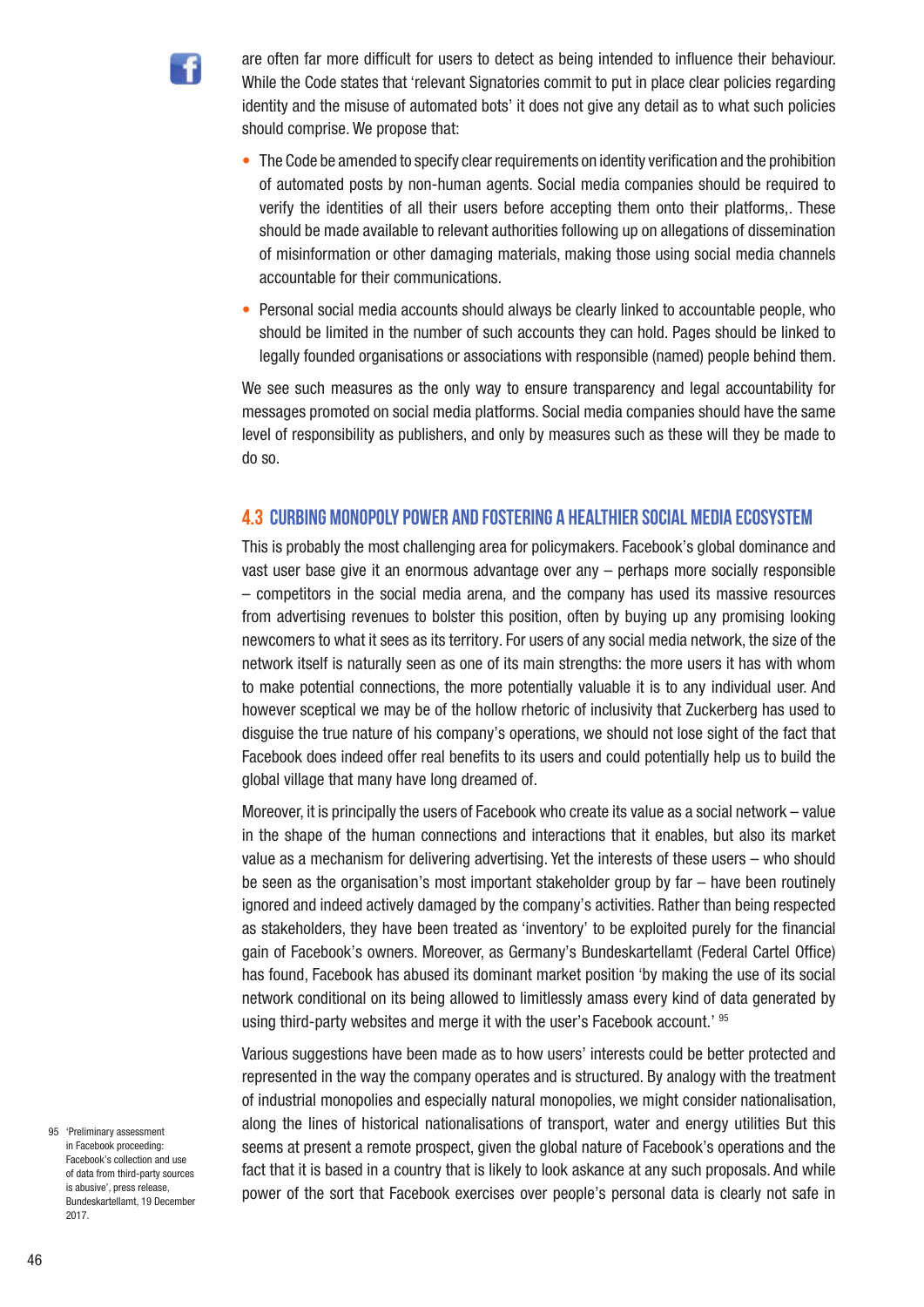

the hands of its current ownership, there could also be real risks in placing such power at the disposal of national governments.

Some commentators have suggested that the solution lies in giving users fuller control of their data, for example by establishing a publicly controlled central infrastructure for the storage and exchange of personal data, with individual users deciding what elements of their data are stored in this way and to what uses these can be put by specified third parties such as social media companies.96 However, in addition to the technical challenges that this presents, it could be seen as simply deferring the problem, if such third parties cannot be trusted to use data licensed to them in this way responsibly.

Another, more market-based, solution to giving users more control has been suggested: for personal data to be treated – as The Economist has put it – as 'the currency in which customers actually buy services' and for laws to be drawn up, analogous to intellectual property laws, 'to govern the ownership and exchange of data, with the aim of giving solid rights to individuals'.<sup>97</sup> The idea is that regulators would oblige tech companies to share with rival firms – and with the permission of the users themselves – the data they hold, in exchange for a fee, thus encouraging more competition between such firms and loosening the monopoly grip of companies such as Facebook. By enabling portability of data between platforms, such proposals might, in combination with stricter application of existing anti-monopoly laws, succeed in levelling the corporate playing field to some extent, but they too fail to address the central problem, which is one of trust and accountability.

Other commentators have suggested that Facebook turn itself into a mutually owned company controlled by a trust that is operated in the interests of the organisation's users and employees.<sup>98</sup> We see this as a solution that would indeed address the core problem, but given the track record of its owners it does not appear to be one that will materialise without a clear direction being set by lawmakers.

In view of this, we propose that national governments and regulators, working with transnational authorities, consider legislation that requires:

• Users of social media networks to be treated as core stakeholders who should be represented both in the ownership of the company and at board level. This could also potentially be a requirement of an internationally applied code of practice.

Since user data is the most valuable asset of a social network such as Facebook, and the ultimate driver of its revenue, we would propose that:

• Every verified user of a social network owned either by a publicly traded company or a private limited company be granted a share that carries voting rights in the company.

In Facebook's case, this would entail the transfer of a substantial part of the company's value to its users – something which we believe to be entirely justified by the fact that Facebook's value as a social network derives precisely from these users. It would also mean that Zuckerberg would lose his controlling interest in the company – and that too would be seen by many as a major step in the right direction.99

Having voting rights would enable users, as a block, to gain a powerful say over the direction of the organisation, and having a board-level representative, chosen by users themselves, would help ensure that their interests were treated with the respect they deserve.

We believe that a strictly enforced international code of practice for social media companies as outlined above could do much to prevent abuses such as this report has described. However, we also believe, in view of the company's track record, that Facebook is likely to resist such proposals and/or attempt to circumvent any regulation that it sees as threatening to its current

- 96 For a well-developed proposal along these lines, see The Digital Commonwealth: From private enclosure to collective benefit, Mathew Lawrence and Laurie Laybourn-Langtone, IPPR Commission on Economic Justice, 2018.
- 97 'How to tame the tech titans', The Economist, 18 January 2018.
- 98 'An open letter to Mark Zuckerberg: It's time to give Facebook to its users', Molly Scott Cato, Left Foot Forward, 21 March 2018.
- 99 In 2009, after Facebook users objected to changes in the company's terms and conditions, Zuckerberg suggested that Facebook would move to give users a say over the direction of the company by establishing a 'user council' and enabling users to vote on major changes. Like so many of his statements, this was not translated into meaningful action. See 'Facebook lets users set its terms and conditions' Mark Harris, TechRadar, 26 February 2009.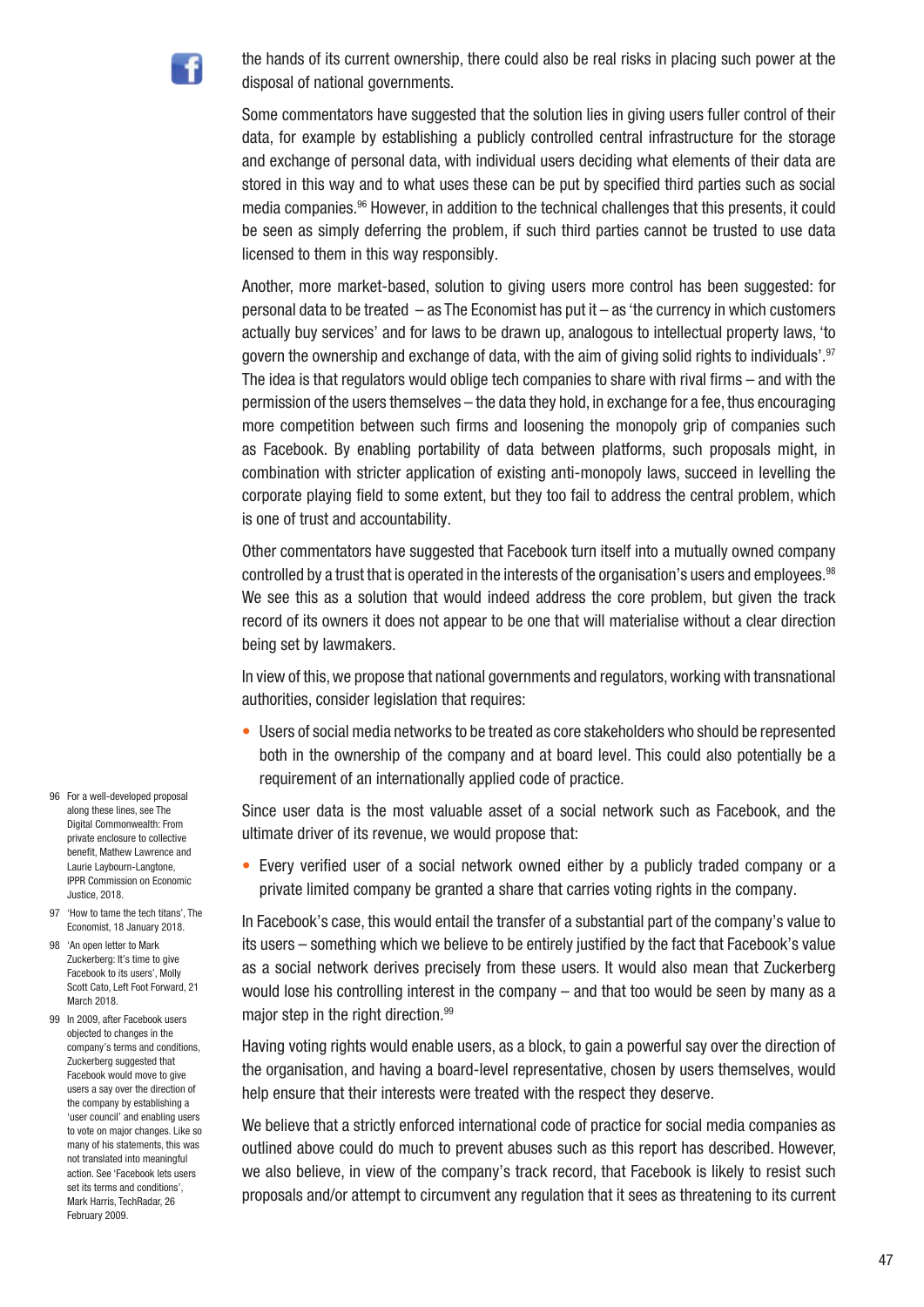

business model. Proposals to make its governance more inclusive and accountable are also likely to meet stiff resistance from Facebook, and in this it may find support from the system of corporate law under which it currently operates in the US. In view of this, and taking account of the utility nature of a company such as Facebook, we propose that:

• National governments, including that of the UK, set up dedicated regulatory bodies equivalent to existing regulators that oversee the behaviour of the print and broadcast media and the energy utility industries. A national social media regulator would be responsible for ensuring that platforms adhere to regulations and codes of practice as described above, with powers to impose heavy fines for breaches and, ultimately, the power to withdraw an offending company's licence to operate.100

Finally, we believe it is vital to support the development of more socially responsible social media organisations and enable these to develop into viable alternatives to Facebook and similar commercially oriented companies. This needs to be a central focus of government policy, and it requires substantial public investment.101 Enabling such investment is the aim of our final proposal.

As we have noted, to be effective the financial penalties for any regulatory breaches should represent a substantial proportion of the offending company's revenues. Our final proposal is that:

• The money raised from penalties imposed by regulators on companies such as Facebook should be earmarked for funding of:

a) Grants to not-for-profit organisations developing social media networks that offer genuine benefits for their users and take a transparent and responsible attitude to user data, and that are under the control of fully accountable trusts;

b) Funding for projects aimed at counteracting the spread of disinformation online.

100 Ofcom, the UK media and telecoms regulator, outlined a blueprint for social media regulation in September 2018 – see 'Ofcom outlines case for regulating social media networks' Aliya Ram and Nic Fildes, The Financial Times, 18 September 2018. One possibility in the UK would certainly be for Ofcom to assume responsibility for such oversight, but we would suggest a dedicated social media regulator would be more suited to this large and technically specialised role.

101 For a detailed proposal as to how this might work in practice, see The Digital Commonwealth: From private enclosure to collective benefit, Mathew Lawrence and Laurie Laybourn-Langtone IPPR Commission on Economic Justice, 2018.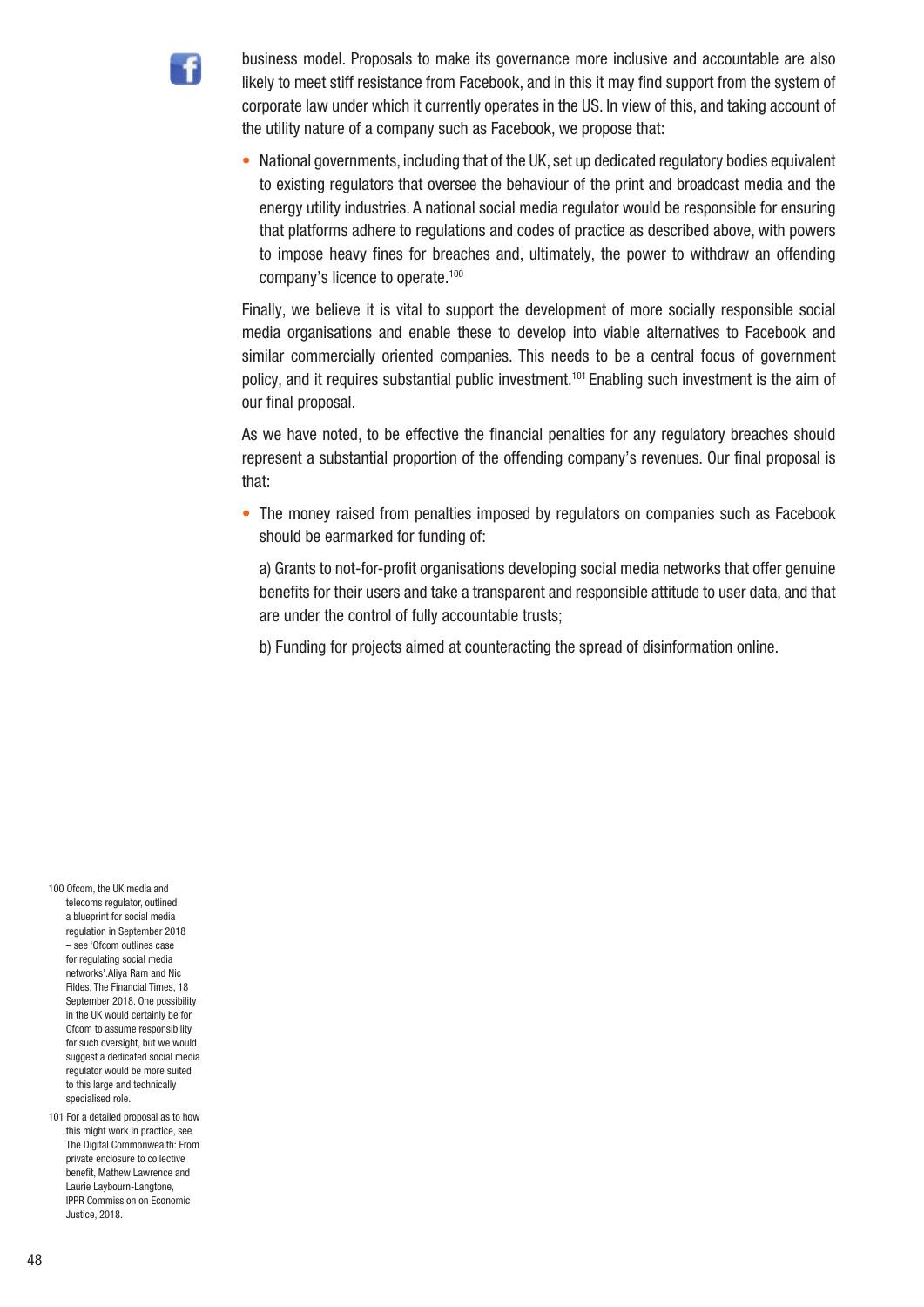### 5.0 Conclusion

If one were starting from scratch in devising a social media network that offered the greatest possible benefits to its users and the fullest respect for their interests, one would certainly not be starting from a model that looked anything like Facebook today. But that is not to say that we should simply accept that Facebook is the only possible model for the future of such networks.

An interesting comparison is with Wikimedia, a not-for-profit organisation that is run by and for its users and is funded by public contributions and grants. Its main project, Wikipedia, has been hugely successful in making reliable information easily available to billions of users around the world, using free, open-source software. It is, in fact, a shining example of 'commonsbased peer production' of the sort that Yochai Benkler and Helen Nissenbaum foresaw in 2006, and there is no reason why social media networks run in the same spirit should not also be successfully developed.

We hope that this report has left its readers under no illusions as to the scale of the threat that Facebook currently represents to democracy and civil society worldwide. As EU countries face an upsurge in far-right populist movements, with imminent elections to the European Parliament and a very real possibility of a second referendum on Brexit in the UK, this is a threat that calls for immediate action.

Facebook has consistently lied and dissembled to both its users and to regulators, and there is little reason to suppose that it will change its ways voluntarily. Much damage has already been done, and unless urgent action is taken by governments and regulators, this is likely to get very much worse

The proposals we have outlined above may help to steer Facebook in a more positive direction and limit the harm it is currently causing to users, democratic institutions and whole societies. But we should not assume that the future of social media networking will or should be dominated by Facebook or other profit-oriented corporations.

This moment of crisis is also one of opportunity. Working together, national governments, transnational authorities and regulators have it within their power to curb the abuses we have described and to create the conditions for a healthier social media ecosystem to develop.

It is critical that they do not fail in these tasks.

### About the author

Tom Scott is a freelance writer and editor who also teaches on undergraduate and postgraduate writing courses at Falmouth University in Cornwall. A self-confessed Twitter addict, Tom first became interested in the way social media are being used to spread disinformation after watching this happen in real time during the Trump and Brexit campaigns in 2016.